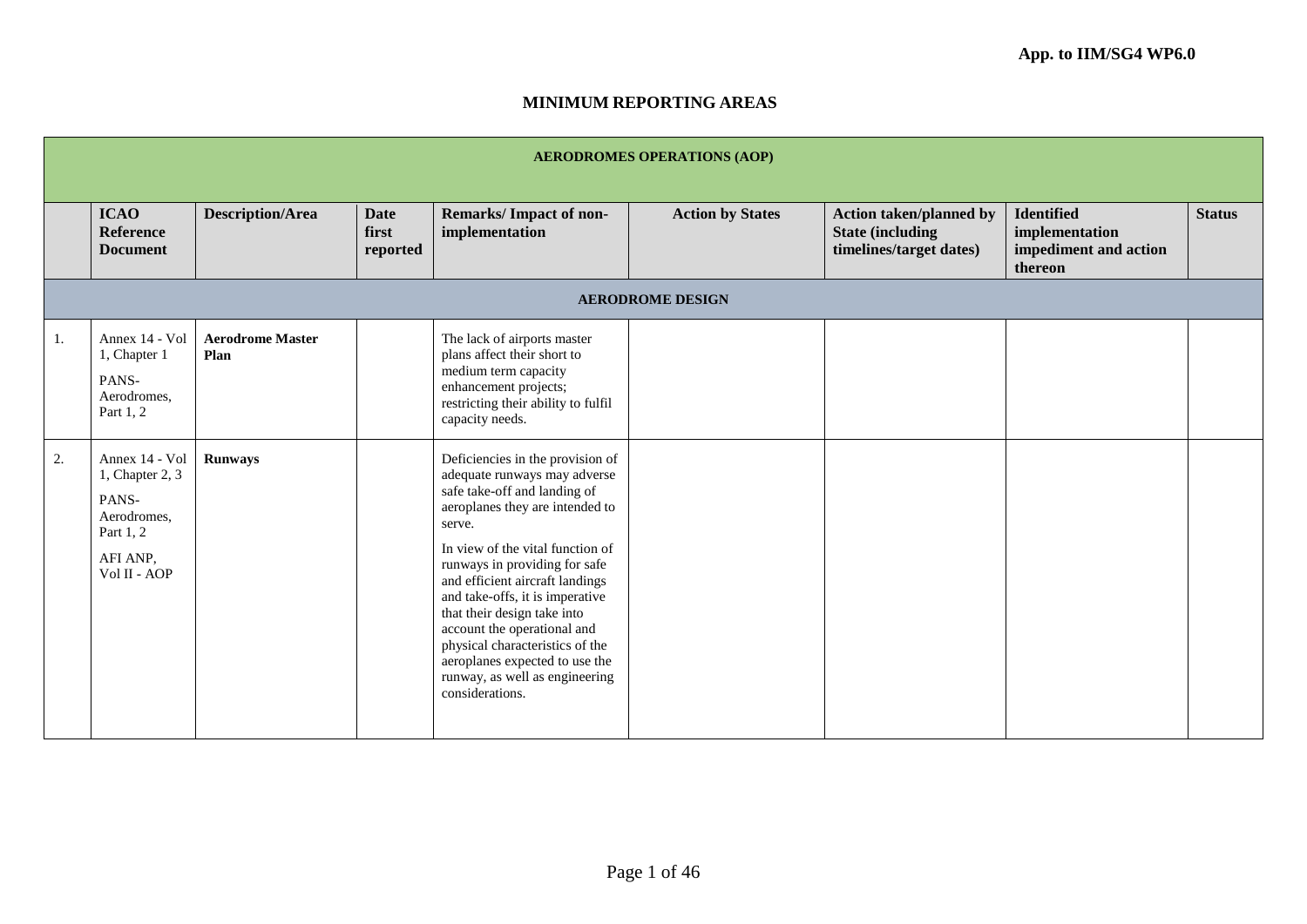|    | <b>AERODROMES OPERATIONS (AOP)</b>                                                                       |                         |                                  |                                                                                                                                                                                                                                              |                         |                                                                                       |                                                                         |               |  |  |
|----|----------------------------------------------------------------------------------------------------------|-------------------------|----------------------------------|----------------------------------------------------------------------------------------------------------------------------------------------------------------------------------------------------------------------------------------------|-------------------------|---------------------------------------------------------------------------------------|-------------------------------------------------------------------------|---------------|--|--|
|    | <b>ICAO</b><br><b>Reference</b><br><b>Document</b>                                                       | <b>Description/Area</b> | <b>Date</b><br>first<br>reported | <b>Remarks/Impact of non-</b><br>implementation                                                                                                                                                                                              | <b>Action by States</b> | <b>Action taken/planned by</b><br><b>State (including)</b><br>timelines/target dates) | <b>Identified</b><br>implementation<br>impediment and action<br>thereon | <b>Status</b> |  |  |
| 3. | Annex 14 - Vol<br>1, Chapter 2, 3<br>PANS-<br>Aerodromes,<br>Part 1, 2                                   | <b>Taxiways</b>         |                                  | Improperly designed taxiway<br>system will affect the smooth<br>and continuous flow of aircraft<br>ground traffic, with low level<br>of safety and efficiency, as well<br>as minimum optimization of<br>the aerodrome utilization.           |                         |                                                                                       |                                                                         |               |  |  |
| 4. | Annex 14 - Vol<br>1, Chapter 2, 3<br>PANS-<br>Aerodromes,<br>Part 1, 2                                   | <b>Aprons</b>           |                                  | Inappropriate apron design and<br>safety procedures for aircraft<br>manoeuvring will decrease the<br>efficiency for aircraft<br>movements and dispensing<br>apron services.                                                                  |                         |                                                                                       |                                                                         |               |  |  |
| 5. | Annex 14 - Vol<br>1, Chapter 2, 5,<br>6, 7<br>PANS-<br>Aerodromes,<br>Part 1<br>AFI ANP,<br>Vol II - AOP | <b>Visual Aids</b>      |                                  | Lack of appropriate visual aids<br>affects the safety and<br>operational efficiency of<br>aircraft and vehicle<br>movements. These aids are<br>essential to ensure that the cues<br>that they provide are available<br>in all circumstances. |                         |                                                                                       |                                                                         |               |  |  |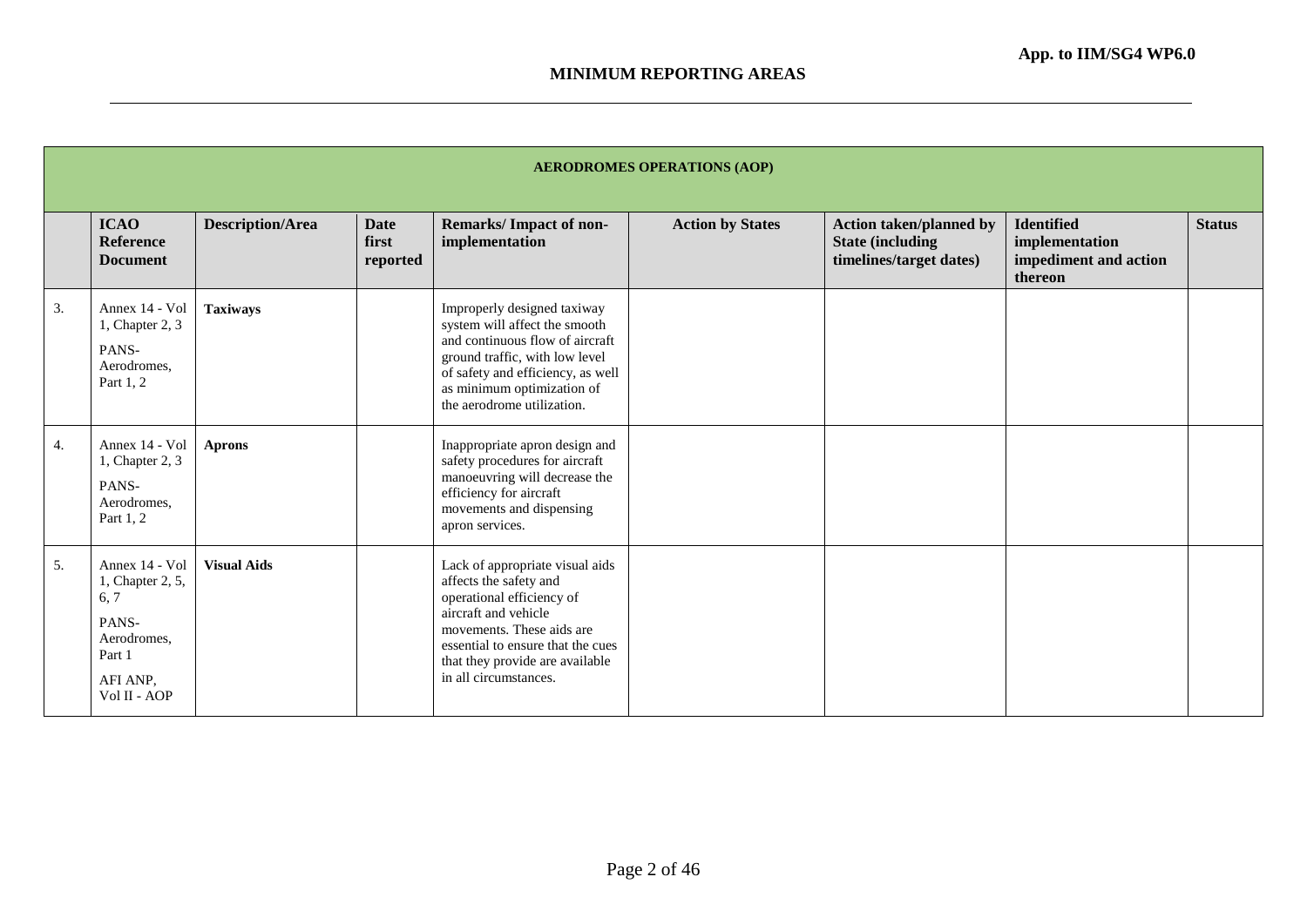|    | <b>AERODROMES OPERATIONS (AOP)</b>                                                           |                              |                                  |                                                                                                                                                                                                                                                                                                                           |                         |                                                                                       |                                                                         |               |  |  |
|----|----------------------------------------------------------------------------------------------|------------------------------|----------------------------------|---------------------------------------------------------------------------------------------------------------------------------------------------------------------------------------------------------------------------------------------------------------------------------------------------------------------------|-------------------------|---------------------------------------------------------------------------------------|-------------------------------------------------------------------------|---------------|--|--|
|    | <b>ICAO</b><br><b>Reference</b><br><b>Document</b>                                           | <b>Description/Area</b>      | <b>Date</b><br>first<br>reported | <b>Remarks/Impact of non-</b><br>implementation                                                                                                                                                                                                                                                                           | <b>Action by States</b> | <b>Action taken/planned by</b><br><b>State (including)</b><br>timelines/target dates) | <b>Identified</b><br>implementation<br>impediment and action<br>thereon | <b>Status</b> |  |  |
| 6. | Annex 10 - Vol<br>1, Chapter 3                                                               | <b>Radio Navigation Aids</b> |                                  | Radio Navigation Aids<br>contribute to the safety and<br>operational efficiency of<br>aircrafts. Lack of maintenance<br>of zones surrounding these aids<br>and the presence of obstacles<br>will affect the cues that they<br>provide with negative impacts<br>on aeroplanes take-off and<br>landing.                     |                         |                                                                                       |                                                                         |               |  |  |
| 7. | Annex 14 - Vol<br>1, Chapter 8<br>PANS-<br>Aerodromes,<br>Part 1<br>AFI ANP.<br>Vol II - AOP | <b>Electrical Systems</b>    |                                  | Lack of appropriate electrical<br>systems affects air navigation<br>facilities and the safety and<br>operational efficiency of<br>aircraft and vehicle<br>movements. The design and<br>good maintenance of these aids<br>is essential to ensure that the<br>cues that they provide are<br>available in all circumstances. |                         |                                                                                       |                                                                         |               |  |  |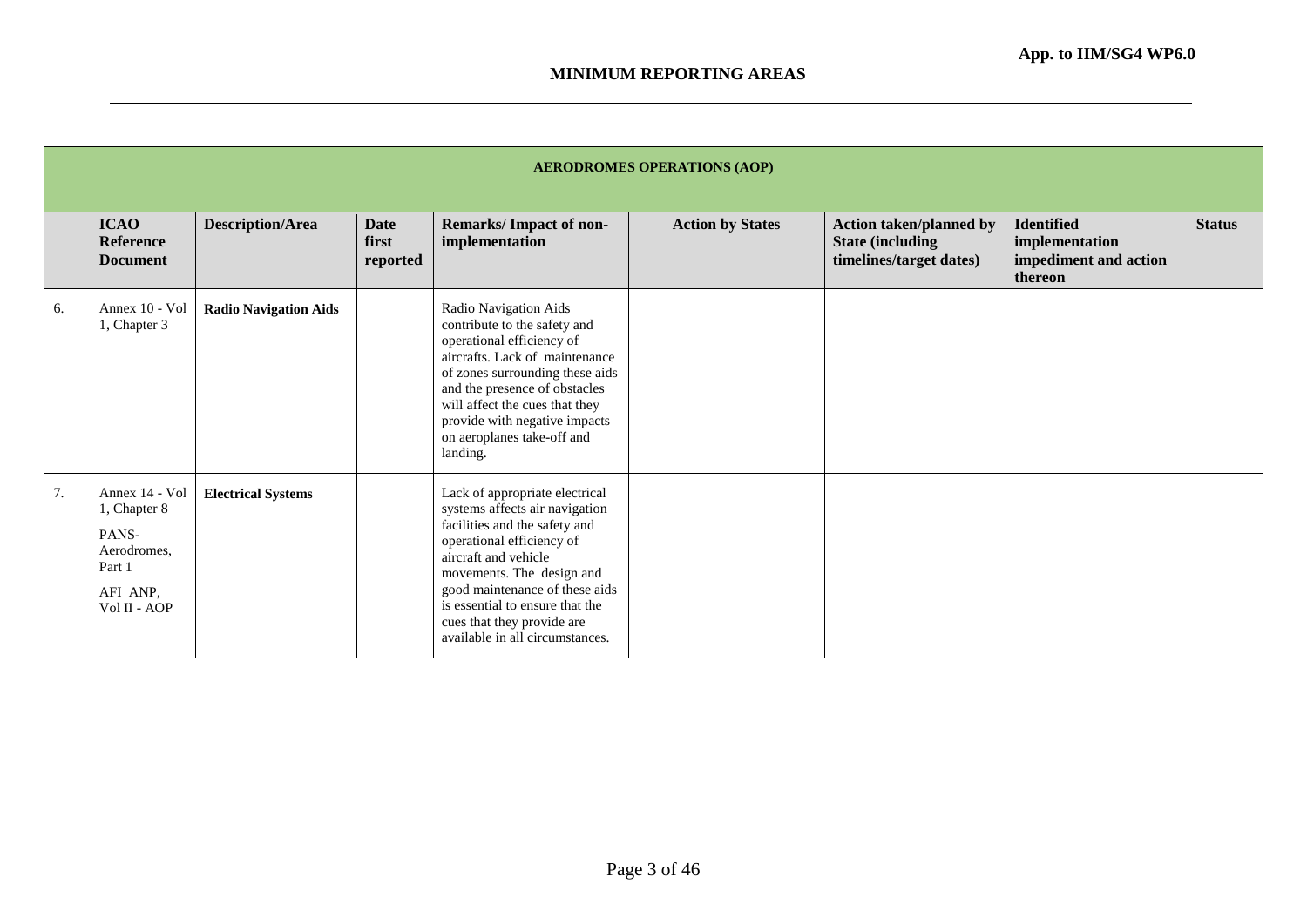|     | <b>AERODROMES OPERATIONS (AOP)</b>                                                                |                         |                                  |                                                                                                                                                                                                                                                                                                                                    |                             |                                                                                      |                                                                         |               |  |
|-----|---------------------------------------------------------------------------------------------------|-------------------------|----------------------------------|------------------------------------------------------------------------------------------------------------------------------------------------------------------------------------------------------------------------------------------------------------------------------------------------------------------------------------|-----------------------------|--------------------------------------------------------------------------------------|-------------------------------------------------------------------------|---------------|--|
|     | <b>ICAO</b><br><b>Reference</b><br><b>Document</b>                                                | <b>Description/Area</b> | <b>Date</b><br>first<br>reported | <b>Remarks/Impact of non-</b><br>implementation                                                                                                                                                                                                                                                                                    | <b>Action by States</b>     | <b>Action taken/planned by</b><br><b>State (including</b><br>timelines/target dates) | <b>Identified</b><br>implementation<br>impediment and action<br>thereon | <b>Status</b> |  |
| 8.  | Annex 14 - Vol<br>1, Chapter 1                                                                    | <b>Terminals</b>        |                                  | The lack of integration of<br>international civil aviation<br>security measures in the<br>architectural and infrastructure<br>designs and construction of<br>new facilities and alterations to<br>existing facilities at an<br>aerodrome would negatively<br>affect optimization of<br>implementation of security<br>requirements. |                             |                                                                                      |                                                                         |               |  |
| 9.  | Annex 14 - Vol<br>1, Chapter 9<br>PANS-<br>Aerodromes,<br>Part 1                                  | Fencing                 |                                  | Lack of fences on an<br>aerodrome could lead to the<br>entrance to the movement area<br>of animals large enough to be a<br>hazard to aircraft.                                                                                                                                                                                     |                             |                                                                                      |                                                                         |               |  |
|     |                                                                                                   |                         |                                  |                                                                                                                                                                                                                                                                                                                                    | <b>AERODROME OPERATIONS</b> |                                                                                      |                                                                         |               |  |
| 10. | Annex 14 - Vol<br>1, Chapter 2<br>PANS-<br>Aerodromes,<br>Part 1, 2<br>AFI ANP, Vol<br>$II - AOP$ | <b>Aerodrome Data</b>   |                                  | The lack of determination and<br>reporting of aerodrome related<br>aeronautical data in accordance<br>with the accuracy and integrity<br>classification shall negatively<br>affect the needs of the end<br>users of aeronautical data, and<br>hence the safety of operations.                                                      |                             |                                                                                      |                                                                         |               |  |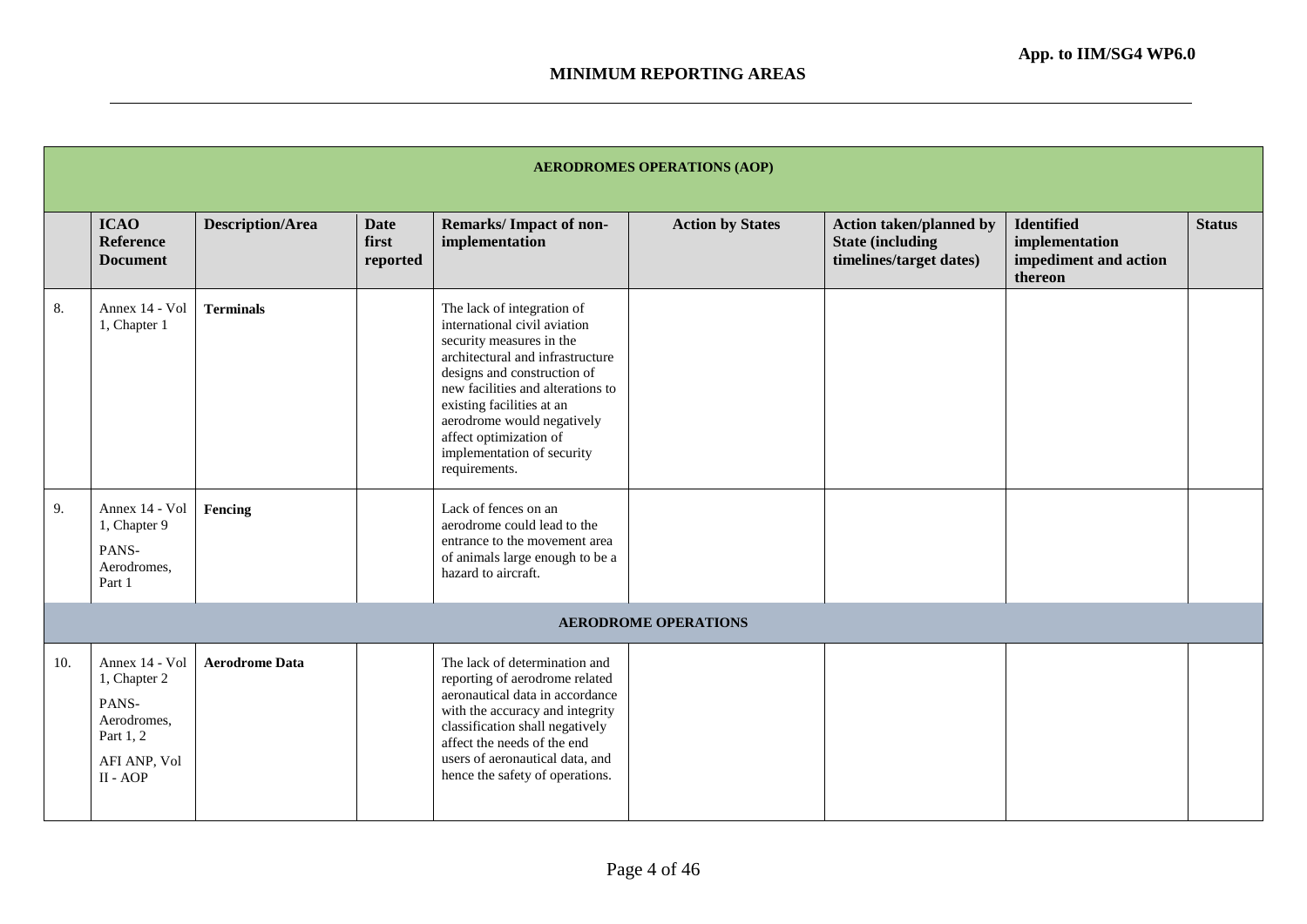|     | <b>AERODROMES OPERATIONS (AOP)</b>                                                                |                                    |                                  |                                                                                                                                                                                                                                                                                                                                                    |                         |                                                                                       |                                                                         |               |  |  |
|-----|---------------------------------------------------------------------------------------------------|------------------------------------|----------------------------------|----------------------------------------------------------------------------------------------------------------------------------------------------------------------------------------------------------------------------------------------------------------------------------------------------------------------------------------------------|-------------------------|---------------------------------------------------------------------------------------|-------------------------------------------------------------------------|---------------|--|--|
|     | <b>ICAO</b><br><b>Reference</b><br><b>Document</b>                                                | <b>Description/Area</b>            | <b>Date</b><br>first<br>reported | <b>Remarks/Impact of non-</b><br>implementation                                                                                                                                                                                                                                                                                                    | <b>Action by States</b> | <b>Action taken/planned by</b><br><b>State (including)</b><br>timelines/target dates) | <b>Identified</b><br>implementation<br>impediment and action<br>thereon | <b>Status</b> |  |  |
| 11. | Annex 14 - Vol<br>1, Chapter 9<br>PANS-<br>Aerodromes,<br>Part 1                                  | <b>Emergency planning</b>          |                                  | Lack of adequate and effective<br>emergency planning can<br>seriously affect the<br>management of an emergency,<br>particularly in respect of saving<br>lives and maintaining aircraft<br>operations.                                                                                                                                              |                         |                                                                                       |                                                                         |               |  |  |
| 12. | Annex 14 - Vol<br>1, Chapter 2, 9<br>PANS-<br>Aerodromes,<br>Part 1<br>AFI ANP,<br>$Vol II - AOP$ | <b>Rescue and Firefighting</b>     |                                  | Lack of adequate and effective<br>rescue and firefighting service<br>can endanger an aircraft<br>involved in an emergency<br>operation, including affecting<br>capabilities to save lives in the<br>event of an aircraft accident or<br>incident occurring at, or in the<br>immediate vicinity of an<br>aerodrome                                  |                         |                                                                                       |                                                                         |               |  |  |
| 13. | Annex 14 - Vol<br>1, Chapter 2, 9<br>PANS-<br>Aerodromes,<br>Part 1                               | <b>Disable Aircraft</b><br>Removal |                                  | Lack of adequate and effective<br>disabled aircraft removal plans<br>can interfere with normal<br>activity of an aerodrome by<br>reducing the aerodrome<br>capacity whenever there is an<br>incident including but not<br>limited to runway and taxiway<br>closures which would reduce<br>arrivals, departures and restrict<br>aircraft movements. |                         |                                                                                       |                                                                         |               |  |  |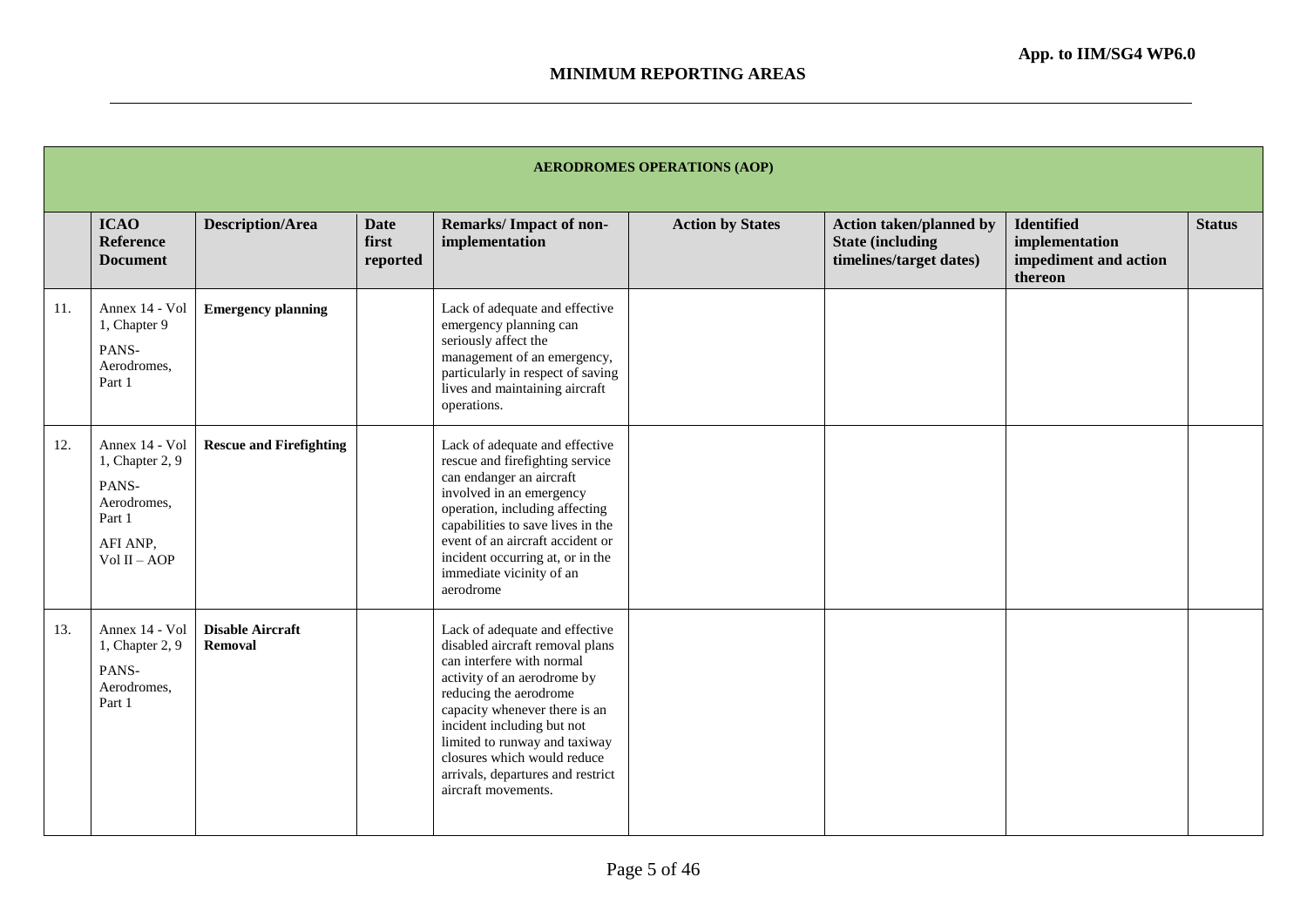|     | <b>AERODROMES OPERATIONS (AOP)</b>                                  |                                                   |                                  |                                                                                                                                                                                                                                           |                         |                                                                                       |                                                                         |               |  |  |
|-----|---------------------------------------------------------------------|---------------------------------------------------|----------------------------------|-------------------------------------------------------------------------------------------------------------------------------------------------------------------------------------------------------------------------------------------|-------------------------|---------------------------------------------------------------------------------------|-------------------------------------------------------------------------|---------------|--|--|
|     | <b>ICAO</b><br>Reference<br><b>Document</b>                         | <b>Description/Area</b>                           | <b>Date</b><br>first<br>reported | Remarks/Impact of non-<br>implementation                                                                                                                                                                                                  | <b>Action by States</b> | <b>Action taken/planned by</b><br><b>State (including)</b><br>timelines/target dates) | <b>Identified</b><br>implementation<br>impediment and action<br>thereon | <b>Status</b> |  |  |
| 14. | Annex 14 - Vol<br>1, Chapter 9<br>PANS-<br>Aerodromes,<br>Part 1    | <b>Wildlife Strike Hazard</b><br><b>Reduction</b> |                                  | Lack of measures (successful<br>bird/wildlife control<br>programme) on an airport and<br>in its vicinity to minimize the<br>likelihood of collisions<br>between wildlife and aircraft<br>will increase the risk to aircraft<br>operations |                         |                                                                                       |                                                                         |               |  |  |
| 15. | Annex 14 - Vol<br>1, Chapter 2, 9<br>PANS-<br>Aerodromes,<br>Part 1 | <b>Operational Area</b><br>Management             |                                  | Lack of appropriate airport<br>operational services will affect<br>the safety and efficiency of<br>aircrafts operations.                                                                                                                  |                         |                                                                                       |                                                                         |               |  |  |
| 16. | Annex 14 - Vol<br>1, Chapter 9                                      | <b>Ground Servicing of</b><br>Aircraft            |                                  | Lack of adequate Ground<br>Servicing of Aircraft will affect<br>the safety and efficiency of<br>aircrafts operations.                                                                                                                     |                         |                                                                                       |                                                                         |               |  |  |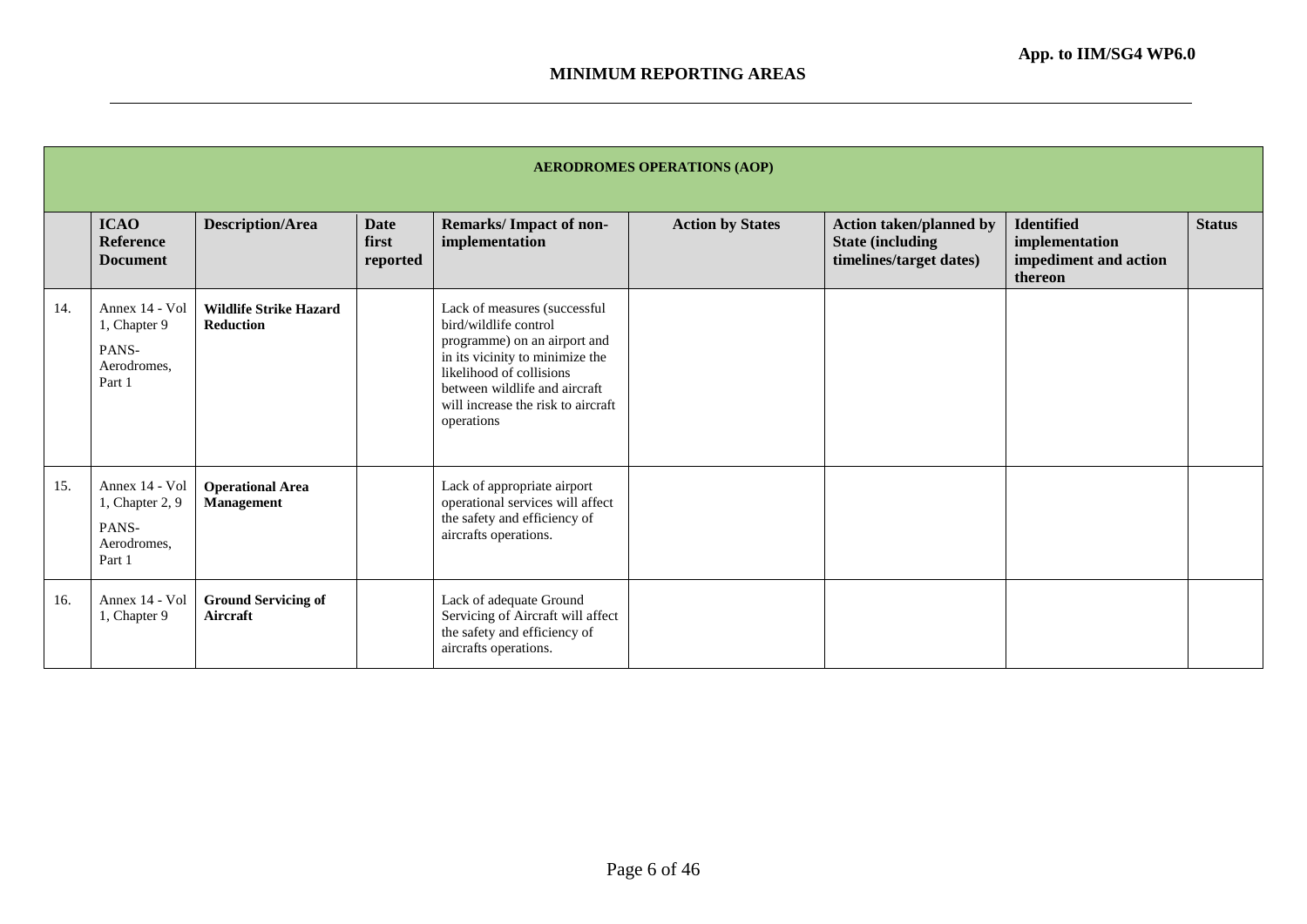|     | <b>AERODROMES OPERATIONS (AOP)</b>                                    |                                 |                                  |                                                                                                                                                                                                                                                                                                                                                                                                                                                                                                                                                                                                                    |                         |                                                                                       |                                                                         |               |  |  |  |
|-----|-----------------------------------------------------------------------|---------------------------------|----------------------------------|--------------------------------------------------------------------------------------------------------------------------------------------------------------------------------------------------------------------------------------------------------------------------------------------------------------------------------------------------------------------------------------------------------------------------------------------------------------------------------------------------------------------------------------------------------------------------------------------------------------------|-------------------------|---------------------------------------------------------------------------------------|-------------------------------------------------------------------------|---------------|--|--|--|
|     | <b>ICAO</b><br><b>Reference</b><br><b>Document</b>                    | <b>Description/Area</b>         | <b>Date</b><br>first<br>reported | <b>Remarks/Impact of non-</b><br>implementation                                                                                                                                                                                                                                                                                                                                                                                                                                                                                                                                                                    | <b>Action by States</b> | <b>Action taken/planned by</b><br><b>State (including)</b><br>timelines/target dates) | <b>Identified</b><br>implementation<br>impediment and action<br>thereon | <b>Status</b> |  |  |  |
| 17. | Annex 14 - Vol<br>1, Chapter 4, $6$<br>PANS-<br>Aerodromes.<br>Part 1 | <b>Control of obstacles</b>     |                                  | Lack of define airspace free<br>from obstacles around<br>aerodromes will prevent the<br>intended aeroplane operations<br>at the aerodromes to be<br>conducted safely, leading to the<br>aerodromes from becoming<br>unusable by the growth of<br>obstacles around the<br>aerodromes. Objects which<br>penetrate the obstacle<br>limitation surfaces may in<br>certain circumstances cause an<br>increase in the obstacle<br>clearance altitude/height for an<br>instrument approach procedure<br>or any associated visual<br>circling procedure or have<br>other operational impact on<br>flight procedure design. |                         |                                                                                       |                                                                         |               |  |  |  |
| 18. | Annex 14 - Vol<br>1, Chapter 10<br>PANS-<br>Aerodromes.<br>Part 1     | Aerodrome<br><b>Maintenance</b> |                                  | The lack of effective<br>aerodrome maintenance<br>programmes can impair the<br>safety, regularity and efficiency<br>of air navigation.                                                                                                                                                                                                                                                                                                                                                                                                                                                                             |                         |                                                                                       |                                                                         |               |  |  |  |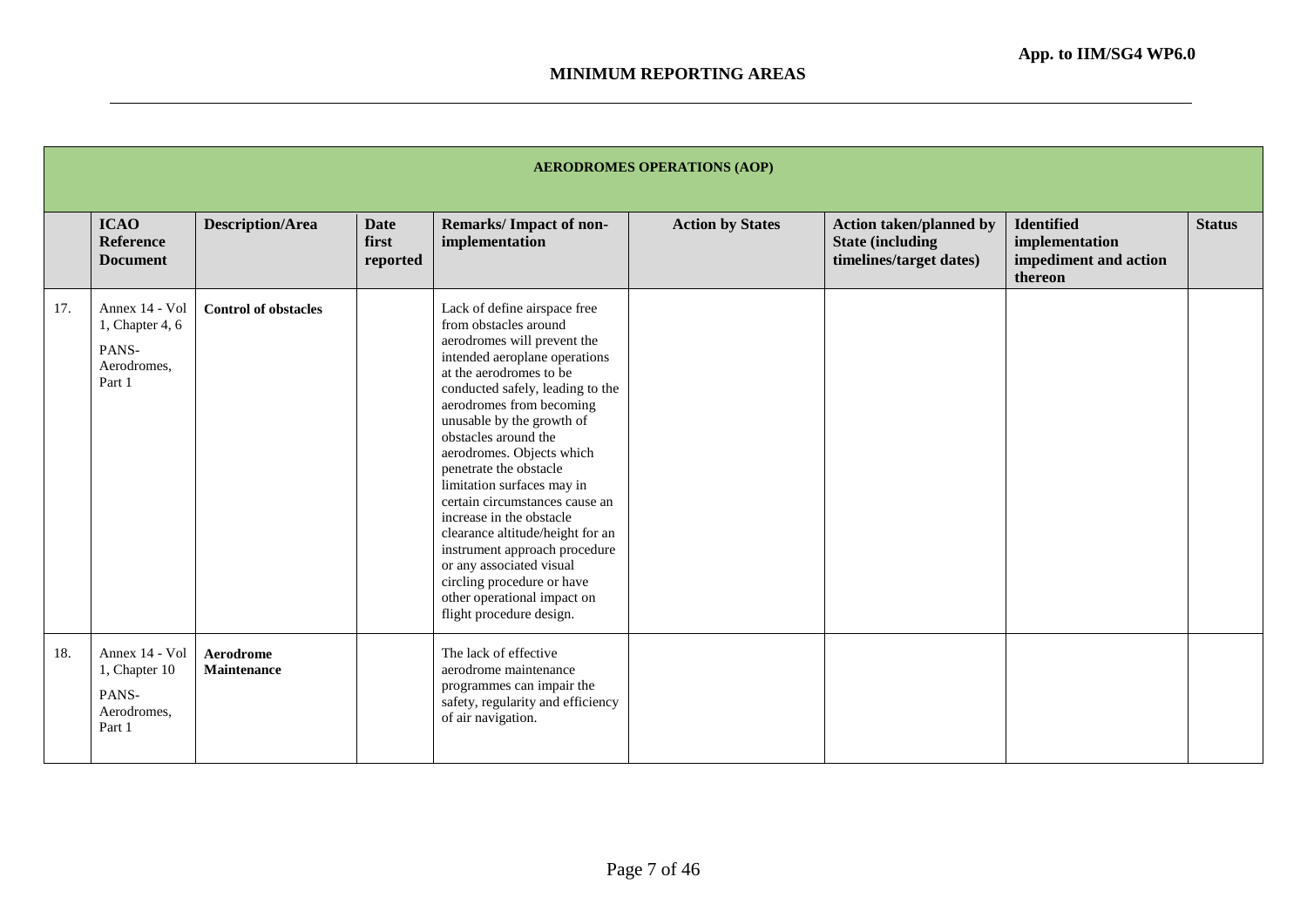|     | <b>AERODROMES OPERATIONS (AOP)</b>                                           |                                                      |                                  |                                                                                                                                                                                                                                                                                         |                         |                                                                                      |                                                                         |               |  |  |  |
|-----|------------------------------------------------------------------------------|------------------------------------------------------|----------------------------------|-----------------------------------------------------------------------------------------------------------------------------------------------------------------------------------------------------------------------------------------------------------------------------------------|-------------------------|--------------------------------------------------------------------------------------|-------------------------------------------------------------------------|---------------|--|--|--|
|     | <b>ICAO</b><br><b>Reference</b><br><b>Document</b>                           | <b>Description/Area</b>                              | <b>Date</b><br>first<br>reported | <b>Remarks/Impact of non-</b><br>implementation                                                                                                                                                                                                                                         | <b>Action by States</b> | <b>Action taken/planned by</b><br><b>State (including</b><br>timelines/target dates) | <b>Identified</b><br>implementation<br>impediment and action<br>thereon | <b>Status</b> |  |  |  |
| 19. | Annex 14 - Vol<br>1, Chapter 1<br>PANS-<br>Aerodromes,<br>Part 1             | <b>Safety Management</b>                             |                                  | Inadequate SMS<br>implementation will affect the<br>proactively mitigate safety<br>risks before they result in<br>aviation accidents/incidents,<br>and negatively impact<br>operational efficiencies.                                                                                   |                         |                                                                                      |                                                                         |               |  |  |  |
|     | <b>AERODROME CERTIFICATION</b>                                               |                                                      |                                  |                                                                                                                                                                                                                                                                                         |                         |                                                                                      |                                                                         |               |  |  |  |
| 20. | Annex 14 - Vol<br>1, Chapter 1 to<br>10<br>PANS-<br>Aerodromes,<br>Part 1, 2 | <b>Aerodrome</b><br><b>Certification</b>             |                                  | Lack of certification of an<br>aerodrome signifies to aircraft<br>operators and other<br>organizations operating on the<br>aerodrome that, the aerodrome<br>does not meet the specifications<br>regarding the facility and its<br>operation.                                            |                         |                                                                                      |                                                                         |               |  |  |  |
| 21. | PANS-<br>Aerodromes,<br>Part 1                                               | Safety assessments and<br>Aerodrome<br>Compatibility |                                  | Inadequate safety assessments<br>and aerodrome compatibility<br>assurance will impair safe<br>aeroplane operations with<br>regard to aerodrome<br>infrastructure and operations,<br>when an aerodrome<br>accommodates an aeroplane<br>that exceeds its certificated<br>characteristics. |                         |                                                                                      |                                                                         |               |  |  |  |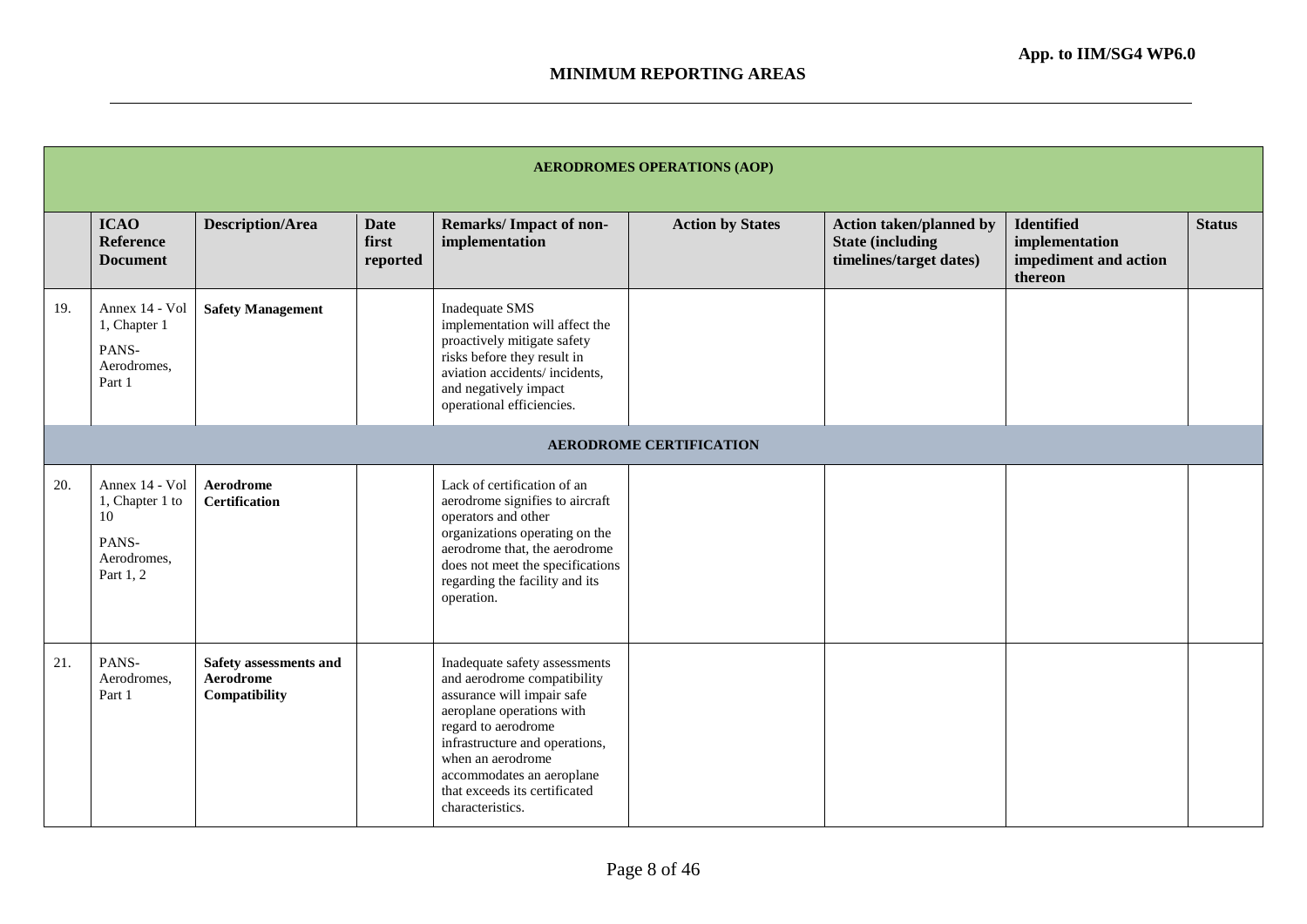|     |                                                    |                         |                                  |                                                                                                                                                                                                                                                                                                                                | <b>AERODROMES OPERATIONS (AOP)</b> |                                                                                       |                                                                         |               |
|-----|----------------------------------------------------|-------------------------|----------------------------------|--------------------------------------------------------------------------------------------------------------------------------------------------------------------------------------------------------------------------------------------------------------------------------------------------------------------------------|------------------------------------|---------------------------------------------------------------------------------------|-------------------------------------------------------------------------|---------------|
|     | <b>ICAO</b><br><b>Reference</b><br><b>Document</b> | <b>Description/Area</b> | <b>Date</b><br>first<br>reported | Remarks/Impact of non-<br>implementation                                                                                                                                                                                                                                                                                       | <b>Action by States</b>            | <b>Action taken/planned by</b><br><b>State (including)</b><br>timelines/target dates) | <b>Identified</b><br>implementation<br>impediment and action<br>thereon | <b>Status</b> |
|     |                                                    |                         |                                  |                                                                                                                                                                                                                                                                                                                                | <b>ASBU MODULES</b>                |                                                                                       |                                                                         |               |
| 22. | [APIRG Conc.<br>$19/06$ ]<br>AFI eANP              | <b>B0-ACDM</b>          |                                  | Inadequate collaborative<br>decision making (the way<br>operational partners at airports<br>work together by means of an<br>airport collaborative<br>information sharing platform<br>and procedures as a base for A-<br>CDM implementation), will<br>reduce Airport operational<br>improvements.                               |                                    |                                                                                       |                                                                         |               |
| 23. | [APIRG Conc.<br>19/06]<br>AFI eANP                 | <b>B1-ACDM</b>          |                                  | Inadequate collaborative<br>decision making (the way<br>operational partners at airports<br>work together), will impair<br>Airport and ATM operational<br>improvements through. This<br>entails implementing<br>collaborative airport operations<br>planning (AOP) and where<br>needed an airport operations<br>centre (APOC). |                                    |                                                                                       |                                                                         |               |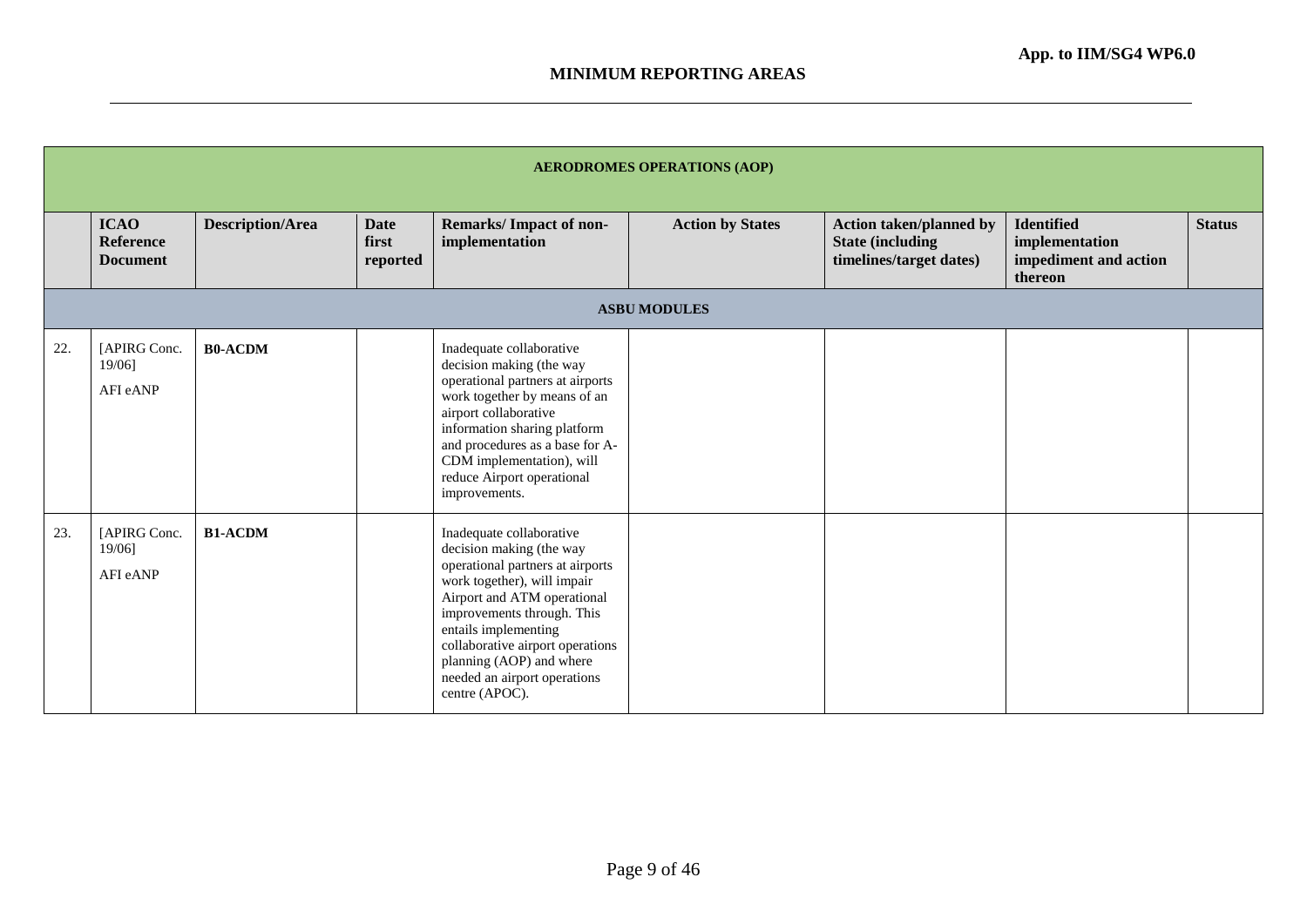|     | AIR TRAFFIC MANAGEMENT (ATM)                                                |                                                            |                        |                                                                                                                                                                                                               |                                                               |                                                                                       |                                                                         |               |  |  |  |
|-----|-----------------------------------------------------------------------------|------------------------------------------------------------|------------------------|---------------------------------------------------------------------------------------------------------------------------------------------------------------------------------------------------------------|---------------------------------------------------------------|---------------------------------------------------------------------------------------|-------------------------------------------------------------------------|---------------|--|--|--|
|     | <b>ICAO</b><br>Reference<br><b>Document</b>                                 | <b>Description/Area</b>                                    | Date first<br>reported | <b>Remarks/Impact of non-</b><br>implementation                                                                                                                                                               | <b>Action by States</b>                                       | <b>Action taken/planned by</b><br><b>State (including)</b><br>timelines/target dates) | <b>Identified</b><br>implementation<br>impediment and action<br>thereon | <b>Status</b> |  |  |  |
|     |                                                                             |                                                            |                        |                                                                                                                                                                                                               | <b>CLASSIFICATION OF AIRSPACES [Annex 11, 2.6]</b>            |                                                                                       |                                                                         |               |  |  |  |
| 24. | [Annex 11<br>Para 2.6]<br>[AFI/7 Rec.<br>$5/21$ ]                           | <b>Designation of Airspace</b>                             |                        | Use of non-standard naming<br>of ATS airspace may lead to<br>misunderstanding of the type<br>of ATS available which in<br>turn leads to inefficiency in<br>traffic management and<br>impacts on flight safety |                                                               |                                                                                       |                                                                         |               |  |  |  |
|     |                                                                             |                                                            |                        |                                                                                                                                                                                                               | PERFORMANCE-BASED NAVIGATION [Annex 11, 2.7] [A37 Resolution] |                                                                                       |                                                                         |               |  |  |  |
| 25. | [Annex 11,<br>Para 2.7]<br>AFI/7 Rec. 6/9<br>APIRG 18<br><b>CONC. 18/09</b> | <b>Implementation PBN</b><br><b>National Plan</b>          |                        | Lack of implementation of a<br>national PBN plan will lead<br>to inability to achieve targets<br>set as part of the Global PBN<br>implementation goals and<br>thus impact on efficient<br>traffic management  |                                                               |                                                                                       |                                                                         |               |  |  |  |
| 26. | [A37]<br>Resolution]<br>[AFI/7 Conc.<br>5/71                                | <b>Implementation of PBN</b><br><b>RNAV</b> and RNP routes |                        | Insufficient number of<br>RNAV/RNP routes impacts<br>on efficient traffic<br>management, flight safety and<br>environment                                                                                     |                                                               |                                                                                       |                                                                         |               |  |  |  |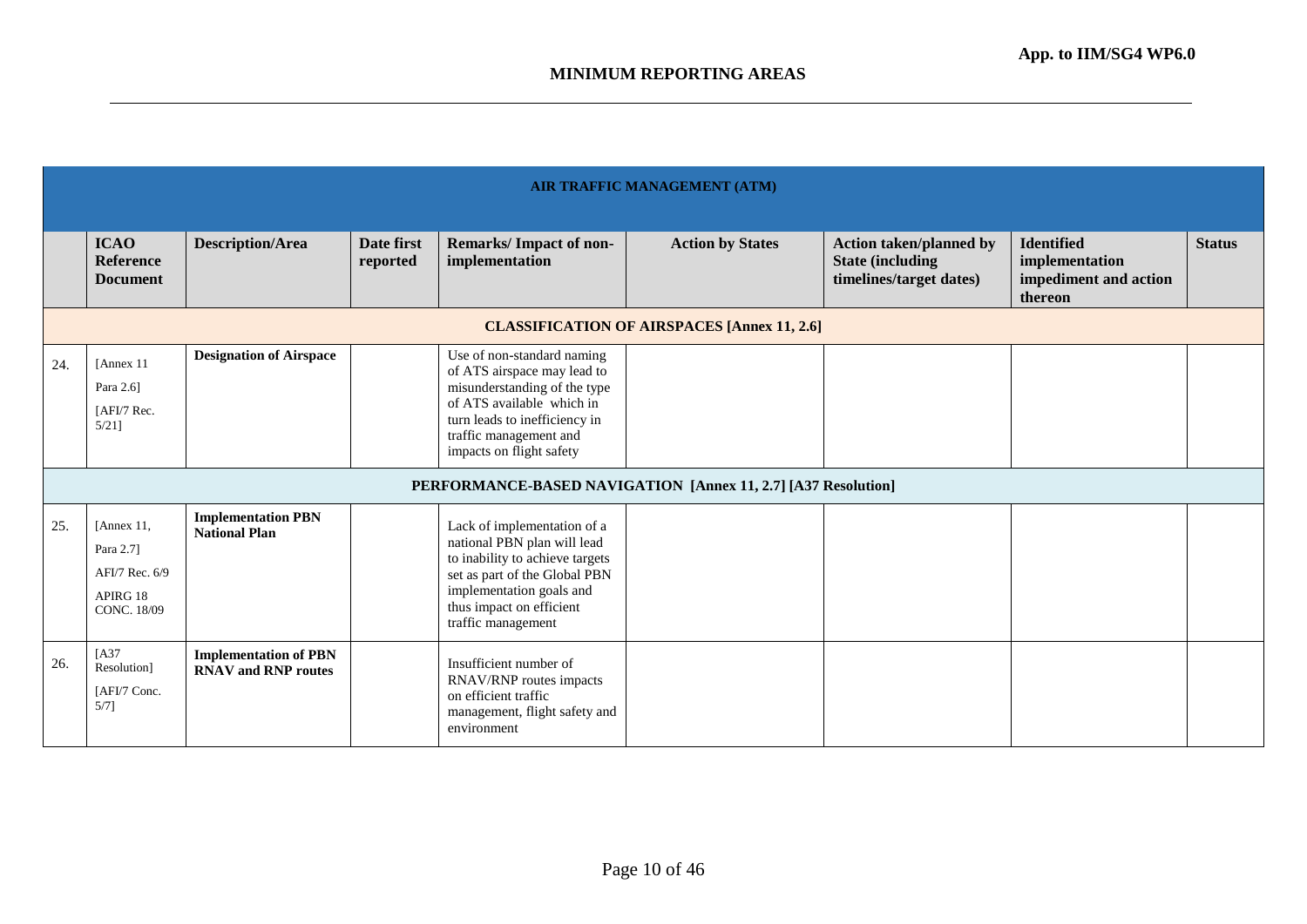|     | AIR TRAFFIC MANAGEMENT (ATM)                       |                                                                                        |                        |                                                                                                                                                            |                         |                                                                                      |                                                                         |               |  |  |  |
|-----|----------------------------------------------------|----------------------------------------------------------------------------------------|------------------------|------------------------------------------------------------------------------------------------------------------------------------------------------------|-------------------------|--------------------------------------------------------------------------------------|-------------------------------------------------------------------------|---------------|--|--|--|
|     | <b>ICAO</b><br><b>Reference</b><br><b>Document</b> | <b>Description/Area</b>                                                                | Date first<br>reported | Remarks/Impact of non-<br>implementation                                                                                                                   | <b>Action by States</b> | <b>Action taken/planned by</b><br><b>State (including</b><br>timelines/target dates) | <b>Identified</b><br>implementation<br>impediment and action<br>thereon | <b>Status</b> |  |  |  |
| 27. | [A37<br>Resolution]                                | <b>Implementation of PBN</b><br>approach procedures<br>with vertical guidance<br>(APV) |                        | Insufficient implementation<br>of RNP approaches<br>with/without vertical<br>guidance                                                                      |                         |                                                                                      |                                                                         |               |  |  |  |
| 28. | [A37<br>Resolution]                                | <b>Implementation of PBN</b><br>approach procedures<br>with vertical guidance<br>(APV) |                        | Inefficient implementation of<br>RNAV/RNP terminal routes<br>(CCO/CDO) impacts on<br>environment and fuel saving                                           |                         |                                                                                      |                                                                         |               |  |  |  |
| 29. | <b>AFI ASBU</b><br>Plan/<br>APIRG/19               | <b>Implementation of</b><br><b>ASBU Block BO-APTA</b>                                  |                        | Lack of Optimization of<br><b>Approach Procedures</b><br>including vertical guidance<br>impacts on flight safety                                           |                         |                                                                                      |                                                                         |               |  |  |  |
| 30. | <b>AFI ASBU</b><br>Plan/<br>APIRG/19               | <b>Implementation of</b><br><b>ASBU Block BO-FRTO</b>                                  |                        | Lack of Improved Operations<br>through Enhanced En-Route<br>Trajectories leads to<br>inefficiency in traffic<br>management and impacts on<br>flight safety |                         |                                                                                      |                                                                         |               |  |  |  |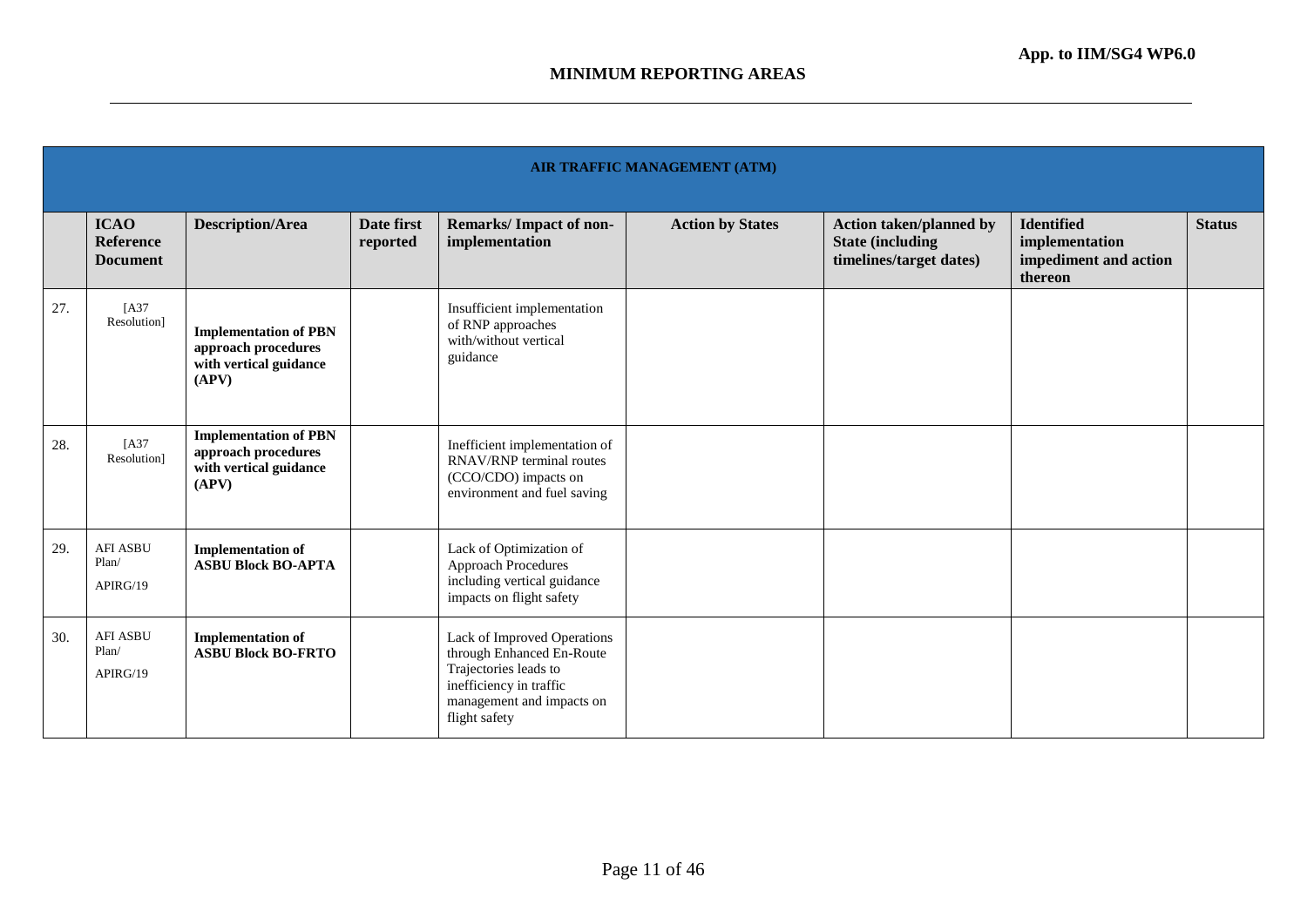|     | AIR TRAFFIC MANAGEMENT (ATM)                       |                                                                    |                        |                                                                                                                                                                   |                         |                                                                                      |                                                                         |               |  |  |  |
|-----|----------------------------------------------------|--------------------------------------------------------------------|------------------------|-------------------------------------------------------------------------------------------------------------------------------------------------------------------|-------------------------|--------------------------------------------------------------------------------------|-------------------------------------------------------------------------|---------------|--|--|--|
|     | <b>ICAO</b><br><b>Reference</b><br><b>Document</b> | <b>Description/Area</b>                                            | Date first<br>reported | <b>Remarks/Impact of non-</b><br>implementation                                                                                                                   | <b>Action by States</b> | <b>Action taken/planned by</b><br><b>State (including</b><br>timelines/target dates) | <b>Identified</b><br>implementation<br>impediment and action<br>thereon | <b>Status</b> |  |  |  |
| 31. | <b>AFI ASBU</b><br>Plan/<br>APIRG/19               | <b>Implementation of</b><br>ABSU BO- TBO, CDO,<br>and CCO          |                        | Lack of Improved Flexibility<br>and Efficiency in Descent<br>Profiles (CDO) and<br>Continuous Climb Operations<br>(CCO) impacts on<br>environment and fuel saving |                         |                                                                                      |                                                                         |               |  |  |  |
| 32. | <b>AFI ASBU</b><br>Plan/<br>APIRG/19               | <b>Implementation of</b><br><b>ASBU BO- SNET</b>                   |                        | Lack of Increased<br><b>Effectiveness of Ground-</b><br>Based Safety Nets impacts on<br>flight safety and inefficiency<br>in traffic management                   |                         |                                                                                      |                                                                         |               |  |  |  |
| 33. | <b>AFI ASBU</b><br>Plan/<br>APIRG/19               | <b>Implementation of</b><br><b>ASBU BO-RSEQ and</b><br><b>WAKE</b> |                        | Lack of efficient<br>AMAN/DMAN may lead to<br>inefficiency in traffic<br>management and cause delays                                                              |                         |                                                                                      |                                                                         |               |  |  |  |
| 34. | <b>AFI ASBU</b><br>Plan/<br>APIRG/19               | <b>Implementation of</b><br><b>ASBU BO- ASEP</b>                   |                        | Lack of Air Traffic<br>Situational<br>Awareness(ATSA)                                                                                                             |                         |                                                                                      |                                                                         |               |  |  |  |
| 35. | <b>AFI ASBU</b><br>Plan/<br>APIRG/19               | <b>Implementation of</b><br><b>ASBU BO- OPFL</b>                   |                        | Improved access to Optimum<br>Flight Levels through<br>Climb/Descent Procedures<br>using ADS-B                                                                    |                         |                                                                                      |                                                                         |               |  |  |  |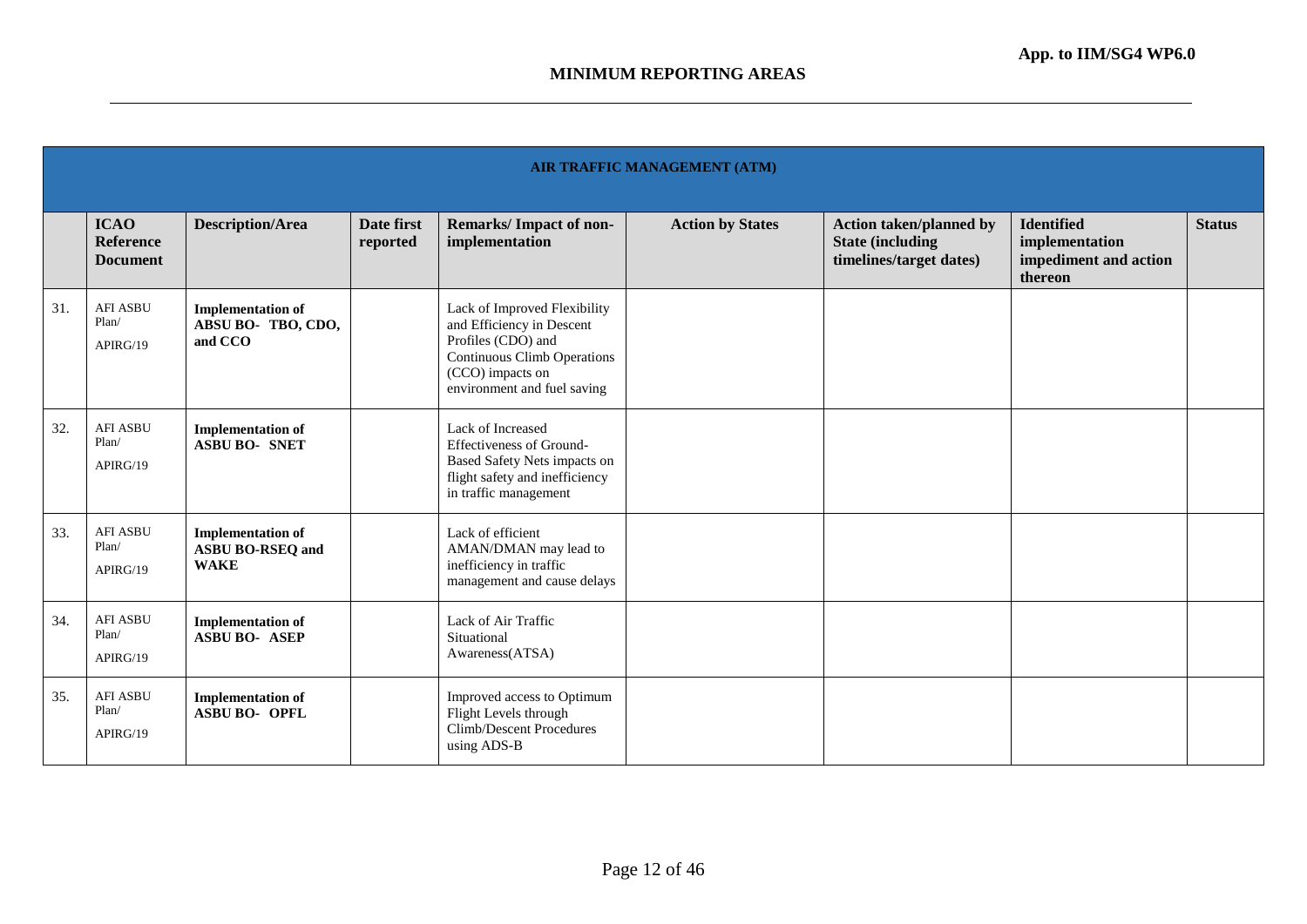|     | <b>AIR TRAFFIC MANAGEMENT (ATM)</b>                |                                                                                           |                        |                                                                                                                                                                                                                                                               |                         |                                                                                       |                                                                         |               |  |  |
|-----|----------------------------------------------------|-------------------------------------------------------------------------------------------|------------------------|---------------------------------------------------------------------------------------------------------------------------------------------------------------------------------------------------------------------------------------------------------------|-------------------------|---------------------------------------------------------------------------------------|-------------------------------------------------------------------------|---------------|--|--|
|     | <b>ICAO</b><br><b>Reference</b><br><b>Document</b> | <b>Description/Area</b>                                                                   | Date first<br>reported | <b>Remarks/Impact of non-</b><br>implementation                                                                                                                                                                                                               | <b>Action by States</b> | <b>Action taken/planned by</b><br><b>State (including)</b><br>timelines/target dates) | <b>Identified</b><br>implementation<br>impediment and action<br>thereon | <b>Status</b> |  |  |
| 36. | <b>AFI ASBU</b><br>Plan/<br>APIRG/19               | <b>Implementation of</b><br><b>ASBU BO-TBO</b>                                            |                        | Lack of Improved Safety and<br>Efficiency through the initial<br>application of Data Link En-<br>Route may impact on flight<br>safety                                                                                                                         |                         |                                                                                       |                                                                         |               |  |  |
| 37. | ICAO Doc.8168<br><b>PANSOPS</b>                    | <b>Implementation of</b><br><b>PANSOPS</b> oversight<br>office                            |                        | Inefficient implementation of<br>PANSOPS oversight<br>structures within CAAs may<br>lead to poorly designed flight<br>procedures which may impact<br>on flight safety                                                                                         |                         |                                                                                       |                                                                         |               |  |  |
| 38. | [ICAO PBCS<br>DOC 9869]<br>APIRG 20<br>CONC. 20/09 | <b>PBCS: State database of</b><br><b>RSP 180/RCP 240</b><br>approval/withdrawal<br>status |                        | Lack of implementation of a<br>state database may lead to<br>exclusion from PBCS<br>implemented airspace, and<br>inefficiency in flight<br>operations.                                                                                                        |                         |                                                                                       |                                                                         |               |  |  |
| 39. | [Annex 11,<br>$2.27.1$ ]                           | <b>Implementation of</b><br><b>States Safety Plan (SSP)</b>                               |                        | Lack of implementation of a<br>robust and efficient SSP leads<br>to inability to oversight safety<br>levels in the provision of<br>services which will result in<br>inability for state to guarantee<br>acceptable level of safety in<br>the provision of ATS |                         |                                                                                       |                                                                         |               |  |  |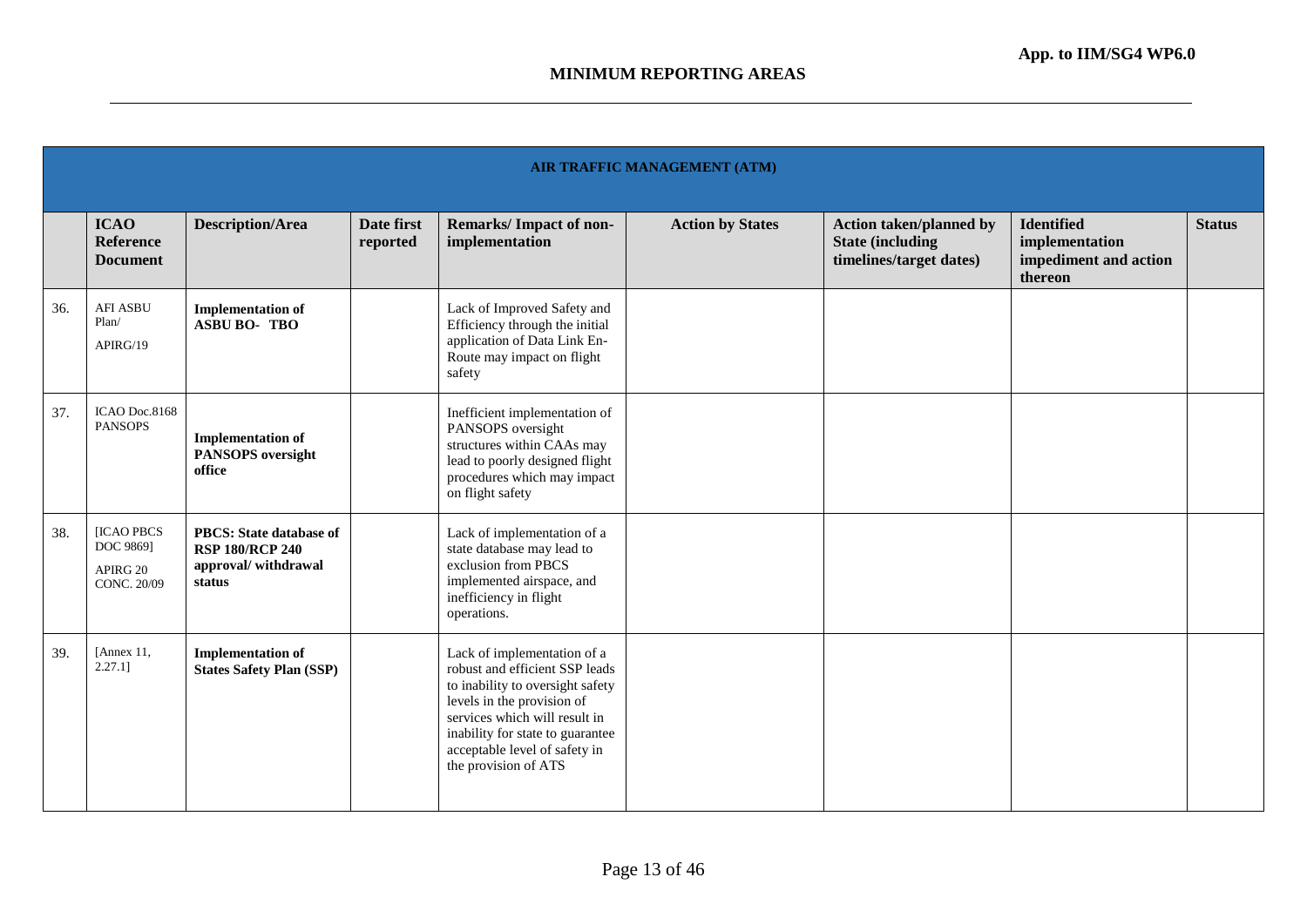|     | <b>AIR TRAFFIC MANAGEMENT (ATM)</b>                                  |                                                                                                   |                        |                                                                                                                                                                                      |                         |                                                                                       |                                                                         |               |  |  |  |
|-----|----------------------------------------------------------------------|---------------------------------------------------------------------------------------------------|------------------------|--------------------------------------------------------------------------------------------------------------------------------------------------------------------------------------|-------------------------|---------------------------------------------------------------------------------------|-------------------------------------------------------------------------|---------------|--|--|--|
|     | <b>ICAO</b><br><b>Reference</b><br><b>Document</b>                   | <b>Description/Area</b>                                                                           | Date first<br>reported | <b>Remarks/Impact of non-</b><br>implementation                                                                                                                                      | <b>Action by States</b> | <b>Action taken/planned by</b><br><b>State (including)</b><br>timelines/target dates) | <b>Identified</b><br>implementation<br>impediment and action<br>thereon | <b>Status</b> |  |  |  |
| 40. | [Annex $11$ ,<br>$2.27.3$ ]<br>[PANS-ATM,<br>Doc. 4444<br>Chapter 2] | <b>Implementation of</b><br><b>Safety Management</b><br><b>System (SMS)</b>                       |                        | Lack of implementation of a<br>robust and efficient SMS<br>leads to inability to achieve or<br>guarantee acceptable level of<br>safety in the provision of ATS                       |                         |                                                                                       |                                                                         |               |  |  |  |
|     | <b>LANGUAGE PROFICIENCY [Annex 11, 2.29]</b>                         |                                                                                                   |                        |                                                                                                                                                                                      |                         |                                                                                       |                                                                         |               |  |  |  |
| 41. | [Annex 1]<br>Annex 11]<br>$[A37-10$<br>Resolution]<br>[AFI/7 RAN]    | <b>Compliance with the</b><br><b>English Language</b><br><b>Proficiency (ELP)</b><br>requirements |                        | Lack of compliance with ELP<br>requirements can result in<br>miscommunication leading to<br>risk on flight safety                                                                    |                         |                                                                                       |                                                                         |               |  |  |  |
| 42. | [PANS-ATM<br>Doc. 4444<br>Chapter 12]                                | <b>Phraseology</b>                                                                                |                        | Use of non-standard<br>phraseology in the provision<br>of ATS can result in<br>confusion and<br>misinterpretation of<br>instructions which can impact<br>on safety of air navigation |                         |                                                                                       |                                                                         |               |  |  |  |
|     | <b>AIRSPACE MANAGEMENT (ASM)</b>                                     |                                                                                                   |                        |                                                                                                                                                                                      |                         |                                                                                       |                                                                         |               |  |  |  |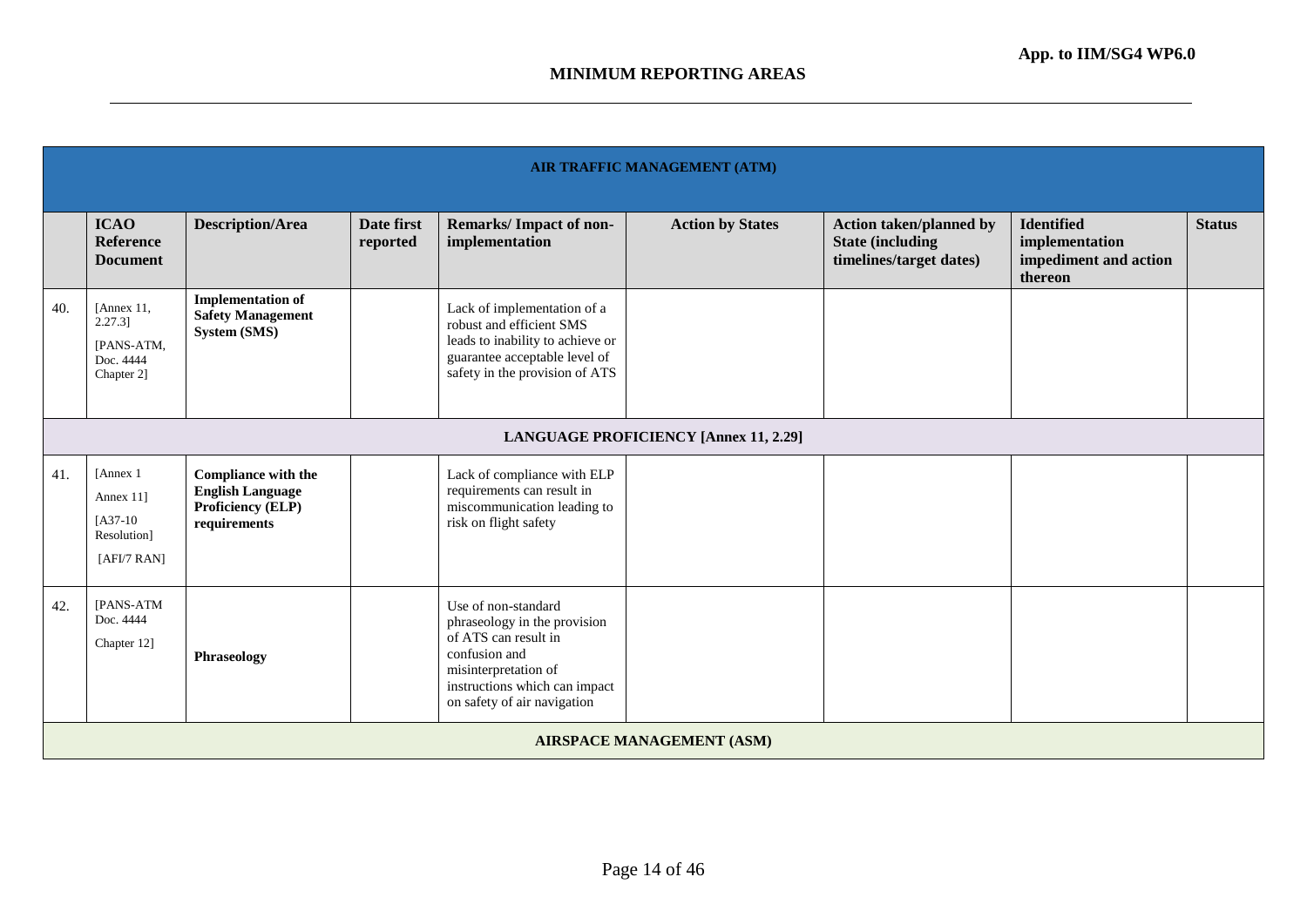|     |                                                                                     | <b>AIR TRAFFIC MANAGEMENT (ATM)</b>                             |                        |                                                                                                                                                                                                                                                                                                                     |                         |                                                                                       |                                                                         |               |  |  |  |
|-----|-------------------------------------------------------------------------------------|-----------------------------------------------------------------|------------------------|---------------------------------------------------------------------------------------------------------------------------------------------------------------------------------------------------------------------------------------------------------------------------------------------------------------------|-------------------------|---------------------------------------------------------------------------------------|-------------------------------------------------------------------------|---------------|--|--|--|
|     | <b>ICAO</b><br><b>Reference</b><br><b>Document</b>                                  | <b>Description/Area</b>                                         | Date first<br>reported | <b>Remarks/Impact of non-</b><br>implementation                                                                                                                                                                                                                                                                     | <b>Action by States</b> | <b>Action taken/planned by</b><br><b>State (including)</b><br>timelines/target dates) | <b>Identified</b><br>implementation<br>impediment and action<br>thereon | <b>Status</b> |  |  |  |
| 43. | [AFI/7, Rec.<br>$5/1$ ]<br>GPI-7                                                    | <b>Cooperative Approach</b><br>in Airspace<br><b>Management</b> |                        | Lack of implementation of a<br>system for cooperative<br>approach to airspace<br>management may lead to<br>inefficiency in airspace<br>management which then<br>impacts on flight safety and<br>flight operations.                                                                                                  |                         |                                                                                       |                                                                         |               |  |  |  |
| 44. | [Annex 11<br>Para 2.12]                                                             | <b>Route Designators</b>                                        |                        | Use of non-standard ATS<br>route designators may lead to<br>confusion/misinterpretation of<br>ATC requirements for<br>position reports that can affect<br>situation awareness and lead<br>to provision of non-standard<br>separation minima by ATC<br>Units.                                                        |                         |                                                                                       |                                                                         |               |  |  |  |
| 45. | [PANS-ATM<br>Doc. 4444<br>Chapter 2]<br>[ICAO SL<br>2017_101 Ref:<br>AN 11/45.5-17/ | <b>Five-Letter Naming</b><br>Code (5-LNC)                       |                        | Uncoordinated use of $5 -$<br>Letter Naming Code (5-LNC)<br>for waypoints may lead to<br>duplication of waypoints and<br>conflicting waypoints having<br>same name but different<br>coordinates and/or similar<br>pronunciation of waypoints<br>located within close<br>proximity which impacts on<br>flight safety |                         |                                                                                       |                                                                         |               |  |  |  |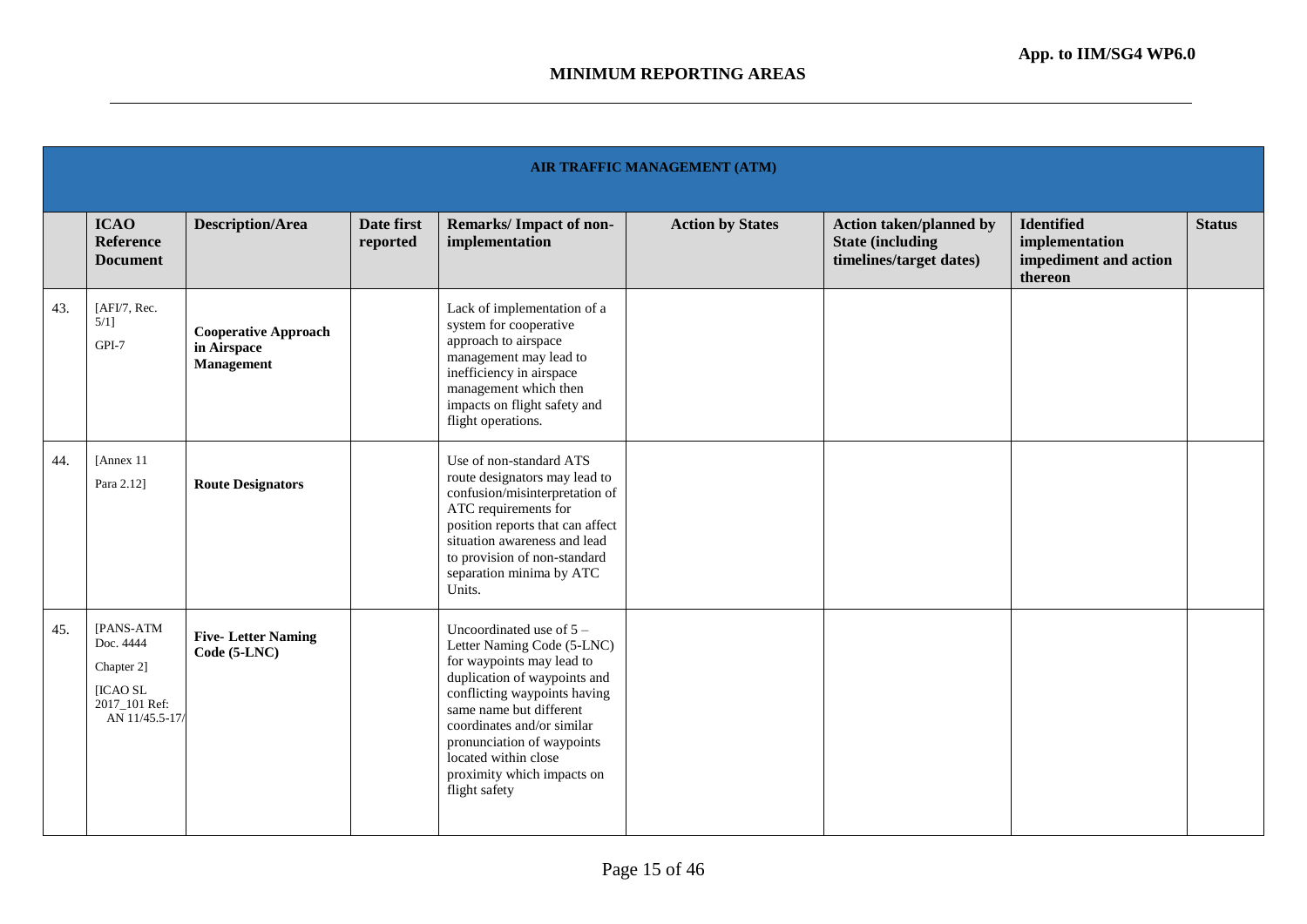|     | AIR TRAFFIC MANAGEMENT (ATM)                                                                                 |                                |                        |                                                                                                                                                                                                                |                         |                                                                                       |                                                                         |               |  |  |  |
|-----|--------------------------------------------------------------------------------------------------------------|--------------------------------|------------------------|----------------------------------------------------------------------------------------------------------------------------------------------------------------------------------------------------------------|-------------------------|---------------------------------------------------------------------------------------|-------------------------------------------------------------------------|---------------|--|--|--|
|     | <b>ICAO</b><br>Reference<br><b>Document</b>                                                                  | <b>Description/Area</b>        | Date first<br>reported | <b>Remarks/Impact of non-</b><br>implementation                                                                                                                                                                | <b>Action by States</b> | <b>Action taken/planned by</b><br><b>State (including)</b><br>timelines/target dates) | <b>Identified</b><br>implementation<br>impediment and action<br>thereon | <b>Status</b> |  |  |  |
| 46. | [AFI/7, Rec.<br>5/31<br>[Annex 11]<br>Para 2.17, 2.30]<br>[PANS ATM<br>Doc. 4444<br>Chap. 10]<br>[Doc.10088] | Civil/Military<br>Coordination |                        | Lack of effective<br>civil/military coordination<br>may result in unsafe and<br>inefficient use of airspace                                                                                                    |                         |                                                                                       |                                                                         |               |  |  |  |
| 47. | [Annex 11]<br>Para 2.12]<br>AFI eANP VOL<br>$\mathbf{I}$                                                     | <b>ANP</b> – Route Network     |                        | Non implementation of the<br>approved regional route<br>network results into lack of<br>route continuity across the<br>region leading to inefficiency<br>in airspace management and<br>impact on flight safety |                         |                                                                                       |                                                                         |               |  |  |  |
| 48. | [AFI/7, Rec.<br>5/21<br>[Annex 11]<br><b>[PANS ATM</b><br>Doc. Chap.<br>15.6<br>APIRG 21<br>CONC. 21/05      | <b>Contingency Plan</b>        |                        | Lack of a well-defined<br>National Contingency Plan<br>may lead to uncoordinated<br>and unsafe operation of<br>aircraft during disruption of<br>ATS within affected<br>airspace(s).                            |                         |                                                                                       |                                                                         |               |  |  |  |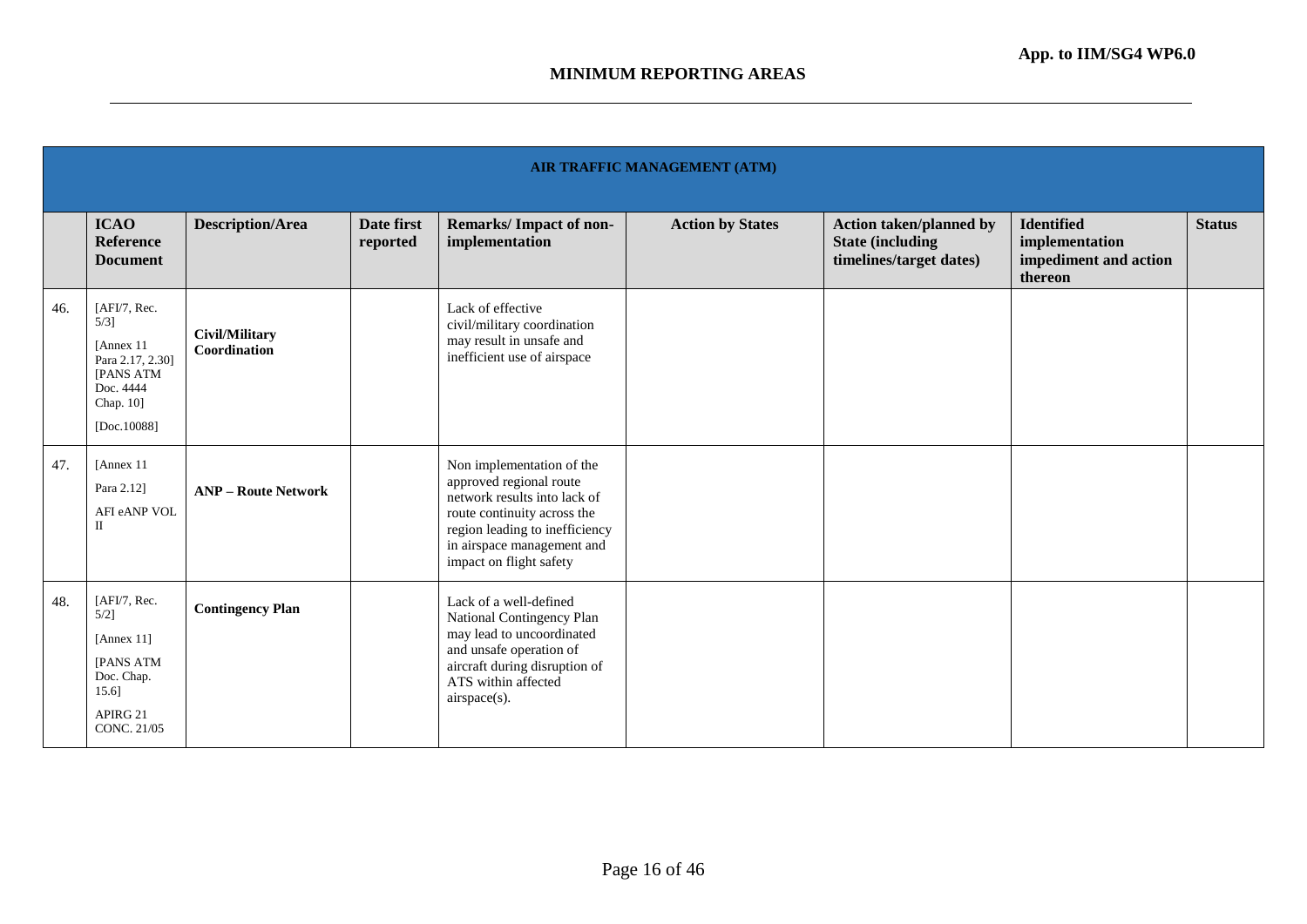|     | AIR TRAFFIC MANAGEMENT (ATM)                                        |                                                 |                        |                                                                                                                                                                                                                                                                                                                    |                         |                                                                                      |                                                                         |               |  |  |
|-----|---------------------------------------------------------------------|-------------------------------------------------|------------------------|--------------------------------------------------------------------------------------------------------------------------------------------------------------------------------------------------------------------------------------------------------------------------------------------------------------------|-------------------------|--------------------------------------------------------------------------------------|-------------------------------------------------------------------------|---------------|--|--|
|     | <b>ICAO</b><br><b>Reference</b><br><b>Document</b>                  | <b>Description/Area</b>                         | Date first<br>reported | <b>Remarks/Impact of non-</b><br>implementation                                                                                                                                                                                                                                                                    | <b>Action by States</b> | <b>Action taken/planned by</b><br><b>State (including</b><br>timelines/target dates) | <b>Identified</b><br>implementation<br>impediment and action<br>thereon | <b>Status</b> |  |  |
| 49. | [LIM AFI, Rec.<br>2/11<br>APIRG 19<br>Conc. 19/13                   | <b>Airspace Sectorization</b>                   |                        | Non applicability of uniform<br>division between lower and<br>upper airspace across FIRs<br>and ICAO Regions leads to<br>inefficiency in traffic<br>management and impacts on<br>flight safety                                                                                                                     |                         |                                                                                      |                                                                         |               |  |  |
| 50. | [AFI/7, Rec.<br>$5/5$ ]<br>Chicago<br>Convention -<br>Article 3 bis | <b>Interception of Civil</b><br><b>Aircraft</b> |                        | Non publication of<br>interception procedures in<br>AIP/ or lack of clear<br>procedures for handling civil<br>aircraft under interception<br>may lead to misunderstanding<br>of instructions during<br>interception which would<br>endanger the aircraft under<br>interception and the lives of<br>those on board. |                         |                                                                                      |                                                                         |               |  |  |
| 51. | [AFI/7, Rec.<br>$5/4$ ]<br>Chicago<br>Convention -<br>Article 3 bis | <b>Interception of Civil</b><br>Aircraft        |                        | Non Ratification of Article 3<br>bis of the Convention on<br>International Civil Aviation.<br>Lack of adequate procedures<br>to handle aircraft under<br>interception leading to risk to<br>flight safety                                                                                                          |                         |                                                                                      |                                                                         |               |  |  |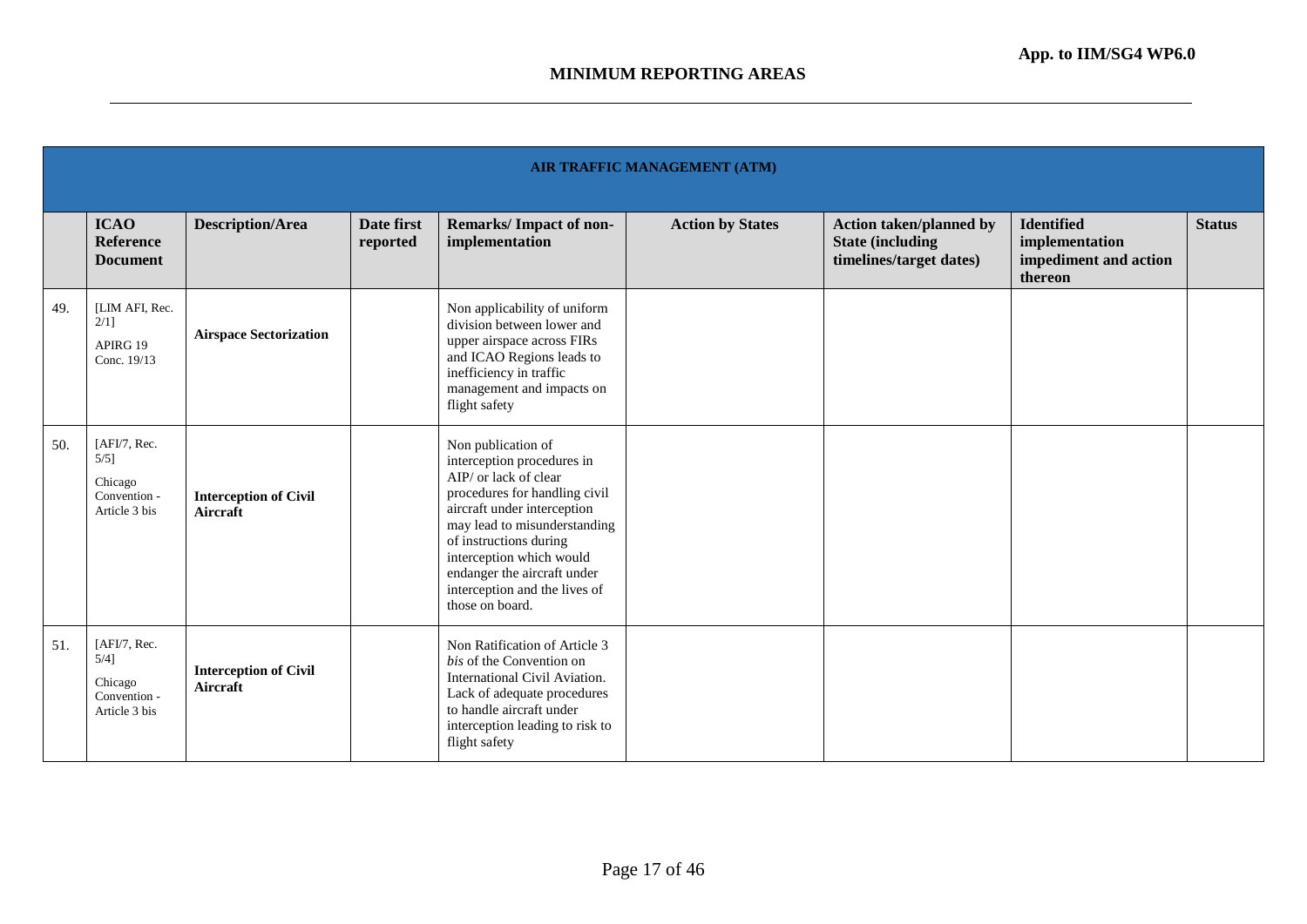|     | <b>AIR TRAFFIC MANAGEMENT (ATM)</b>                                                            |                             |                        |                                                                                                                                                                                                                             |                                   |                                                                                      |                                                                         |               |  |  |  |
|-----|------------------------------------------------------------------------------------------------|-----------------------------|------------------------|-----------------------------------------------------------------------------------------------------------------------------------------------------------------------------------------------------------------------------|-----------------------------------|--------------------------------------------------------------------------------------|-------------------------------------------------------------------------|---------------|--|--|--|
|     | <b>ICAO</b><br>Reference<br><b>Document</b>                                                    | <b>Description/Area</b>     | Date first<br>reported | Remarks/Impact of non-<br>implementation                                                                                                                                                                                    | <b>Action by States</b>           | <b>Action taken/planned by</b><br><b>State (including</b><br>timelines/target dates) | <b>Identified</b><br>implementation<br>impediment and action<br>thereon | <b>Status</b> |  |  |  |
| 52. | [AFI/7, Rec.<br>$5/10$ ]<br>[Annex $11$ ]<br>[Doc $9426$ ]                                     | <b>SIDs and STARs</b>       |                        | Non implementation of<br><b>Standard Instrument</b><br>Departures (SIDs) and<br><b>Standard Arrival Routes</b><br>(STARs) leads to inefficiency<br>in traffic management and<br>impacts in flight efficiency<br>and safety. |                                   |                                                                                      |                                                                         |               |  |  |  |
|     |                                                                                                |                             |                        |                                                                                                                                                                                                                             | <b>AIR TRAFFIC SERVICES (ATS)</b> |                                                                                      |                                                                         |               |  |  |  |
| 53. | [Annex 11]<br>Chapter 3,4&5]<br>[APIRG 19]<br>Conc. 19/13]<br>[PANS ATM<br>Doc.4444<br>Chap.4] | <b>Provision of ATS</b>     |                        | Lack of the provision for air<br>traffic services where required<br>leads to inefficiency in traffic<br>management and impacts on<br>flight safety                                                                          |                                   |                                                                                      |                                                                         |               |  |  |  |
| 54. | [Annex 11]<br>Para 2.3]<br>[AFI/7 Rec.<br>$5/21$ ]<br>[APIRG 19]<br>Conc. 19/13]               | <b>Area Control Service</b> |                        | Lack of the provision of area<br>control service where required<br>leads to inefficiency in<br>enroute traffic management<br>and impacts on flight safety                                                                   |                                   |                                                                                      |                                                                         |               |  |  |  |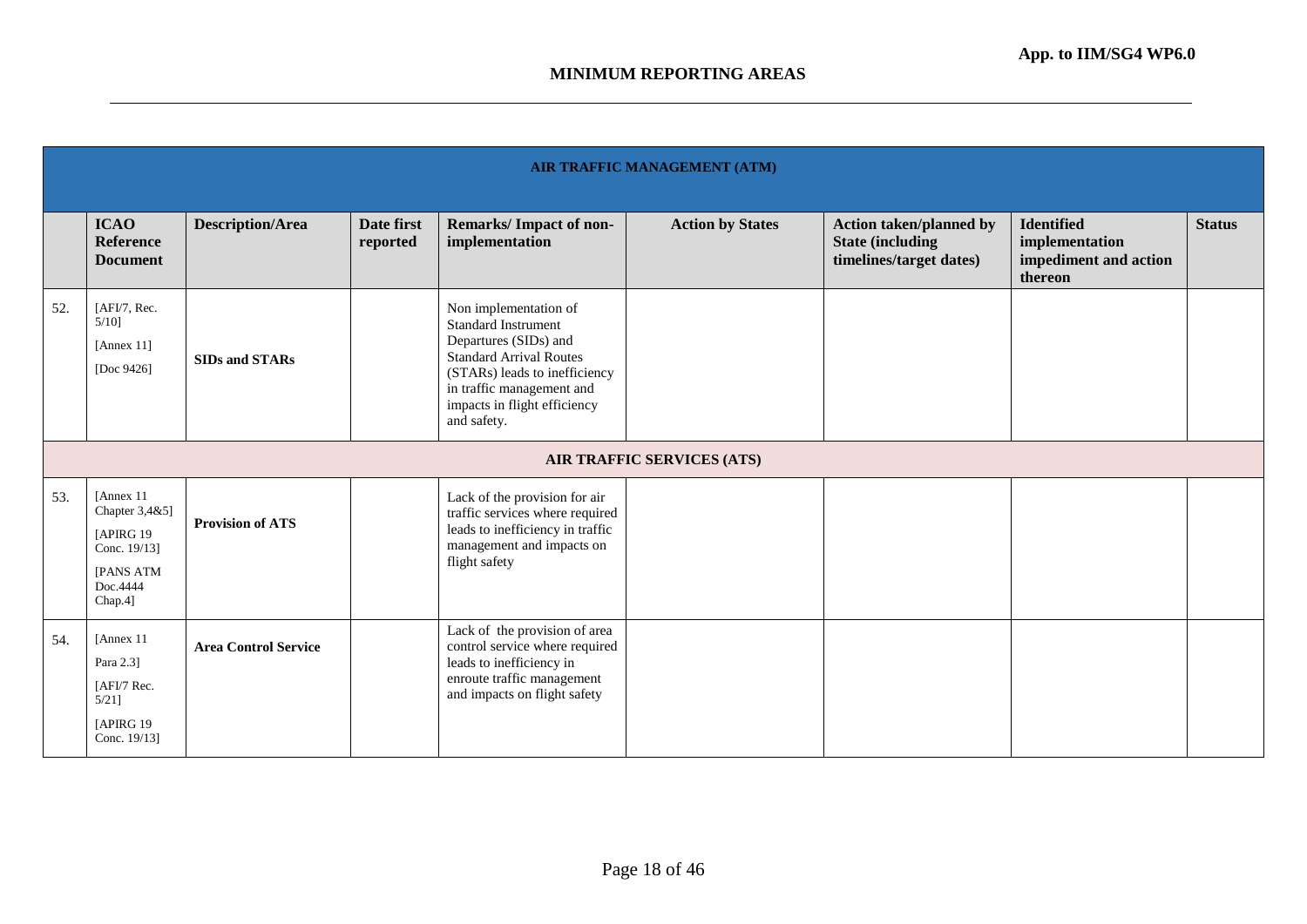|     | AIR TRAFFIC MANAGEMENT (ATM)                          |                                               |                        |                                                                                                                                                                                                                       |                         |                                                                                       |                                                                         |               |  |  |  |
|-----|-------------------------------------------------------|-----------------------------------------------|------------------------|-----------------------------------------------------------------------------------------------------------------------------------------------------------------------------------------------------------------------|-------------------------|---------------------------------------------------------------------------------------|-------------------------------------------------------------------------|---------------|--|--|--|
|     | <b>ICAO</b><br><b>Reference</b><br><b>Document</b>    | <b>Description/Area</b>                       | Date first<br>reported | <b>Remarks/Impact of non-</b><br>implementation                                                                                                                                                                       | <b>Action by States</b> | <b>Action taken/planned by</b><br><b>State (including)</b><br>timelines/target dates) | <b>Identified</b><br>implementation<br>impediment and action<br>thereon | <b>Status</b> |  |  |  |
| 55. | [AFI/7 RAN<br>Rec 14/71<br>[Annex 1]                  | <b>ATS Personnel</b><br>Competency            |                        | Provision of ATS by non-<br>competent personnel will lead<br>to unsafe provision of ATS<br>which impacts on flight safety                                                                                             |                         |                                                                                       |                                                                         |               |  |  |  |
| 56. | <b>IPANS ATM</b><br>Doc. 4444<br>Chapter 10]          | <b>Letters of Agreements</b><br>or Procedures |                        | Lack of coordinated and<br>signed letters of agreements<br>between ATS and other ATS<br>units (ATSU) may lead to<br>lack of uniformity in<br>application of ICAO<br>standards which would<br>impact on flight safety. |                         |                                                                                       |                                                                         |               |  |  |  |
| 57. | [AFI/7, Rec.<br>$5/6$ ]<br>[APIRG 23]<br>Conc. 23/08] | Civil/Military<br>Coordination                |                        | Lack of coordinated and<br>signed letters of agreements<br>between ATS and the Military<br>may lead to lack of<br>uniformity in application of<br>ICAO standards which would<br>impact on flight safety.              |                         |                                                                                       |                                                                         |               |  |  |  |
| 58. | [PANS-ATM<br>Doc. 4444<br>Chapter 4]                  | <b>ATC Procedures</b>                         |                        | Implementation of inadequate<br>ATC procedures leads to<br>inconsistent and unsafe<br>provision of ATS which<br>impacts on flight safety                                                                              |                         |                                                                                       |                                                                         |               |  |  |  |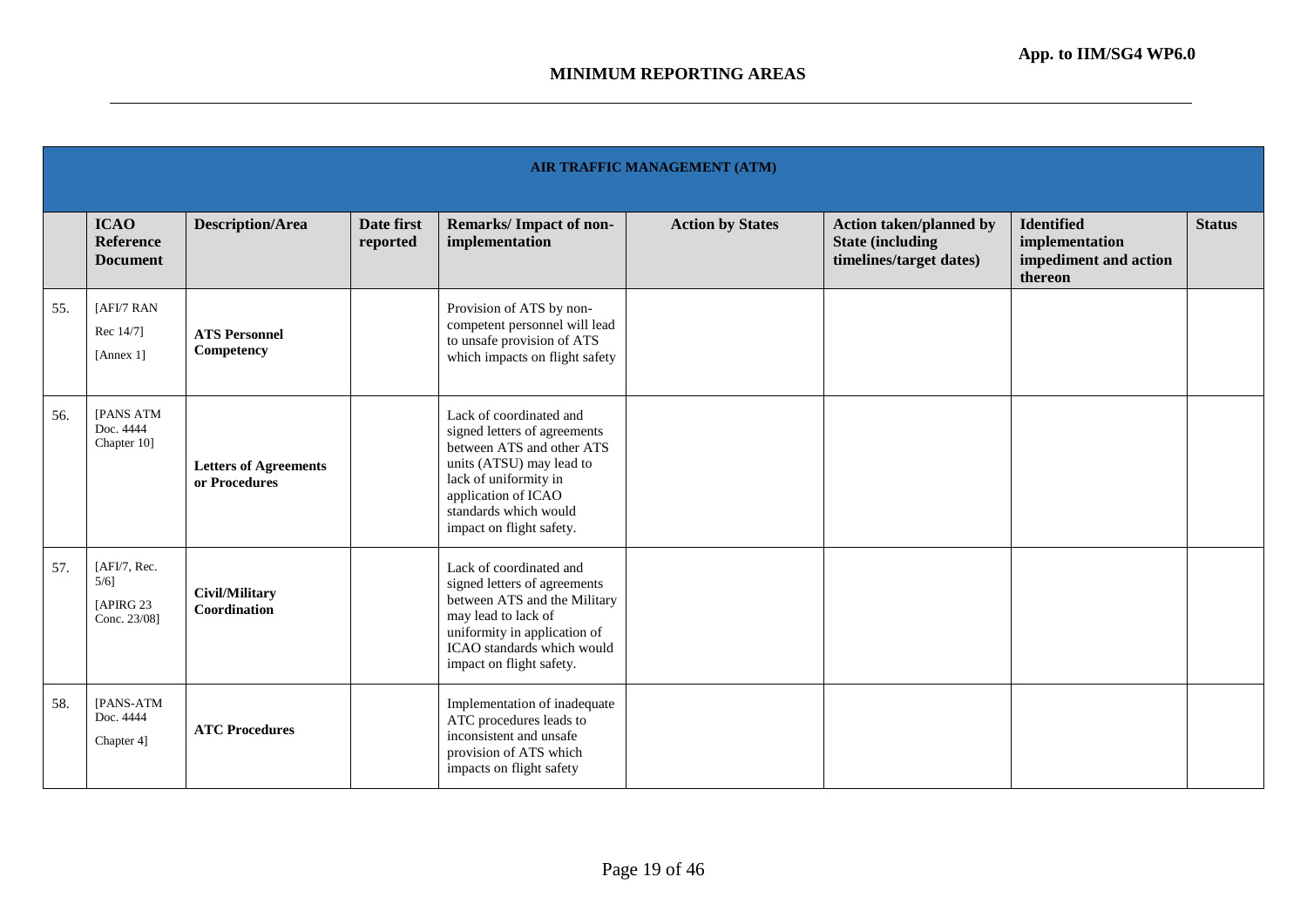|     | AIR TRAFFIC MANAGEMENT (ATM)                                                                           |                                      |                        |                                                                                                                                                                                                                                                                                          |                         |                                                                                       |                                                                         |               |  |  |
|-----|--------------------------------------------------------------------------------------------------------|--------------------------------------|------------------------|------------------------------------------------------------------------------------------------------------------------------------------------------------------------------------------------------------------------------------------------------------------------------------------|-------------------------|---------------------------------------------------------------------------------------|-------------------------------------------------------------------------|---------------|--|--|
|     | <b>ICAO</b><br><b>Reference</b><br><b>Document</b>                                                     | <b>Description/Area</b>              | Date first<br>reported | Remarks/Impact of non-<br>implementation                                                                                                                                                                                                                                                 | <b>Action by States</b> | <b>Action taken/planned by</b><br><b>State (including)</b><br>timelines/target dates) | <b>Identified</b><br>implementation<br>impediment and action<br>thereon | <b>Status</b> |  |  |
| 59. | [AFI/7, Rec.<br>$5/22$ ]<br><b>IPANS ATM</b><br>Doc.4444<br>Chap.4.4, Chap.<br>16.4 and<br>Appendix 2] | <b>Flight Planning</b>               |                        | Use of non-standard format in<br>for the repetitive flight<br>planning may lead to<br>inconsistency of flight data<br>and increase the numbers of<br>missing flight plans and<br>possible overload on the<br>ATM system. This impacts on<br>operational flight safety and<br>efficiency. |                         |                                                                                       |                                                                         |               |  |  |
| 60. | [AFI/7, Rec.<br>$5/26$ ]<br>[PANS ATM<br>Doc.4444 Chap.<br>16.3 and<br>Appendix 4]                     | <b>ATS</b> Incident<br>Investigation |                        | Lack of an effective system<br>for reporting and<br>investigation of ATS<br>incidents leads to an<br>ineffective Safety<br>Management System (SMS)<br>which leads to continuous<br>occurrence of similar<br>incidents leading to high<br>probability of aircraft accident                |                         |                                                                                       |                                                                         |               |  |  |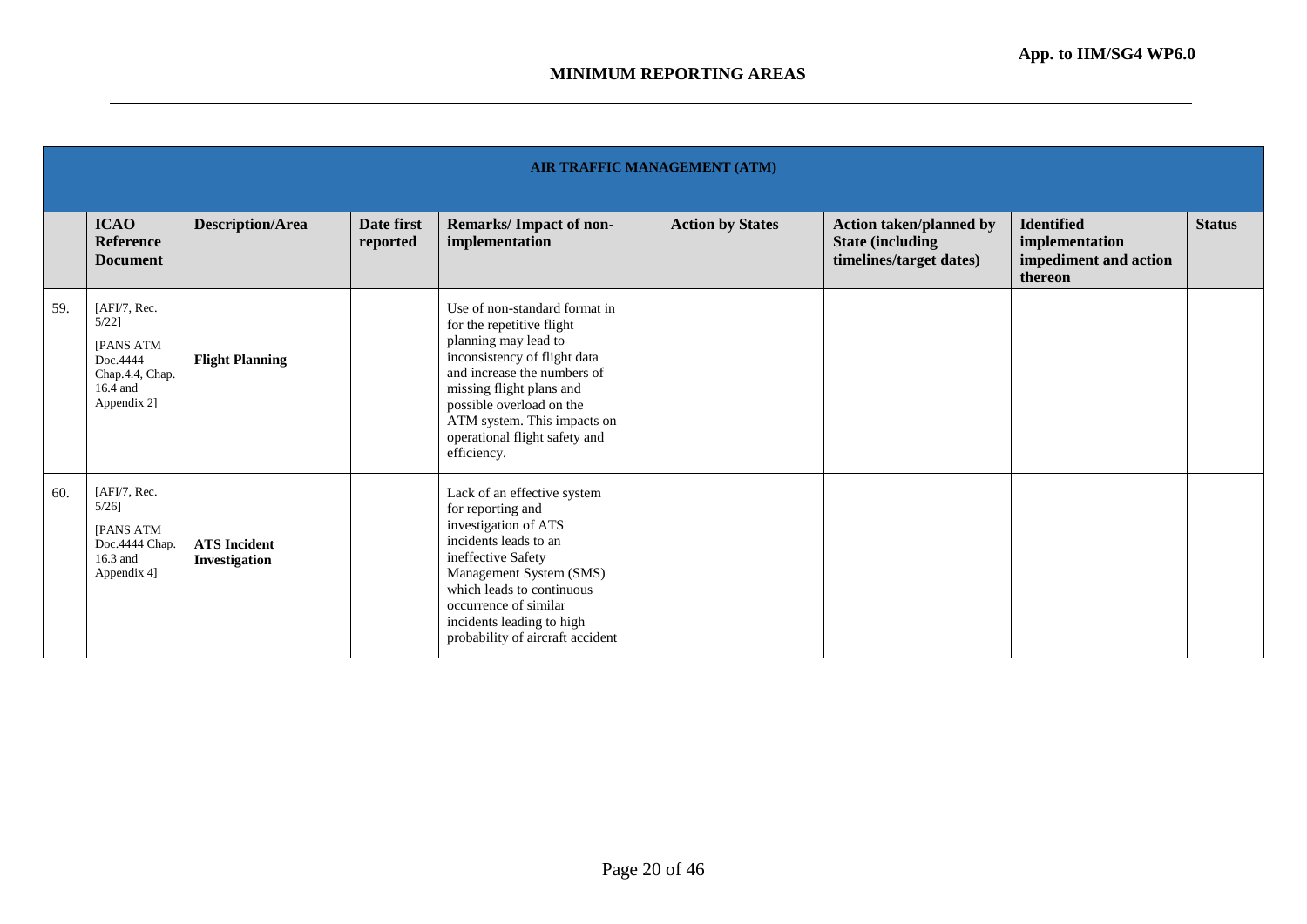|     | <b>AIR TRAFFIC MANAGEMENT (ATM)</b>                                                                               |                                                      |                        |                                                                                                                                                                            |                         |                                                                                       |                                                                         |               |  |  |  |
|-----|-------------------------------------------------------------------------------------------------------------------|------------------------------------------------------|------------------------|----------------------------------------------------------------------------------------------------------------------------------------------------------------------------|-------------------------|---------------------------------------------------------------------------------------|-------------------------------------------------------------------------|---------------|--|--|--|
|     | <b>ICAO</b><br>Reference<br><b>Document</b>                                                                       | <b>Description/Area</b>                              | Date first<br>reported | <b>Remarks/Impact of non-</b><br>implementation                                                                                                                            | <b>Action by States</b> | <b>Action taken/planned by</b><br><b>State (including)</b><br>timelines/target dates) | <b>Identified</b><br>implementation<br>impediment and action<br>thereon | <b>Status</b> |  |  |  |
| 61. | [PANS-ATM<br>Doc. 4444<br>Chap. 16.5]<br>[ICAO Cir.<br>331]<br>[APIRG<br>Conc.17/43]<br>[APIRG 20<br>Conc. 20/19] | <b>Strategic Lateral Offset</b><br>Procedures (SLOP) |                        | Lack of implementation of<br>SLOP increases the potential<br>to aircraft collision                                                                                         |                         |                                                                                       |                                                                         |               |  |  |  |
| 62. | [PANS-ATM<br>Doc. 4444]<br>[Doc 7030]                                                                             | <b>Flight Level Allocation</b><br>Scheme (FLAS)      |                        | Application of undue Flight<br>Level restriction in the RVSM<br>airspace leads to Non-<br>efficient use of RVSM<br>airspace and impacts on flight<br>efficiency and safety |                         |                                                                                       |                                                                         |               |  |  |  |
| 63. | [AFI/6, Rec.<br>7/111<br>[PANS-ATM<br>Doc. 4444<br>Chap. 12]                                                      | Radiotelephony<br><b>Procedures</b>                  |                        | Lack of applicability of<br>standard radiotelephony<br>phraseologies and procedures<br>can create confusion and<br>impact on safety of air<br>navigation                   |                         |                                                                                       |                                                                         |               |  |  |  |
| 64. | [PANS-ATM<br>Doc. 4444<br>Chapter 5]                                                                              | <b>Separation Standards</b>                          |                        | Use of non-standard<br>separations minima increases<br>potential for air traffic<br>incidents including accidents                                                          |                         |                                                                                       |                                                                         |               |  |  |  |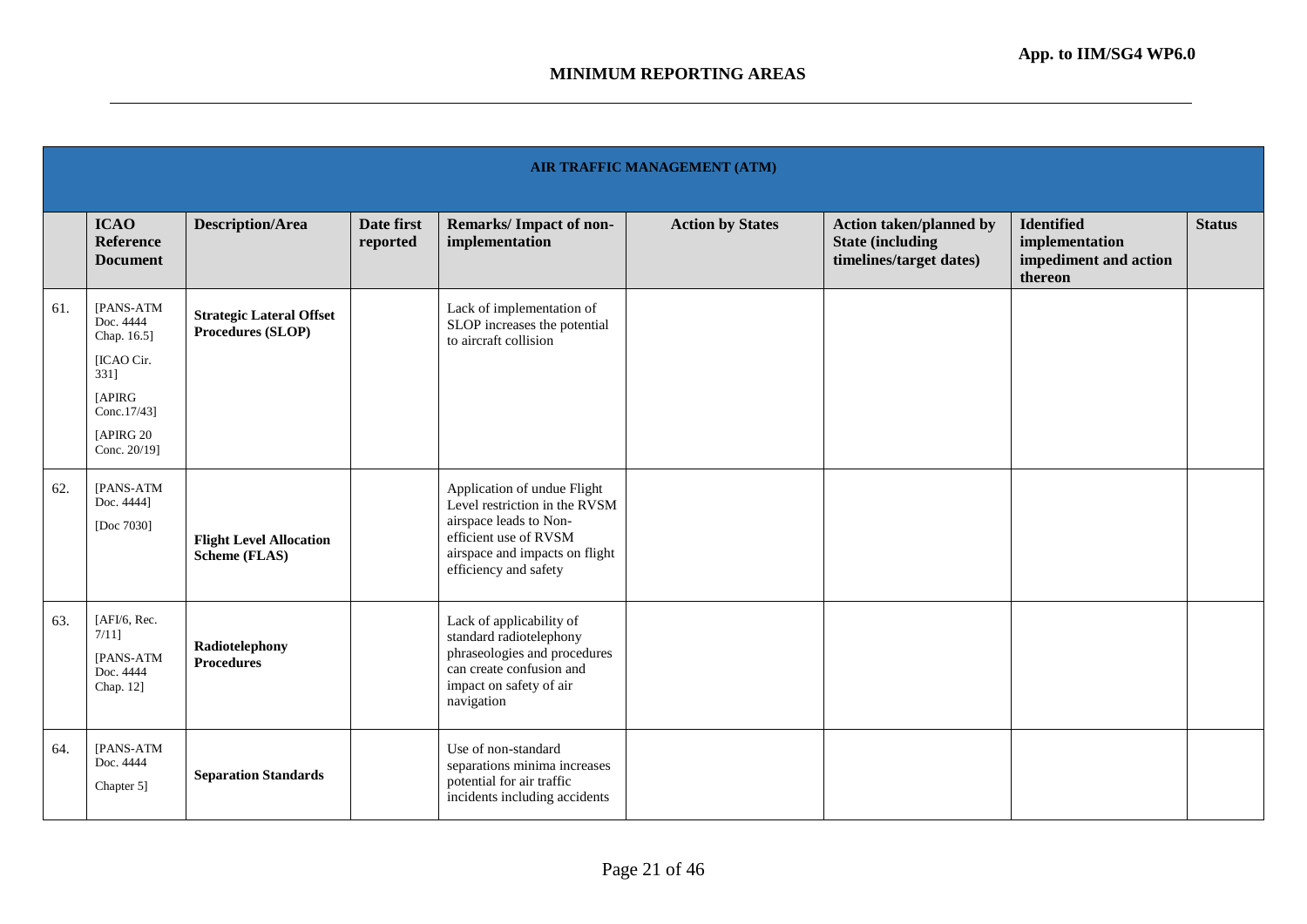|     | AIR TRAFFIC MANAGEMENT (ATM)                                                                        |                                                      |                        |                                                                                                                                                                                                                                           |                         |                                                                                       |                                                                         |               |  |  |  |
|-----|-----------------------------------------------------------------------------------------------------|------------------------------------------------------|------------------------|-------------------------------------------------------------------------------------------------------------------------------------------------------------------------------------------------------------------------------------------|-------------------------|---------------------------------------------------------------------------------------|-------------------------------------------------------------------------|---------------|--|--|--|
|     | <b>ICAO</b><br><b>Reference</b><br><b>Document</b>                                                  | <b>Description/Area</b>                              | Date first<br>reported | <b>Remarks/Impact of non-</b><br>implementation                                                                                                                                                                                           | <b>Action by States</b> | <b>Action taken/planned by</b><br><b>State (including)</b><br>timelines/target dates) | <b>Identified</b><br>implementation<br>impediment and action<br>thereon | <b>Status</b> |  |  |  |
| 65. | [Annex 11]<br>Chapter 7]<br>[PANS ATM<br>Doc 4444 Chap.<br>4.12]                                    | <b>Provision of Met</b><br><b>Information To ATS</b> |                        | Lack of provision of timely<br>and accurate MET<br>information to pilots can<br>affect operational decisions<br>and safety of operations                                                                                                  |                         |                                                                                       |                                                                         |               |  |  |  |
|     | REDUCED VERTICAL SEPARATION MINIMA (RVSM)                                                           |                                                      |                        |                                                                                                                                                                                                                                           |                         |                                                                                       |                                                                         |               |  |  |  |
| 66. | [SP AFI/RAN<br>Rec. $5/21$ ]<br>[APIRG 23]<br>CONC 23/03]                                           | <b>RVSM</b> Data                                     |                        | Lack of submission of<br>monthly RVSM data to<br>ARMA leads to lack of data<br>used to calculate Critical Risk<br>Assessment (CRA) which<br>impacts on flight safety                                                                      |                         |                                                                                       |                                                                         |               |  |  |  |
| 67. | [Doc 9574]<br>[Annex 11]<br>Para 3.3.5.1]<br>[SP AFI/RAN<br>Rec 5/21]<br>[APIRG 23]<br>CONC. 23/03] | <b>Large Height Deviation</b>                        |                        | Non-reporting of LHD leads<br>to unsafe trends and inability<br>to detect hotspots. It also<br>leads to lack of information<br>used to calculate the total<br>Target Level of safety (TLS)<br>in the annual collision risk<br>assessment. |                         |                                                                                       |                                                                         |               |  |  |  |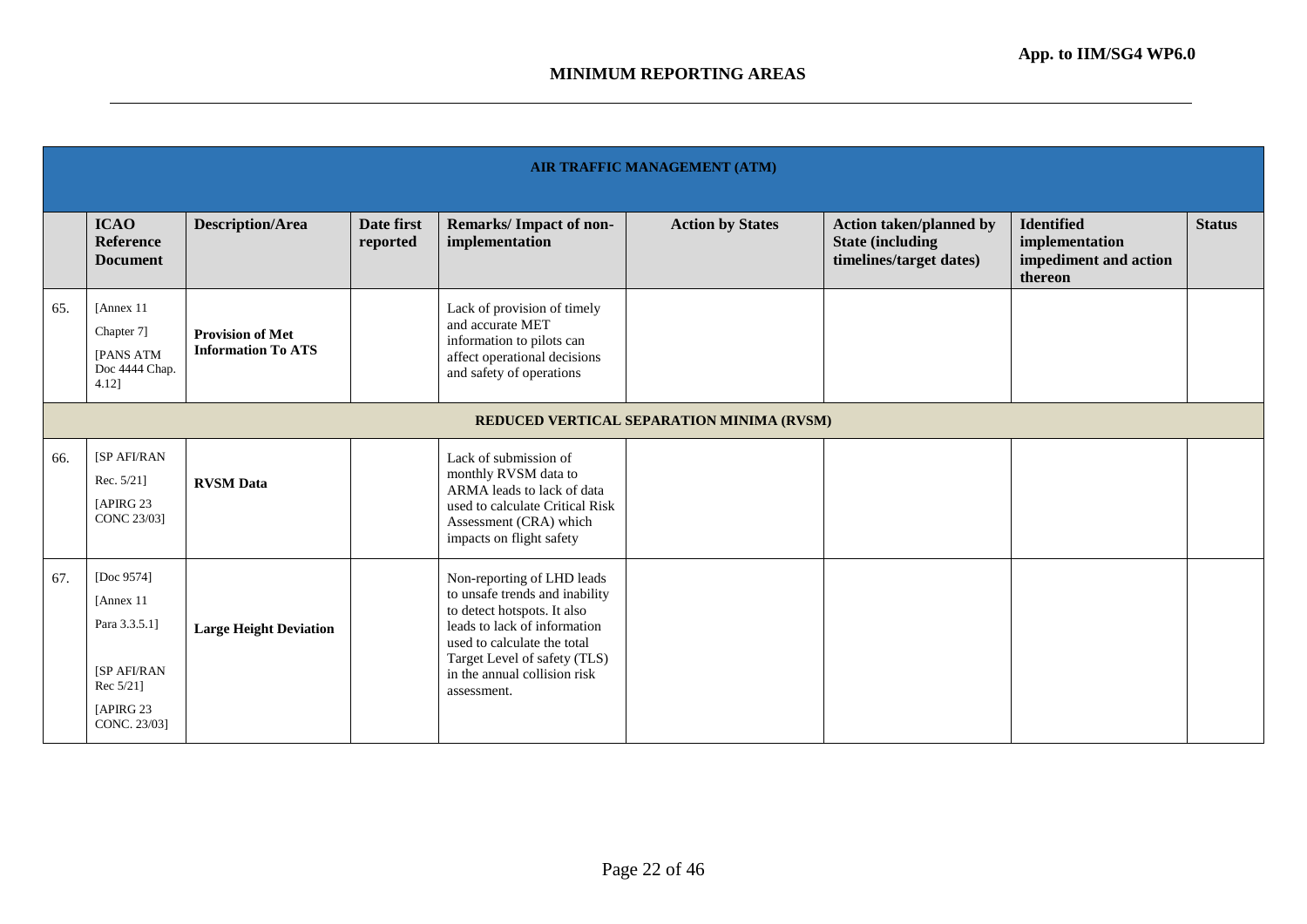|     | AIR TRAFFIC MANAGEMENT (ATM)                                                                          |                                                                 |                        |                                                                                                                                                                       |                                         |                                                                                       |                                                                         |               |  |  |
|-----|-------------------------------------------------------------------------------------------------------|-----------------------------------------------------------------|------------------------|-----------------------------------------------------------------------------------------------------------------------------------------------------------------------|-----------------------------------------|---------------------------------------------------------------------------------------|-------------------------------------------------------------------------|---------------|--|--|
|     | <b>ICAO</b><br><b>Reference</b><br><b>Document</b>                                                    | <b>Description/Area</b>                                         | Date first<br>reported | Remarks/Impact of non-<br>implementation                                                                                                                              | <b>Action by States</b>                 | <b>Action taken/planned by</b><br><b>State (including)</b><br>timelines/target dates) | <b>Identified</b><br>implementation<br>impediment and action<br>thereon | <b>Status</b> |  |  |
| 68. | [Doc.4444]<br>Chap. 4.4.1.4<br>$(b)$ ]<br>[Annex $6$ ]<br>[APIRG 22 &<br>RASG AFI/5<br>Conc. 23/1/04] | <b>RVSM Approvals and</b><br>Monitoring/                        |                        | Lack of updated information<br>on RVSM approved aircraft<br>leading to risk to flight<br>operations in the RVSM<br>airspace                                           |                                         |                                                                                       |                                                                         |               |  |  |
| 69. | [Annex 6]                                                                                             | <b>Long Term Height</b><br>Monitoring (LTHM)/                   | 2006                   | Non-adherence to<br>requirements for LTHM may<br>leads to restrictions for<br>operations in global RVSM<br>airspace which impacts on<br>flight efficiency and safety. |                                         |                                                                                       |                                                                         |               |  |  |
|     |                                                                                                       |                                                                 |                        |                                                                                                                                                                       | <b>FLIGHT INFORMATION SERVICE (FIS)</b> |                                                                                       |                                                                         |               |  |  |
| 70. | [AFI/6, Rec.<br>$6/12$ ]                                                                              | <b>Aerodrome Flight</b><br><b>Information Service</b><br>(AFIS) |                        | Lack of AFIS can lead to<br>inefficient management of<br>aerodrome traffic and may<br>impact on safety of air<br>navigation                                           |                                         |                                                                                       |                                                                         |               |  |  |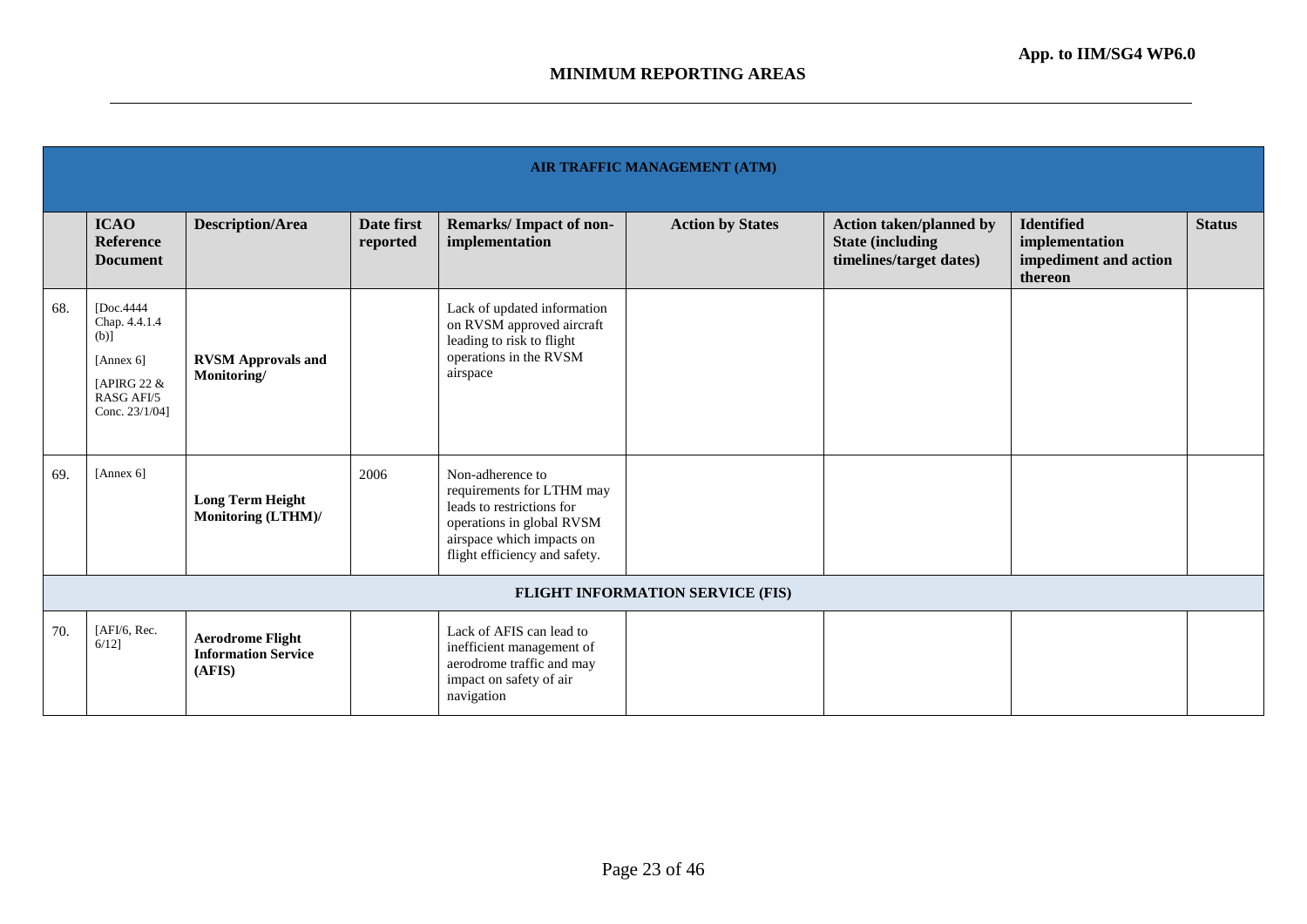|     | <b>AIR TRAFFIC MANAGEMENT (ATM)</b>                |                                                     |                        |                                                                                                                                                                                                                           |                                                                |                                                                                      |                                                                         |               |  |  |  |
|-----|----------------------------------------------------|-----------------------------------------------------|------------------------|---------------------------------------------------------------------------------------------------------------------------------------------------------------------------------------------------------------------------|----------------------------------------------------------------|--------------------------------------------------------------------------------------|-------------------------------------------------------------------------|---------------|--|--|--|
|     | <b>ICAO</b><br><b>Reference</b><br><b>Document</b> | <b>Description/Area</b>                             | Date first<br>reported | Remarks/Impact of non-<br>implementation                                                                                                                                                                                  | <b>Action by States</b>                                        | <b>Action taken/planned by</b><br><b>State (including</b><br>timelines/target dates) | <b>Identified</b><br>implementation<br>impediment and action<br>thereon | <b>Status</b> |  |  |  |
| 71. | [AFI/7, Rec.<br>$5/12$ ]                           | VHF radio coverage                                  |                        | Non availability of two-way<br>communication between ATS<br>units and aircraft leads to<br>inefficient management of<br>traffic and impacts on flight<br>safety                                                           |                                                                |                                                                                      |                                                                         |               |  |  |  |
| 72. | [AFI/6, Rec.<br>$6/15$ ]                           | <b>Air Traffic Advisory</b><br><b>Service (ADS)</b> |                        | Lack of ADS can impact on<br>safety of air navigation                                                                                                                                                                     |                                                                |                                                                                      |                                                                         |               |  |  |  |
|     |                                                    |                                                     |                        |                                                                                                                                                                                                                           | ATS REQUIREMENTS FOR AERONAUTICAL FIXED SERVICE COMMUNICATIONS |                                                                                      |                                                                         |               |  |  |  |
| 73. | [LIM AFI, Rec.<br>$10/36$ ]                        | ATS direct speech<br>circuits                       |                        | Lack of timely coordination<br>of traffic information leading<br>to inefficient of air traffic<br>management                                                                                                              |                                                                |                                                                                      |                                                                         |               |  |  |  |
| 74. | [AFI/7, Rec.<br>$5/24$ ]                           | <b>Communications</b>                               |                        | Lack of routine or outdated<br>communication systems may<br>lead to lack of<br>interoperability/integration<br>that leads to poor/lack of<br>timely coordination of traffic<br>and inefficiency in traffic<br>management. |                                                                |                                                                                      |                                                                         |               |  |  |  |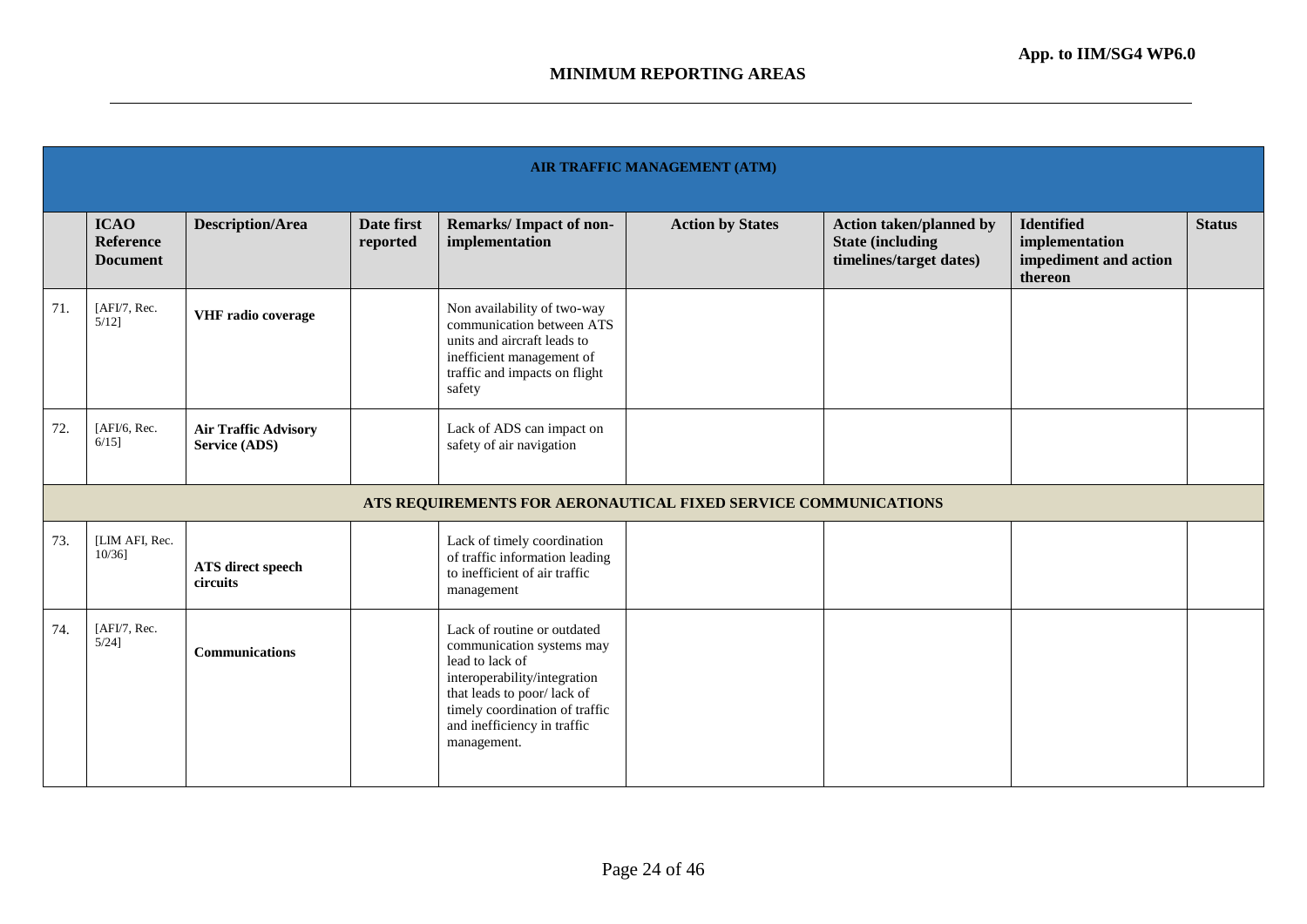|     | <b>AIR TRAFFIC MANAGEMENT (ATM)</b>                                              |                         |                        |                                                                                                                                                                                            |                         |                                                                                      |                                                                         |               |  |  |  |  |
|-----|----------------------------------------------------------------------------------|-------------------------|------------------------|--------------------------------------------------------------------------------------------------------------------------------------------------------------------------------------------|-------------------------|--------------------------------------------------------------------------------------|-------------------------------------------------------------------------|---------------|--|--|--|--|
|     | <b>ICAO</b><br>Reference<br><b>Document</b>                                      | <b>Description/Area</b> | Date first<br>reported | <b>Remarks/Impact of non-</b><br>implementation                                                                                                                                            | <b>Action by States</b> | <b>Action taken/planned by</b><br><b>State (including</b><br>timelines/target dates) | <b>Identified</b><br>implementation<br>impediment and action<br>thereon | <b>Status</b> |  |  |  |  |
| 75. | [AFI/7, Rec.<br>$5/14$ ]                                                         | <b>VOLMET</b>           |                        | Non Provision of HF and<br>VHF for VOLMET<br>broadcasts. Inadequate<br>exchange of VOLMET<br>information between ATSU<br>and Aircraft can lead to risk<br>to flight safety.                |                         |                                                                                      |                                                                         |               |  |  |  |  |
|     | <b>SEARCH &amp; RESCUE (SAR)</b>                                                 |                         |                        |                                                                                                                                                                                            |                         |                                                                                      |                                                                         |               |  |  |  |  |
| 76. | [Annex 12,<br>Chapter 3]<br>[AFI/7 Rec.<br>$6/3$ ]<br>[APIRG 23]<br>Conc. 23/07] | <b>SAR Agreements</b>   |                        | Lack of SAR agreements<br>between neighbouring States /<br>RCCs can be detrimental to<br>safety of persons in distress<br>where searches overlap<br>national boundaries.                   |                         |                                                                                      |                                                                         |               |  |  |  |  |
| 77. | [Annex 12,<br>Section 4.3]                                                       | <b>SAR Units</b>        |                        | Lack of adequately equipped<br>and trained search and rescue<br>units and adequate survival<br>and medical supplies can<br>seriously affect the conduct<br>and outcome of SAR<br>operation |                         |                                                                                      |                                                                         |               |  |  |  |  |
| 78. | [AFI/7 Rec.<br>$6/5$ ]                                                           | <b>SAR Training</b>     |                        | Lack of formal and refresher<br>training for SAR personnel<br>can hinder the effectiveness<br>of SAR operation                                                                             |                         |                                                                                      |                                                                         |               |  |  |  |  |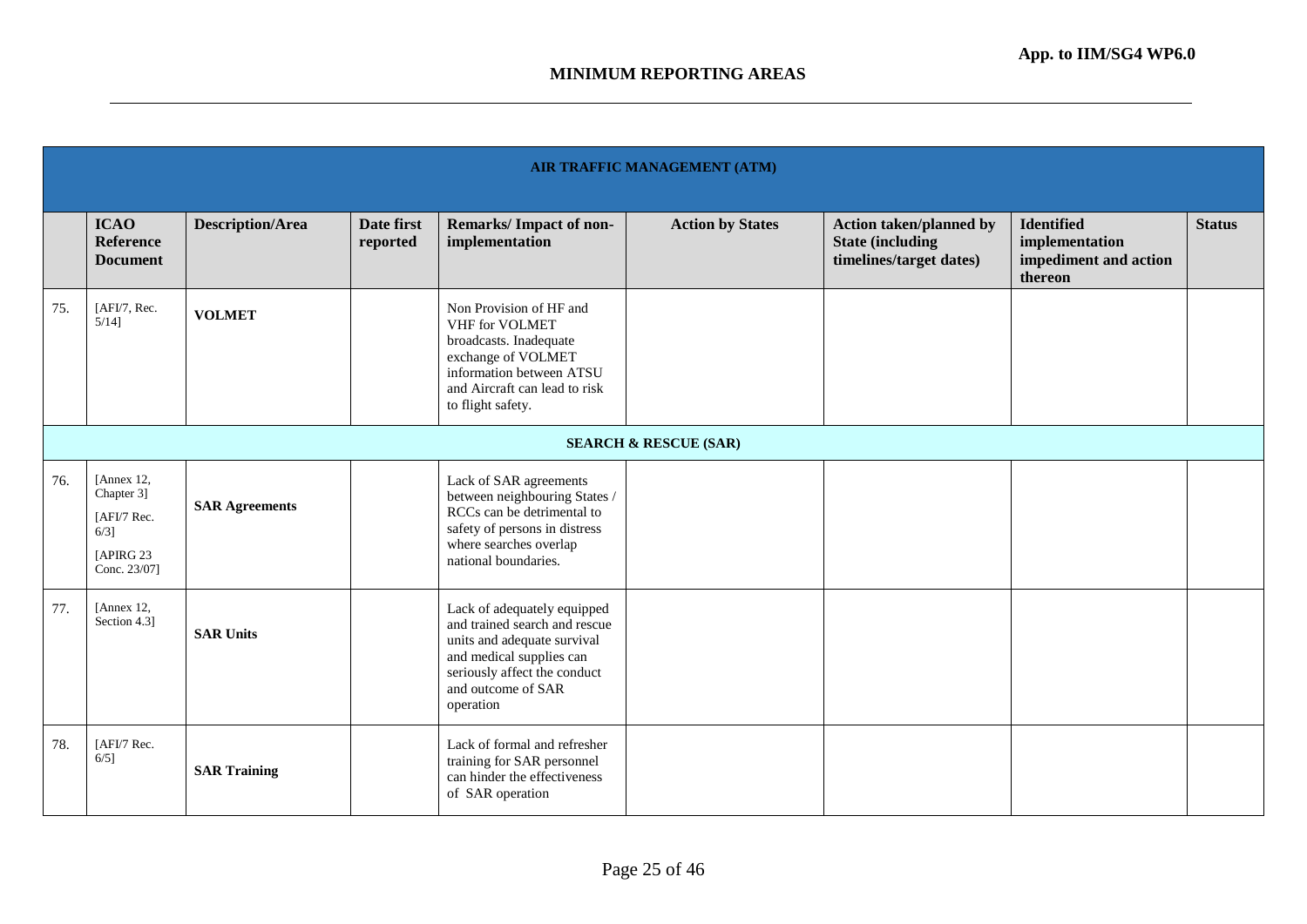|     | <b>AIR TRAFFIC MANAGEMENT (ATM)</b>                                            |                                                      |                        |                                                                                                                                                                                                                       |                         |                                                                                       |                                                                         |               |  |  |  |
|-----|--------------------------------------------------------------------------------|------------------------------------------------------|------------------------|-----------------------------------------------------------------------------------------------------------------------------------------------------------------------------------------------------------------------|-------------------------|---------------------------------------------------------------------------------------|-------------------------------------------------------------------------|---------------|--|--|--|
|     | <b>ICAO</b><br>Reference<br><b>Document</b>                                    | <b>Description/Area</b>                              | Date first<br>reported | Remarks/Impact of non-<br>implementation                                                                                                                                                                              | <b>Action by States</b> | <b>Action taken/planned by</b><br><b>State (including)</b><br>timelines/target dates) | <b>Identified</b><br>implementation<br>impediment and action<br>thereon | <b>Status</b> |  |  |  |
| 79. | [Annex 12,<br>Section 4.4]                                                     | <b>Search and Rescue</b><br><b>Exercises (SAREX)</b> |                        | Lack of regular training of<br>search and rescue personnel<br>and conduct of regular search<br>and rescue exercises can<br>prevent achievement of<br>maximum efficiency in search<br>and rescue operation.            |                         |                                                                                       |                                                                         |               |  |  |  |
| 80. | [AFI/7 Rec.<br>$6/1$ ]<br>[AFI/7 Rec.<br>$6/2$ ]<br>[APIRG 23]<br>Conc. 23/07] | <b>Satellite Aided SAR</b>                           |                        | Lack of implementation of<br>procedures to receive satellite<br>aided SAR will result in<br>difficulty in detection,<br>identification and location of<br>activated 406 MHz ELTs and<br>loss of valuable time for SAR |                         |                                                                                       |                                                                         |               |  |  |  |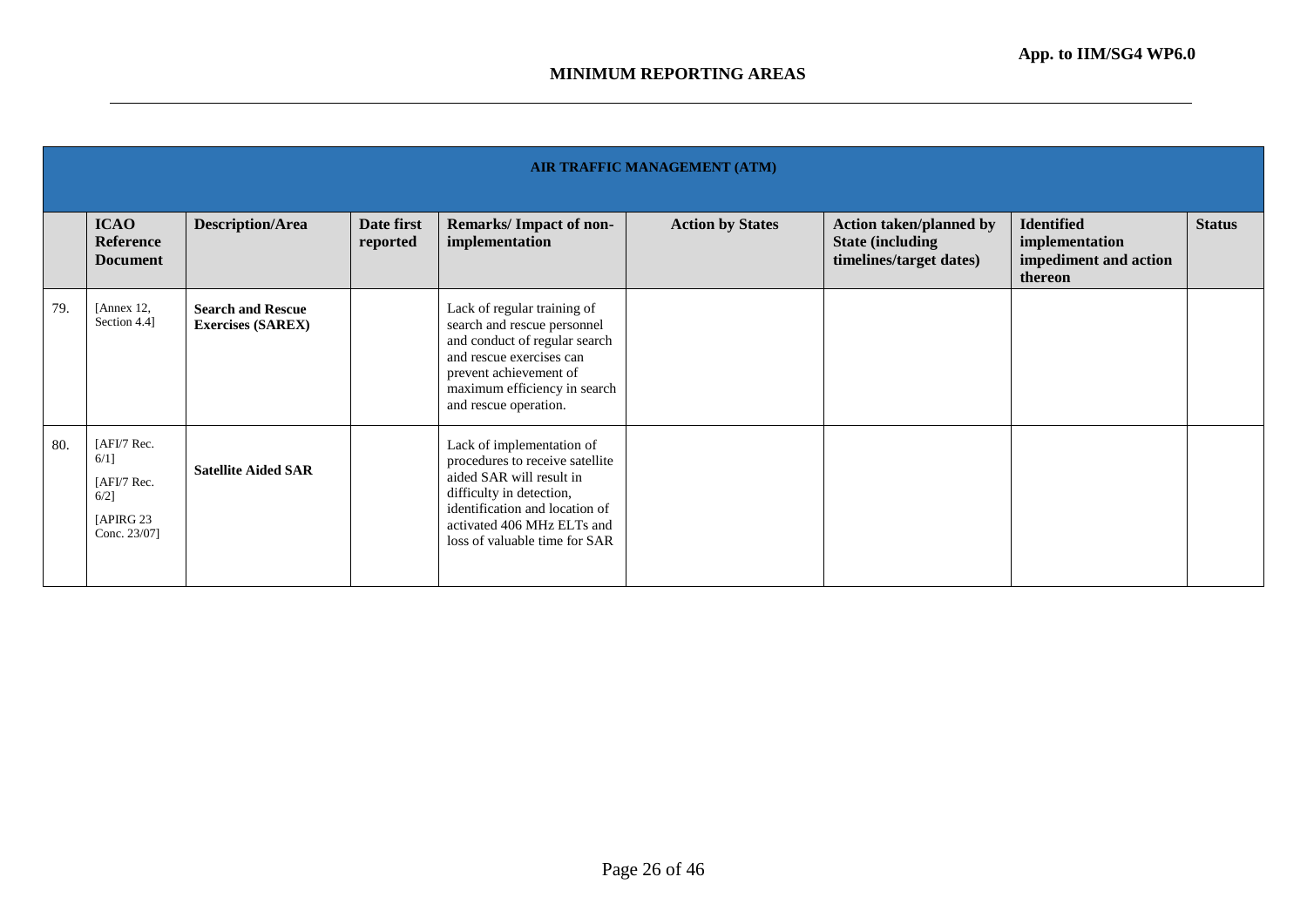|     | <b>COMMUNICATION NAVIGATION AND SURVEILLANCE (CNS)</b>      |                                                                  |                        |                                                                                                   |                         |                                                                                      |                                                                         |               |  |  |
|-----|-------------------------------------------------------------|------------------------------------------------------------------|------------------------|---------------------------------------------------------------------------------------------------|-------------------------|--------------------------------------------------------------------------------------|-------------------------------------------------------------------------|---------------|--|--|
|     | <b>ICAO Reference</b><br><b>Document</b>                    | <b>Description/Area</b>                                          | Date first<br>reported | <b>Remarks/Impact of</b><br>non-implementation                                                    | <b>Action by States</b> | <b>Action taken/planned by</b><br><b>State (including</b><br>timelines/target dates) | <b>Identified</b><br>implementation<br>impediment and action<br>thereon | <b>Status</b> |  |  |
|     |                                                             |                                                                  |                        | <b>COMMUNICATION</b>                                                                              |                         |                                                                                      |                                                                         |               |  |  |
| 81. | [AFI/7, Rec. 5/24]<br>Annex 10 Vol.2 & 3                    | <b>Improvement</b> of<br>communications                          |                        | Unreliable communication<br>systems                                                               |                         |                                                                                      |                                                                         |               |  |  |
| 82. | [LIM AFI, Rec.<br>10/36<br>Annex 10 Vol 2<br>Chap.4 Para4.2 | <b>Implementation of</b><br><b>ATS</b> direct speech<br>circuits |                        | Unavailable ground /ground<br>voice communication                                                 |                         |                                                                                      |                                                                         |               |  |  |
| 83. | [APIRG<br>Conc. 19/25]                                      | <b>Implementation of</b><br><b>VoIP</b>                          |                        | Unavailable ground /ground<br>voice communication<br>switching system                             |                         |                                                                                      |                                                                         |               |  |  |
| 84. | [APIRG<br>Conc. 21/26]                                      | <b>Implementation of</b><br><b>AIDC</b>                          |                        | Unavailable automated data<br>ground/ground coordination<br>communication between<br><b>ATSUs</b> |                         |                                                                                      |                                                                         |               |  |  |
| 85. | [AFI/7, Rec. 9/7]<br>Annex 10 Vol 2                         | <b>Aeronautical fixed</b><br>telecommunication<br>network (AFTN) |                        | Unavailable alphanumeric<br>ground/ground messages<br>communication between<br>${\rm ATSUs}$      |                         |                                                                                      |                                                                         |               |  |  |
| 86. | [AFI/7, Rec. 9/5]<br>Annex 10 Vol 2                         | <b>AFTN COM centre</b><br>management                             |                        | Potential loss of<br>alphanumeric messages<br>communication                                       |                         |                                                                                      |                                                                         |               |  |  |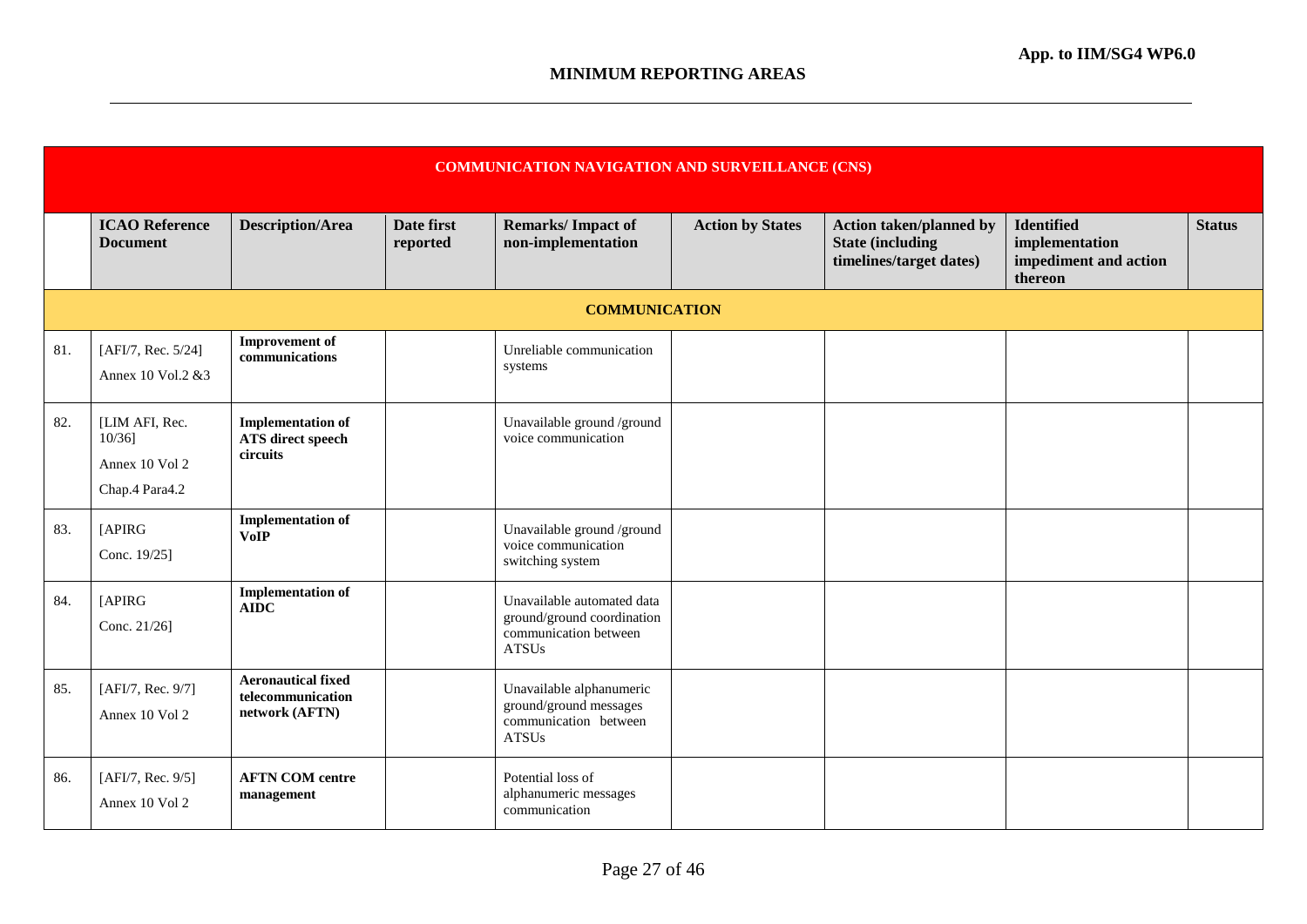|     | <b>COMMUNICATION NAVIGATION AND SURVEILLANCE (CNS)</b> |                                                        |                        |                                                                                                                                       |                         |                                                                                       |                                                                         |               |  |  |
|-----|--------------------------------------------------------|--------------------------------------------------------|------------------------|---------------------------------------------------------------------------------------------------------------------------------------|-------------------------|---------------------------------------------------------------------------------------|-------------------------------------------------------------------------|---------------|--|--|
|     | <b>ICAO Reference</b><br><b>Document</b>               | <b>Description/Area</b>                                | Date first<br>reported | <b>Remarks/Impact of</b><br>non-implementation                                                                                        | <b>Action by States</b> | <b>Action taken/planned by</b><br><b>State (including)</b><br>timelines/target dates) | <b>Identified</b><br>implementation<br>impediment and action<br>thereon | <b>Status</b> |  |  |
| 87. | [AFI/7, Rec. 9/4]<br>Annex 10 Vol 2                    | <b>AFTN</b><br>circuits/performance                    |                        | Potential loss of<br>performance of<br>alphanumeric messages<br>communication                                                         |                         |                                                                                       |                                                                         |               |  |  |
| 88. | [AFI/7, Rec. 9/3]<br>Annex 10 Vol 2                    | <b>AFTN</b> efficiency                                 |                        | Potential loss of efficiency<br>of alphanumeric messages<br>communication                                                             |                         |                                                                                       |                                                                         |               |  |  |
| 89. | [APIRG<br>Conc. 20/22]                                 | <b>AMHS</b><br>circuits/performance                    |                        | Potential loss of<br>performance of digital<br>messages communication                                                                 |                         |                                                                                       |                                                                         |               |  |  |
| 90. | [AFI/6, Rec. 12/26]                                    | <b>AFS</b> personnel<br>training                       |                        | Lack of technical &<br>operational personnel<br>capacity to handle technical<br>task related to a proper<br>operation of AFS circuits |                         |                                                                                       |                                                                         |               |  |  |
| 91. | [LIM AFI, Rec. 7/13]                                   | Liaison visits by<br>communication centre<br>personnel |                        | Lack of assistance and<br>guidance to technical<br>personnel in the conduct of<br>proper functioning and<br>operation of AFS circuits |                         |                                                                                       |                                                                         |               |  |  |
| 92. | [AFI/7, Rec. 9/10]                                     | <b>Satellite broadcast</b>                             |                        | Unavailability of regional<br>wide area satellite<br>broadcasted communication                                                        |                         |                                                                                       |                                                                         |               |  |  |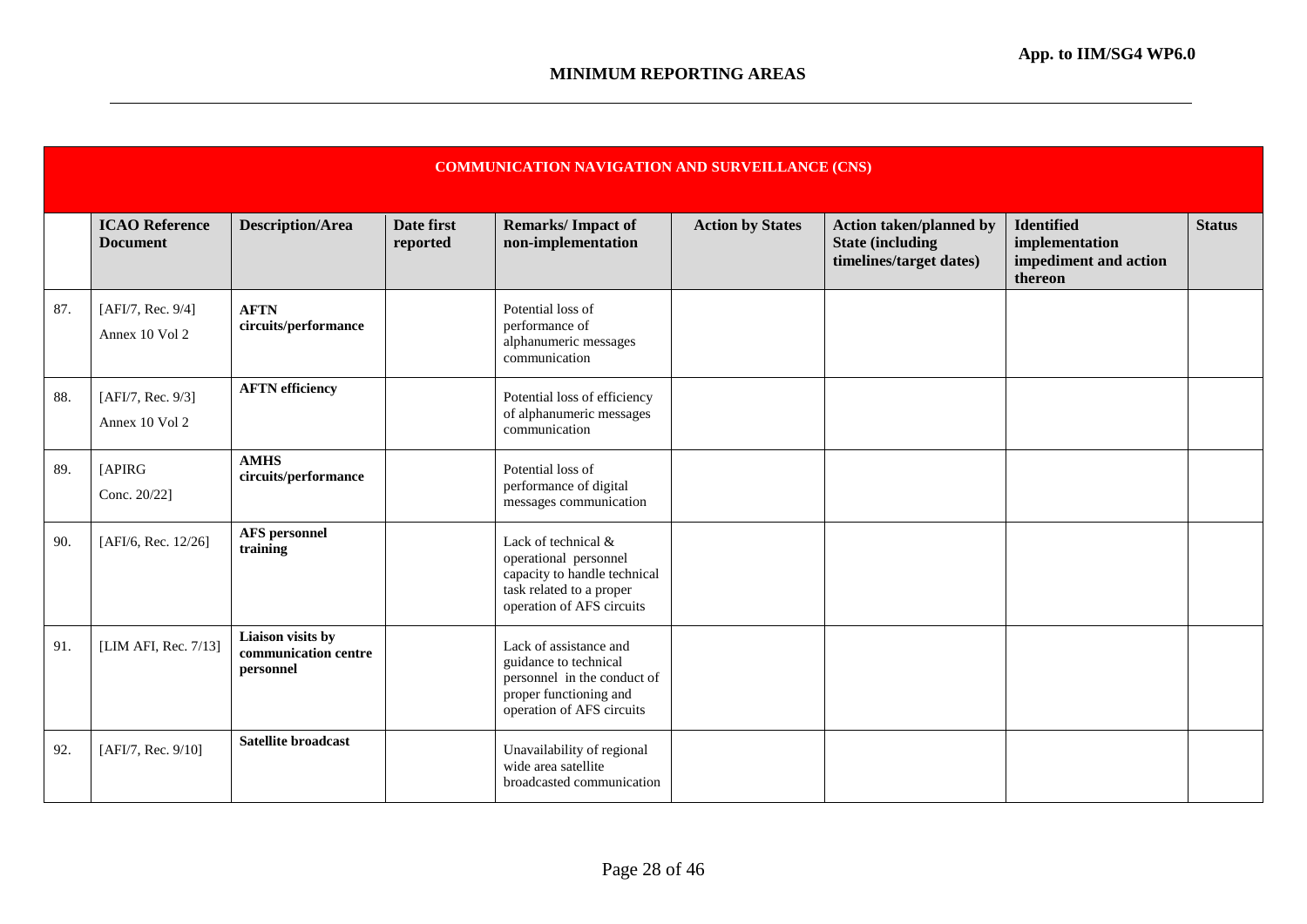|     | <b>COMMUNICATION NAVIGATION AND SURVEILLANCE (CNS)</b> |                                                                                                                        |                        |                                                              |                         |                                                                                      |                                                                         |               |  |  |
|-----|--------------------------------------------------------|------------------------------------------------------------------------------------------------------------------------|------------------------|--------------------------------------------------------------|-------------------------|--------------------------------------------------------------------------------------|-------------------------------------------------------------------------|---------------|--|--|
|     | <b>ICAO Reference</b><br><b>Document</b>               | <b>Description/Area</b>                                                                                                | Date first<br>reported | <b>Remarks/Impact of</b><br>non-implementation               | <b>Action by States</b> | <b>Action taken/planned by</b><br><b>State (including</b><br>timelines/target dates) | <b>Identified</b><br>implementation<br>impediment and action<br>thereon | <b>Status</b> |  |  |
| 93. | [AFI/7, Rec. 5/12]<br>Annex 10 Vol 2                   | <b>Implementation of</b><br><b>VHF</b> radio coverage                                                                  |                        | Poor reliable duplex<br>Air/ground voice<br>communication    |                         |                                                                                      |                                                                         |               |  |  |
| 94. | [AFI/6, Rec. 13/4]                                     | <b>Provision of SELCAL</b>                                                                                             |                        | Poor reliable duplex<br>Air/ground voice<br>communication    |                         |                                                                                      |                                                                         |               |  |  |
| 95. | [Annex $11$ ,<br>Chapter 6]                            | <b>Lack of essential</b><br>communication<br>facilities to support the<br>provisions of ATS<br>(internal and external) |                        | Unavailable ground /ground<br>voice communication            |                         |                                                                                      |                                                                         |               |  |  |
| 96. | [AFI/6, Rec. 13/3]                                     | Improved use of the<br>aeronautical mobile<br>service (HF)                                                             |                        | Poor reliable duplex<br>Air/ground voice<br>communication    |                         |                                                                                      |                                                                         |               |  |  |
| 97. | [AFI/7, Rec. 5/14]                                     | <b>HF</b> and VHF<br><b>VOLMET</b> broadcasts                                                                          |                        | Poor reliable duplex<br>Air/ground voice<br>communication    |                         |                                                                                      |                                                                         |               |  |  |
| 98. | [APIRG Conc.17/25]                                     | <b>Implementation of</b><br>controller-pilot data<br>link communications<br>(CPDLC)                                    |                        | Poor reliable duplex<br>Air/ground datalink<br>communication |                         |                                                                                      |                                                                         |               |  |  |
| 99. | [APIRG Conc.17/26]                                     | <b>Implementation of</b><br><b>Required Performance</b><br>Communication<br>(RCP)                                      |                        | Inefficient duplex<br>air/ground datalink<br>communication   |                         |                                                                                      |                                                                         |               |  |  |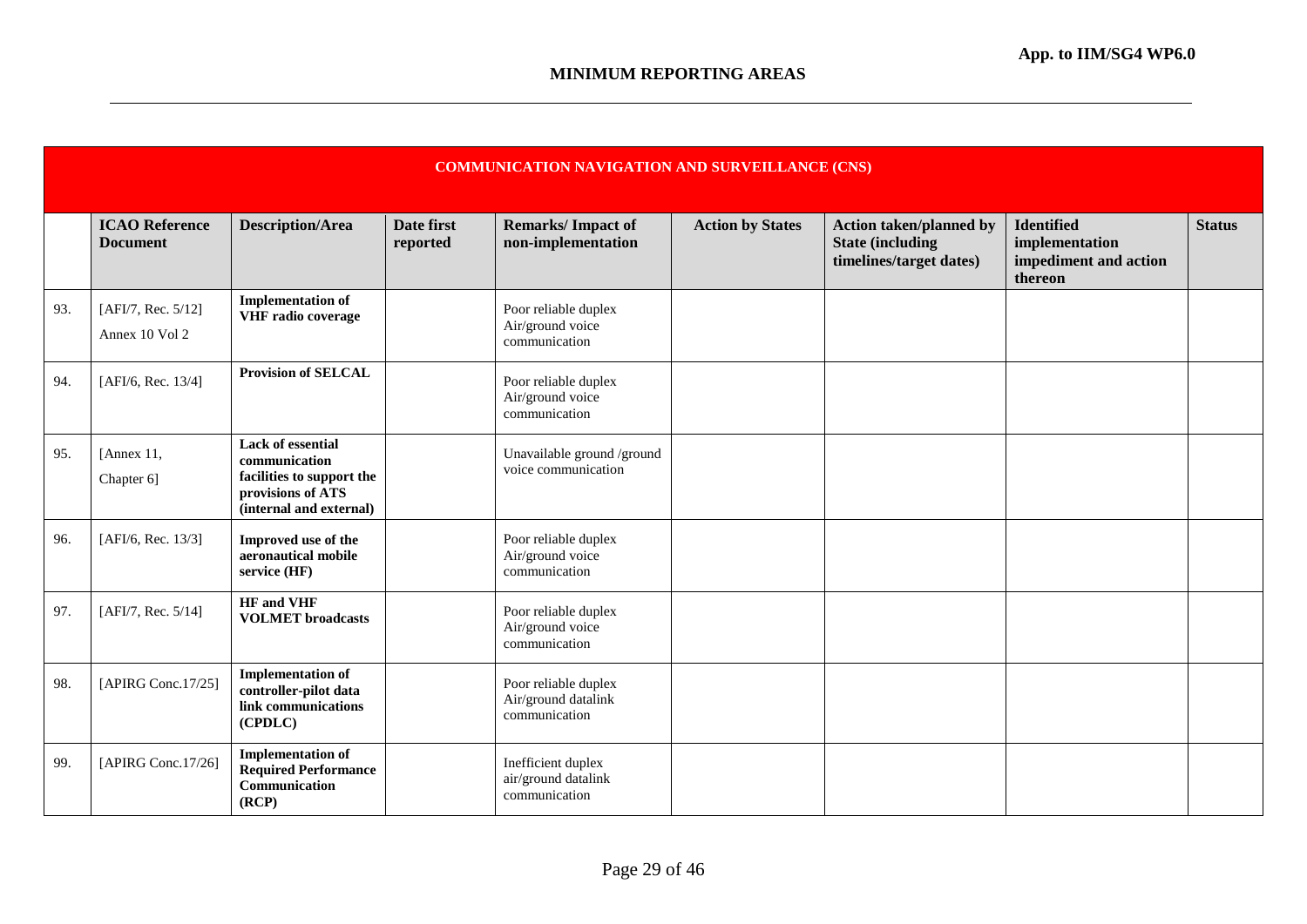|      | <b>COMMUNICATION NAVIGATION AND SURVEILLANCE (CNS)</b> |                                                                                  |                        |                                                                                                                                              |                         |                                                                                      |                                                                         |               |  |  |
|------|--------------------------------------------------------|----------------------------------------------------------------------------------|------------------------|----------------------------------------------------------------------------------------------------------------------------------------------|-------------------------|--------------------------------------------------------------------------------------|-------------------------------------------------------------------------|---------------|--|--|
|      | <b>ICAO Reference</b><br><b>Document</b>               | <b>Description/Area</b>                                                          | Date first<br>reported | <b>Remarks/Impact of</b><br>non-implementation                                                                                               | <b>Action by States</b> | <b>Action taken/planned by</b><br><b>State (including</b><br>timelines/target dates) | <b>Identified</b><br>implementation<br>impediment and action<br>thereon | <b>Status</b> |  |  |
| 100. | [AFI/6, Rec. 13/12,<br>FASID Table ATS 2]              | <b>HF VOLMET</b><br><b>broadcasts</b>                                            |                        | Unavailability of MET<br>information broadcast<br>system                                                                                     |                         |                                                                                      |                                                                         |               |  |  |
|      | <b>NAVIGATION (FASID Table CNS 3)</b>                  |                                                                                  |                        |                                                                                                                                              |                         |                                                                                      |                                                                         |               |  |  |
| 101. | [Doc. 9718 Vol II]                                     | <b>Planning principles</b><br>for radio navigation<br>aids                       |                        | Potential lack of ARNS                                                                                                                       |                         |                                                                                      |                                                                         |               |  |  |
| 102. | [AFI/6, Rec. 14/1]                                     | <b>Testing of radio</b><br>navigation aids                                       |                        | Potential inaccurate signal<br>radiated by radio<br>navigation aids                                                                          |                         |                                                                                      |                                                                         |               |  |  |
| 103. | [AFI/6, Rec. 14/3]                                     | <b>Reliability of</b><br>operation of radio<br>navigation aids                   |                        | Potential unreliable signal<br>radiated by radio<br>navigation aids                                                                          |                         |                                                                                      |                                                                         |               |  |  |
|      |                                                        |                                                                                  |                        | <b>SURVEILLANCE (FASID Tables CNS 4A and 4B)</b>                                                                                             |                         |                                                                                      |                                                                         |               |  |  |
| 104. | [AFI/7, Conc. 11/2]                                    | <b>Application of</b><br>procedures for 24-bit<br>aircraft address<br>assignment |                        | Potential risks of<br>dysfunction of SSR Mode S<br>service due to non-<br>harmonized procedures for<br>24-bit aircraft address<br>assignment |                         |                                                                                      |                                                                         |               |  |  |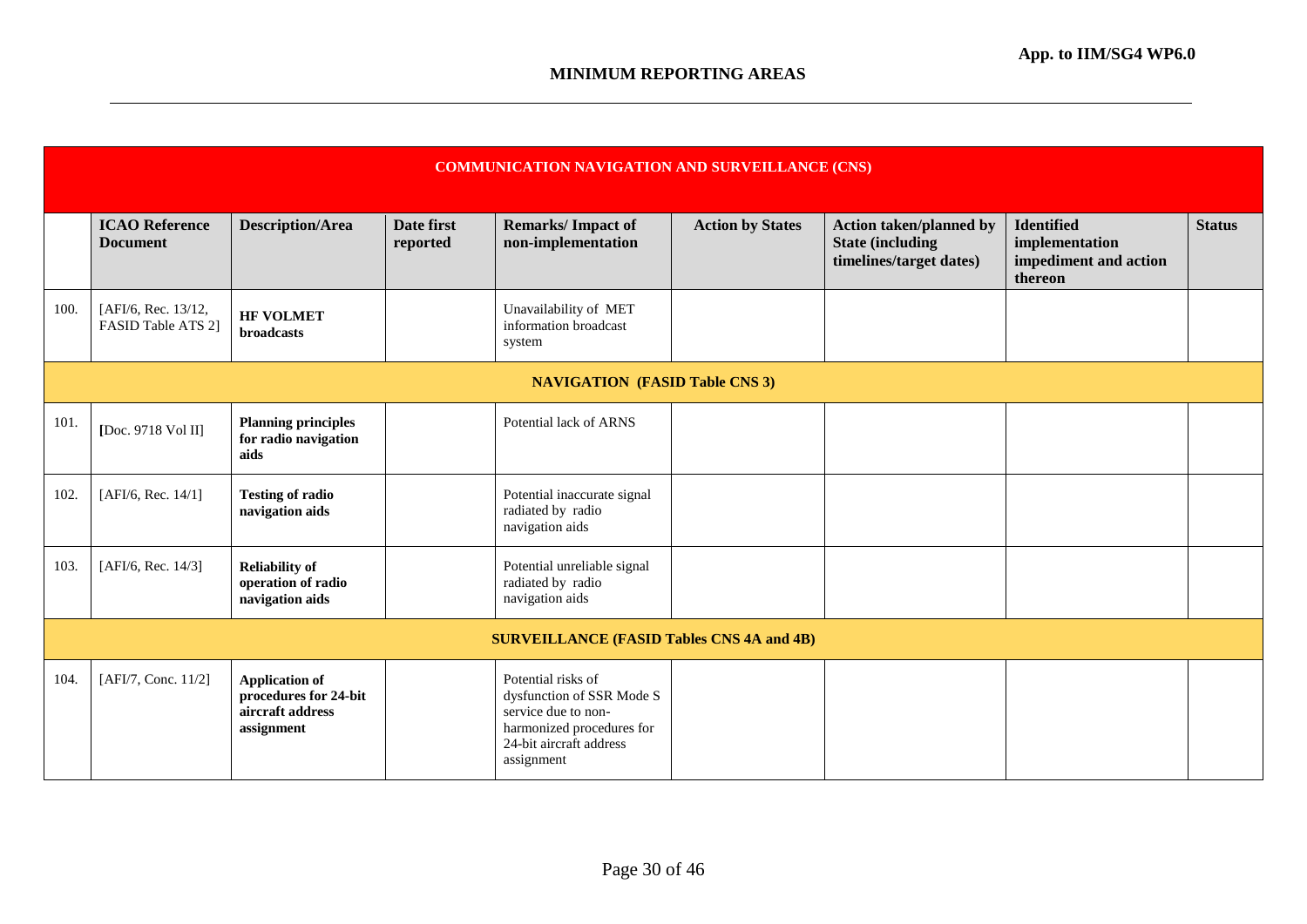|      | <b>COMMUNICATION NAVIGATION AND SURVEILLANCE (CNS)</b> |                                                                                                                   |                        |                                                                                                                        |                         |                                                                                       |                                                                         |               |  |
|------|--------------------------------------------------------|-------------------------------------------------------------------------------------------------------------------|------------------------|------------------------------------------------------------------------------------------------------------------------|-------------------------|---------------------------------------------------------------------------------------|-------------------------------------------------------------------------|---------------|--|
|      | <b>ICAO Reference</b><br><b>Document</b>               | <b>Description/Area</b>                                                                                           | Date first<br>reported | <b>Remarks/Impact of</b><br>non-implementation                                                                         | <b>Action by States</b> | <b>Action taken/planned by</b><br><b>State (including)</b><br>timelines/target dates) | <b>Identified</b><br>implementation<br>impediment and action<br>thereon | <b>Status</b> |  |
| 105. | [PANS-ATM<br>Chapter 8]                                | Lack of essential<br>surveillance facilities<br>to support the<br>provisions of ATS                               |                        | Lack of surveillance service<br>provision to support ATS<br>delivery                                                   |                         |                                                                                       |                                                                         |               |  |
| 106. | [APIRG Conc.17/31]                                     | <b>Implementation of</b><br>automatic dependent<br>surveillance (ADS-C)                                           |                        | Lack of surveillance service<br>provision to support ATS<br>delivery in the oceanic and<br>continental remote airspace |                         |                                                                                       |                                                                         |               |  |
| 107. | [APIRG Conc. 20/09]<br>APIRG Conc.21/09]               | Implementation<br><b>Required Surveillance</b><br><b>Performance RSP</b>                                          |                        | Inefficient duplex<br>air/ground datalink<br>surveillance service                                                      |                         |                                                                                       |                                                                         |               |  |
| 108. | [APIRG Conc. 21/33<br>APIRG Conc. 22/40]               | <b>Implementation of</b><br>automatic dependent<br>surveillance (ADS-B)                                           |                        | Lack of surveillance service<br>provision to support ATS<br>delivery                                                   |                         |                                                                                       |                                                                         |               |  |
|      |                                                        |                                                                                                                   |                        | <b>SPECTRUM</b>                                                                                                        |                         |                                                                                       |                                                                         |               |  |
| 109. | [LIM AFI, Rec. 9/3]                                    | <b>Frequency utilization</b><br>lists LF/MF, 108 MHz<br>to 117.975 MHz and<br>960 MHz to 1215<br><b>MHz</b> bands |                        | Potential risks of harmful<br>interferences                                                                            |                         |                                                                                       |                                                                         |               |  |
| 110. | [Doc 9718]                                             | Geographical<br>separation criteria for<br>VHF air-ground<br>communications                                       |                        | Potential risks of harmful<br>interferences                                                                            |                         |                                                                                       |                                                                         |               |  |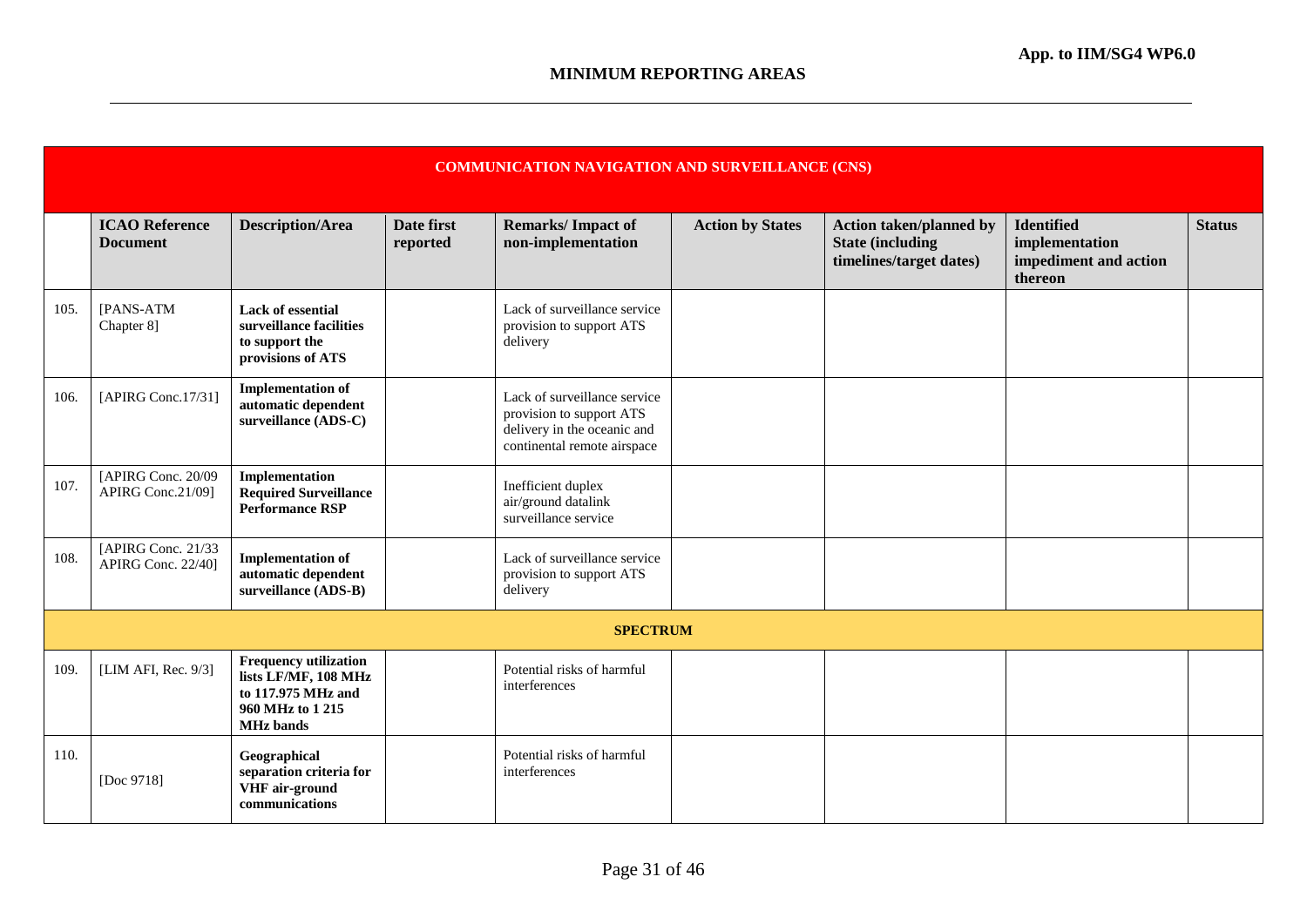|      | <b>COMMUNICATION NAVIGATION AND SURVEILLANCE (CNS)</b> |                                                                                                                         |                        |                                                               |                         |                                                                                       |                                                                         |               |  |  |
|------|--------------------------------------------------------|-------------------------------------------------------------------------------------------------------------------------|------------------------|---------------------------------------------------------------|-------------------------|---------------------------------------------------------------------------------------|-------------------------------------------------------------------------|---------------|--|--|
|      | <b>ICAO Reference</b><br><b>Document</b>               | <b>Description/Area</b>                                                                                                 | Date first<br>reported | <b>Remarks/Impact of</b><br>non-implementation                | <b>Action by States</b> | <b>Action taken/planned by</b><br><b>State (including)</b><br>timelines/target dates) | <b>Identified</b><br>implementation<br>impediment and action<br>thereon | <b>Status</b> |  |  |
| 111. | [APIRG Conc. 13/18]                                    | <b>Frequency stability</b><br>and effective adjacent<br>channel rejection<br>characteristic in the<br><b>VHF</b> mobile |                        | Potential risks of harmful<br>interferences                   |                         |                                                                                       |                                                                         |               |  |  |
| 112. | [LIM AFI, Rec. 8/5]                                    | <b>Elimination</b> of<br>interference on AMS<br>frequencies                                                             |                        | Lack or poor quality of<br>air/ground duplex<br>communication |                         |                                                                                       |                                                                         |               |  |  |
| 113. | [LIM AFI, Rec. 8/6]                                    | <b>Measures to reduce</b><br>harmful interference<br>from carrier systems                                               |                        | Lack or poor quality of<br>air/ground duplex<br>communication |                         |                                                                                       |                                                                         |               |  |  |
| 114. | [Doc 9718 Vol 2]                                       | <b>VHF</b> frequency<br>utilization list                                                                                |                        | Lack or poor quality of<br>air/ground duplex<br>communication |                         |                                                                                       |                                                                         |               |  |  |
| 115. | [AFI/6, Rec. 13/13]                                    | Notification of<br>frequency assignments                                                                                |                        | Non updated regional and<br>global COM Lists                  |                         |                                                                                       |                                                                         |               |  |  |
| 116. | [AFI/6, Rec. 13/14]                                    | <b>VHF</b> channels for<br>aerodrome and<br>approach control                                                            |                        | Risk of VHF channels<br>congestion in the aerodrome           |                         |                                                                                       |                                                                         |               |  |  |
| 117. | [AFI/6, Rec. 14/4]                                     | <b>Notification of</b><br>frequency assignments<br>to radio navigation<br>aids                                          |                        | Non updated regional and<br>global COM Lists                  |                         |                                                                                       |                                                                         |               |  |  |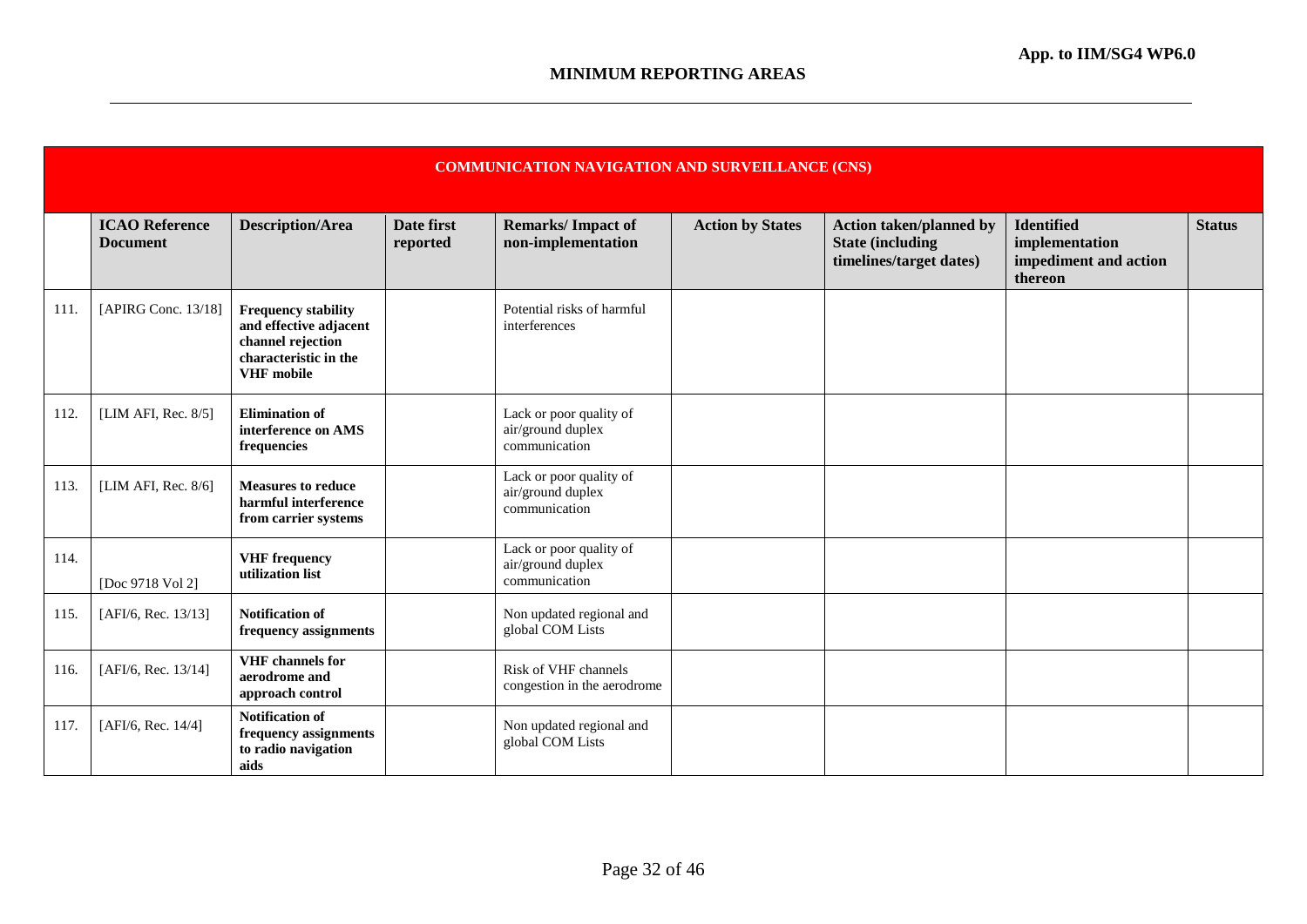|      | <b>COMMUNICATION NAVIGATION AND SURVEILLANCE (CNS)</b> |                                                                                                                                      |                        |                                                                                                  |                         |                                                                                       |                                                                         |               |  |
|------|--------------------------------------------------------|--------------------------------------------------------------------------------------------------------------------------------------|------------------------|--------------------------------------------------------------------------------------------------|-------------------------|---------------------------------------------------------------------------------------|-------------------------------------------------------------------------|---------------|--|
|      | <b>ICAO Reference</b><br><b>Document</b>               | <b>Description/Area</b>                                                                                                              | Date first<br>reported | <b>Remarks/Impact of</b><br>non-implementation                                                   | <b>Action by States</b> | <b>Action taken/planned by</b><br><b>State (including)</b><br>timelines/target dates) | <b>Identified</b><br>implementation<br>impediment and action<br>thereon | <b>Status</b> |  |
| 118. | [AFI/7, Rec. 10/2]                                     | Geographical<br>separation criteria for<br>VOR and/or<br><b>VOR/DME</b><br>installations in the AFI<br>region                        |                        | Risks of harmful<br>interferences amongst<br>VHF/UHF Nav'Aids                                    |                         |                                                                                       |                                                                         |               |  |
| 119. | [AFI/7, Rec. 10/3]                                     | Geographical<br>separation criteria for<br>ILS installations in the<br><b>AFI</b> region                                             |                        | Risks of harmful<br>interferences amongst<br>VHF/UHF landing systems                             |                         |                                                                                       |                                                                         |               |  |
| 120. | [APIRG Conc. 20/30]                                    | <b>VSAT</b> station<br>frequency not<br>registered in the ITU<br><b>Master International</b><br><b>Frequency Register</b><br>(IMIFR) |                        | Lack of protection and risk<br>of harmful interferences                                          |                         |                                                                                       |                                                                         |               |  |
|      |                                                        |                                                                                                                                      |                        | <b>ASBU MODULES – COMMUNICATION NAVIGATION AND SURVEILLANCE (CNS)</b>                            |                         |                                                                                       |                                                                         |               |  |
| 121. | [GANP Doc;. 9750<br>APIRG Conc 19/39]                  | <b>B0-FICE:</b><br>Interoperability,<br><b>Efficiency</b> and<br>Capacity through<br><b>Ground-Ground</b><br><b>Integration</b>      |                        | Lack of interconnection and<br>interoperability between<br>neighbouring ATSUs<br>CNS/ATM systems |                         |                                                                                       |                                                                         |               |  |
| 122. | [GANP Doc;. 9750                                       | <b>B0-ASUR: Initial</b><br>capability for ground<br>surveillance                                                                     |                        | Lack of ground based<br>surveillance systems                                                     |                         |                                                                                       |                                                                         |               |  |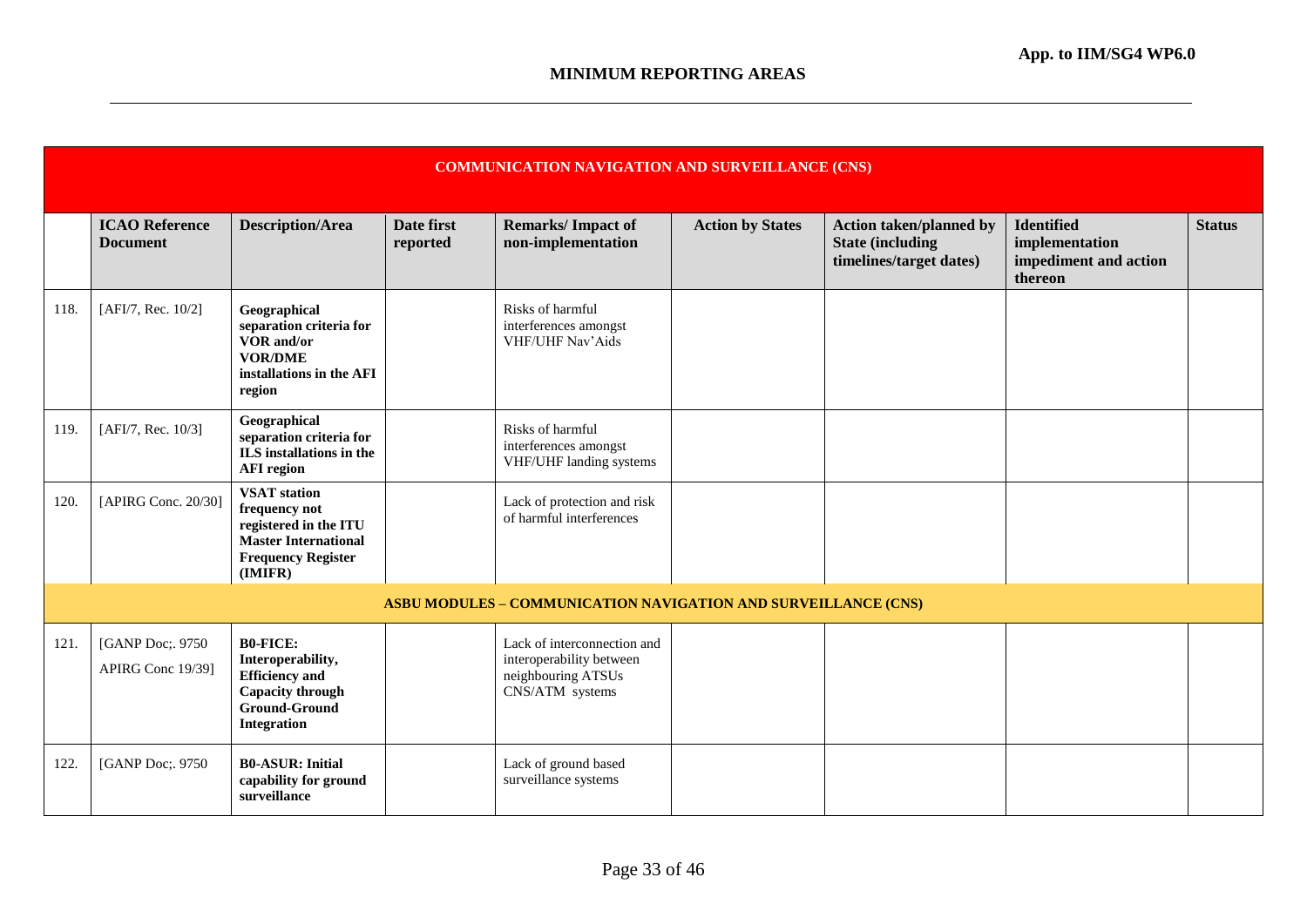|      | <b>COMMUNICATION NAVIGATION AND SURVEILLANCE (CNS)</b> |                                                                                                                               |                        |                                                              |                         |                                                                                       |                                                                         |               |  |  |
|------|--------------------------------------------------------|-------------------------------------------------------------------------------------------------------------------------------|------------------------|--------------------------------------------------------------|-------------------------|---------------------------------------------------------------------------------------|-------------------------------------------------------------------------|---------------|--|--|
|      | <b>ICAO Reference</b><br><b>Document</b>               | <b>Description/Area</b>                                                                                                       | Date first<br>reported | <b>Remarks/Impact of</b><br>non-implementation               | <b>Action by States</b> | <b>Action taken/planned by</b><br><b>State (including)</b><br>timelines/target dates) | <b>Identified</b><br>implementation<br>impediment and action<br>thereon | <b>Status</b> |  |  |
| 123. | APIRG Conc 19/39]                                      | <b>B0-APTA:</b><br><b>Optimization of</b><br><b>Approach Procedures</b><br>including vertical<br>guidance                     |                        | Lack of CAT I landing<br>capability                          |                         |                                                                                       |                                                                         |               |  |  |
| 124. | [GANP Doc;. 9750]                                      | <b>B0-ACAS: ACAS</b><br><b>Improvements</b>                                                                                   |                        | Lack of improved collision<br>avoidance separation<br>system |                         |                                                                                       |                                                                         |               |  |  |
| 125. | <b>APIRG Conc</b> 19/39]                               | <b>B0-TBO:</b> Improved<br><b>Safety and Efficiency</b><br>through the initial<br>application of Data<br><b>Link En-Route</b> |                        | Poor reliable duplex<br>Air/ground datalink<br>communication |                         |                                                                                       |                                                                         |               |  |  |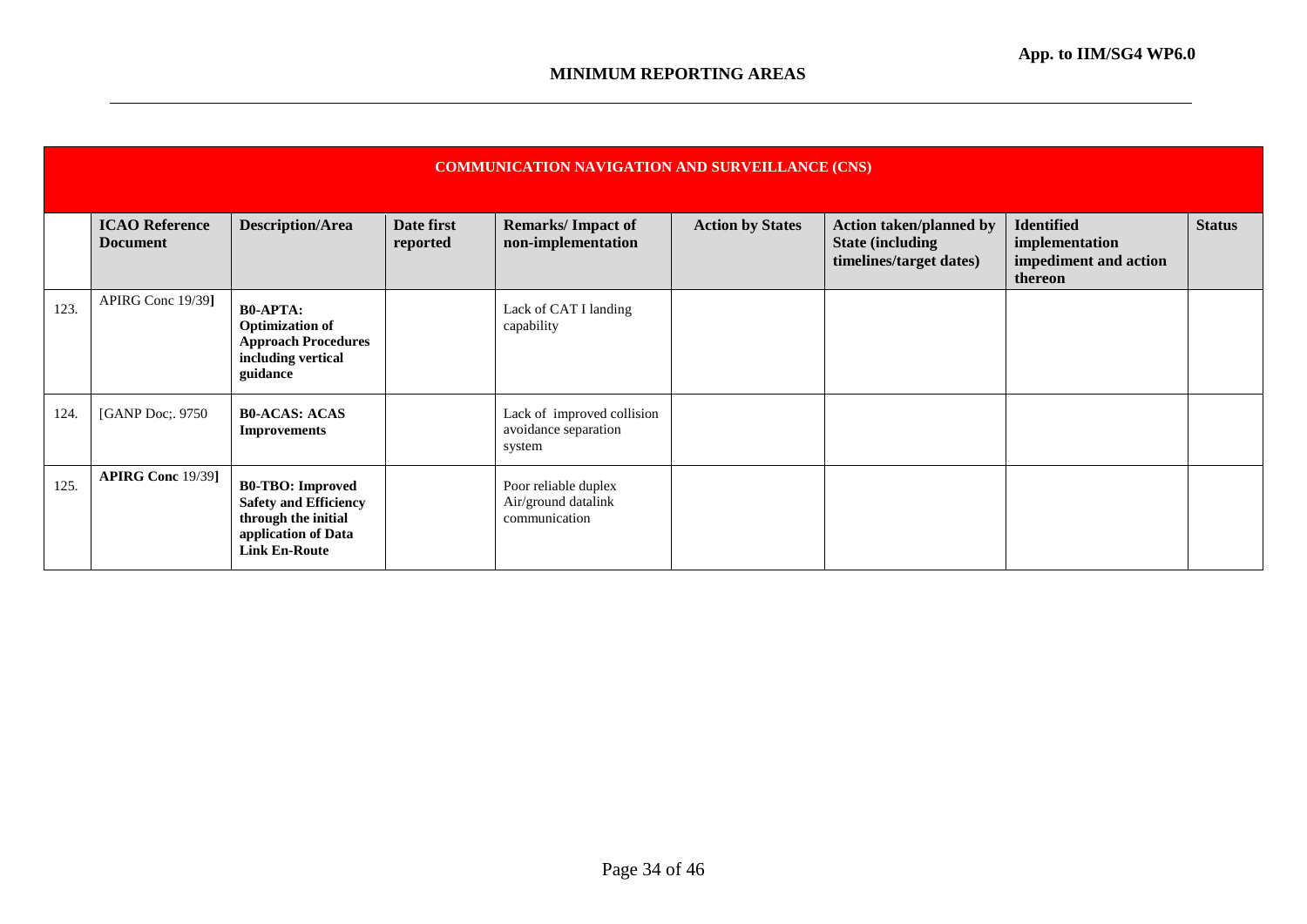|      | AERONAUTICAL INFORMATION MANAGEMENT (AIM)                                                                                                                              |                         |                                  |                                                                                                                                                                                                                                                                                                                                                                 |                                   |                                                                                       |                                                                         |               |  |  |  |
|------|------------------------------------------------------------------------------------------------------------------------------------------------------------------------|-------------------------|----------------------------------|-----------------------------------------------------------------------------------------------------------------------------------------------------------------------------------------------------------------------------------------------------------------------------------------------------------------------------------------------------------------|-----------------------------------|---------------------------------------------------------------------------------------|-------------------------------------------------------------------------|---------------|--|--|--|
|      | <b>ICAO</b><br>Reference<br><b>Document</b>                                                                                                                            | <b>Description/Area</b> | <b>Date</b><br>first<br>reported | <b>Remarks/Impact of non-</b><br>implementation                                                                                                                                                                                                                                                                                                                 | <b>Action by States</b>           | <b>Action taken/planned by</b><br><b>State (including)</b><br>timelines/target dates) | <b>Identified</b><br>implementation<br>impediment and action<br>thereon | <b>Status</b> |  |  |  |
|      |                                                                                                                                                                        |                         |                                  |                                                                                                                                                                                                                                                                                                                                                                 | <b>INTERNATIONAL NOTAM OFFICE</b> |                                                                                       |                                                                         |               |  |  |  |
| 126. | Annex 15:<br>chapter 6<br>PANS-AIM:<br>chapter 6,<br>appendices<br>3,4,5,7                                                                                             | <b>NOTAM</b> service    |                                  | In order to meet the operational<br>needs of the users, it is<br>essential to provide information<br>that is timely and fit for<br>purpose.<br>Lack of timely issuance of<br>relevant NOTAM about status<br>and condition of air navigation<br>services infrastructure can<br>affect the safely and efficient<br>conduct flight operations.                     |                                   |                                                                                       |                                                                         |               |  |  |  |
|      |                                                                                                                                                                        |                         |                                  |                                                                                                                                                                                                                                                                                                                                                                 | <b>CARTOGRAPHY OFFICE</b>         |                                                                                       |                                                                         |               |  |  |  |
| 127. | Annex 15:<br>chapter 5<br>Annex 4: all<br>chapters<br>PANS-AIM:<br>chapter 5,<br>appendix 2<br>PANS-OPS:<br>part I, chapter<br>9 and all<br>"promulgation"<br>chapters | Cartography service     |                                  | Annex 4 requires each<br>Contracting State to ensure the<br>availability of the required<br>charts either by producing the<br>charts itself, or by arranging for<br>production by another<br>Contracting State or by an<br>agency.<br>Non-provision of up to date<br>aeronautical charts that fit<br>operational need can impact on<br>safety of air navigation |                                   |                                                                                       |                                                                         |               |  |  |  |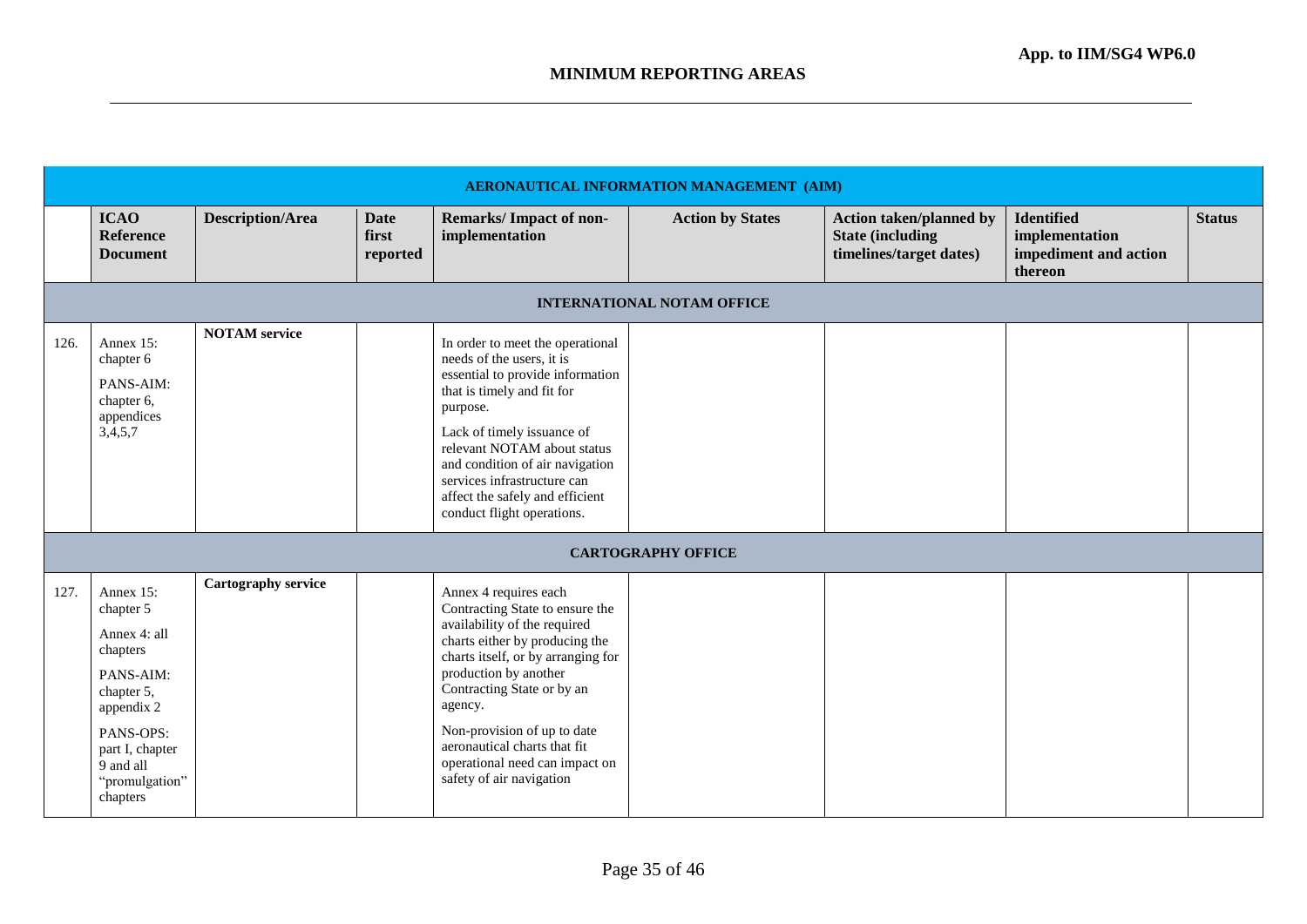|      |                                                                                                        |                                                                         |                                  |                                                                                                                                                                                                                                                                                                                                                 | AERONAUTICAL INFORMATION MANAGEMENT (AIM) |                                                                                       |                                                                         |               |
|------|--------------------------------------------------------------------------------------------------------|-------------------------------------------------------------------------|----------------------------------|-------------------------------------------------------------------------------------------------------------------------------------------------------------------------------------------------------------------------------------------------------------------------------------------------------------------------------------------------|-------------------------------------------|---------------------------------------------------------------------------------------|-------------------------------------------------------------------------|---------------|
|      | <b>ICAO</b><br><b>Reference</b><br><b>Document</b>                                                     | <b>Description/Area</b>                                                 | <b>Date</b><br>first<br>reported | <b>Remarks/Impact of non-</b><br>implementation                                                                                                                                                                                                                                                                                                 | <b>Action by States</b>                   | <b>Action taken/planned by</b><br><b>State (including)</b><br>timelines/target dates) | <b>Identified</b><br>implementation<br>impediment and action<br>thereon | <b>Status</b> |
|      |                                                                                                        |                                                                         |                                  |                                                                                                                                                                                                                                                                                                                                                 | <b>PUBLICATION OFFICE</b>                 |                                                                                       |                                                                         |               |
| 128. | Annex 15:<br>chapter 5<br>PANS-AIM:<br>chapter 5,<br>appendix 2<br>PANS-OPS:<br>part III, section<br>5 | <b>Aeronautical</b><br><b>Information</b><br><b>Publication service</b> |                                  | The AIP constitutes the basic<br>source for aeronautical<br>information of permanent and<br>long duration nature.<br>Non-provision of an AIP that is<br>standard formatted, of quality-<br>assured and regularly updated<br>can jeopardize the safety of air<br>navigation.                                                                     |                                           |                                                                                       |                                                                         |               |
|      |                                                                                                        |                                                                         |                                  |                                                                                                                                                                                                                                                                                                                                                 | <b>AERODROME/HELIPORT AIS UNITS</b>       |                                                                                       |                                                                         |               |
| 129. | Annex 15:<br>chapter 5<br>PANS-AIM:<br>chapter 5                                                       | Pre-flight briefing<br>service                                          |                                  | For any aerodrome used for<br>international air operations,<br>aeronautical information of<br>operational significance<br>relative to the route stages<br>originating at the aerodrome<br>shall be provided to flight<br>operations personnel.<br>Lack of pre-flight information<br>can affect flight planning and<br>safety of air navigation. |                                           |                                                                                       |                                                                         |               |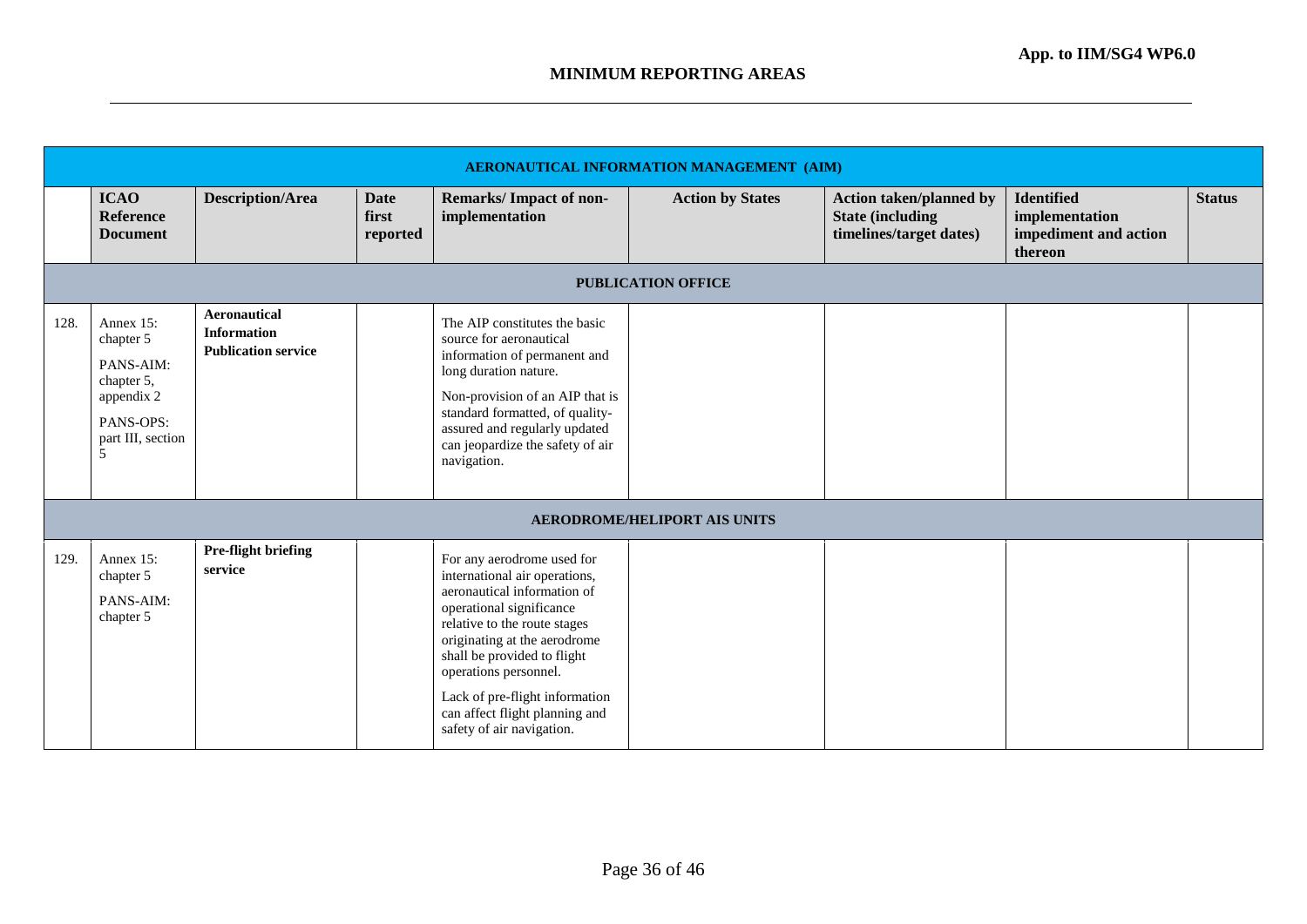|      | AERONAUTICAL INFORMATION MANAGEMENT (AIM)          |                                                                                                     |                                  |                                                                                                                                                                                                                                                                                                                                                                                                                               |                         |                                                                                       |                                                                         |               |  |  |  |
|------|----------------------------------------------------|-----------------------------------------------------------------------------------------------------|----------------------------------|-------------------------------------------------------------------------------------------------------------------------------------------------------------------------------------------------------------------------------------------------------------------------------------------------------------------------------------------------------------------------------------------------------------------------------|-------------------------|---------------------------------------------------------------------------------------|-------------------------------------------------------------------------|---------------|--|--|--|
|      | <b>ICAO</b><br><b>Reference</b><br><b>Document</b> | <b>Description/Area</b>                                                                             | <b>Date</b><br>first<br>reported | <b>Remarks/Impact of non-</b><br>implementation                                                                                                                                                                                                                                                                                                                                                                               | <b>Action by States</b> | <b>Action taken/planned by</b><br><b>State (including)</b><br>timelines/target dates) | <b>Identified</b><br>implementation<br>impediment and action<br>thereon | <b>Status</b> |  |  |  |
| 130. | Annex 15:<br>chapter 5                             | <b>Post-flight information</b><br>service                                                           |                                  | Information concerning the<br>state and operation of air<br>navigation facilities or services,<br>or information relative to the<br>presence of wildlife hazards<br>reported by flight crews is<br>essential for the safety of other<br>flights.<br>Non-implementation of an<br>effective post-flight<br>information service will fail to<br>update AIS with operational<br>significant information noted<br>by flight crews. |                         |                                                                                       |                                                                         |               |  |  |  |
|      |                                                    |                                                                                                     |                                  |                                                                                                                                                                                                                                                                                                                                                                                                                               | <b>ASBU MODULES</b>     |                                                                                       |                                                                         |               |  |  |  |
| 131. | <b>APIRG</b><br>conclusion<br>19/6                 | <b>B0-DATM: Service</b><br>improvement through<br>digital aeronautical<br>information<br>management |                                  | The need for interoperable<br>exchange of aeronautical data<br>and information requires<br>providing them in digital form<br>and complying with digital data<br>exchange requirements.<br>Lack of AIS automation and<br>non-implementation of digital<br>data centric aeronautical<br>products increase the chance of<br>human errors during processing<br>of aeronautical information and<br>reduce efficiency of AIS.       |                         |                                                                                       |                                                                         |               |  |  |  |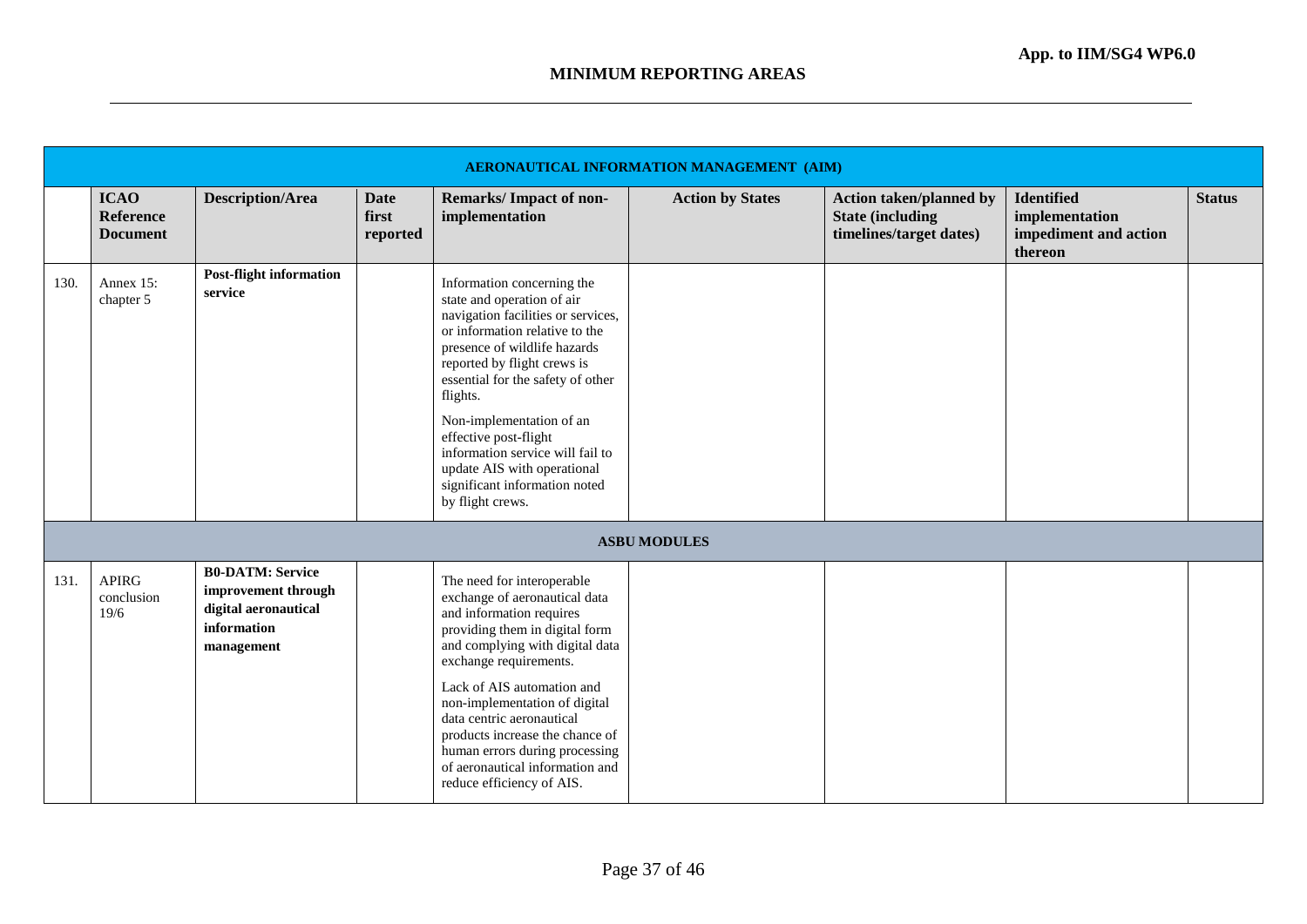|      | <b>AERONAUTICAL INFORMATION MANAGEMENT (AIM)</b> |                                                                                           |                                  |                                                                                                                                                                                                                                     |                         |                                                                                       |                                                                         |               |  |  |  |
|------|--------------------------------------------------|-------------------------------------------------------------------------------------------|----------------------------------|-------------------------------------------------------------------------------------------------------------------------------------------------------------------------------------------------------------------------------------|-------------------------|---------------------------------------------------------------------------------------|-------------------------------------------------------------------------|---------------|--|--|--|
|      | <b>ICAO</b><br>Reference<br><b>Document</b>      | <b>Description/Area</b>                                                                   | <b>Date</b><br>first<br>reported | <b>Remarks/Impact of non-</b><br>implementation                                                                                                                                                                                     | <b>Action by States</b> | <b>Action taken/planned by</b><br><b>State (including)</b><br>timelines/target dates) | <b>Identified</b><br>implementation<br>impediment and action<br>thereon | <b>Status</b> |  |  |  |
| 132. | Annex 15:<br>chapters 1,3,6                      | <b>DAIM-B1/1: Provision</b><br>of quality-assured<br>aeronautical data and<br>information |                                  | Non-implementation of Quality<br>Management System applied to<br>AIM and non-use of common<br>reference systems (WGS84<br>and AIRAC) lead to the failure<br>to provide aeronautical data<br>and information of required<br>quality. |                         |                                                                                       |                                                                         |               |  |  |  |
| 133. | Annex 15:<br>chapters 5                          | <b>DAIM-B1/3: Provision</b><br>of digital terrain data<br>sets                            |                                  | The need for interoperable<br>exchange of terrain data<br>requires providing the data in<br>digital form and complying<br>with digital data exchange<br>requirements.                                                               |                         |                                                                                       |                                                                         |               |  |  |  |
| 134. | Annex 15:<br>chapters 5                          | <b>DAIM-B1/4: Provision</b><br>of digital obstacle data<br>sets                           |                                  | The need for interoperable<br>exchange of obstacle data<br>requires providing the data in<br>digital form and complying<br>with digital data exchange<br>requirements.                                                              |                         |                                                                                       |                                                                         |               |  |  |  |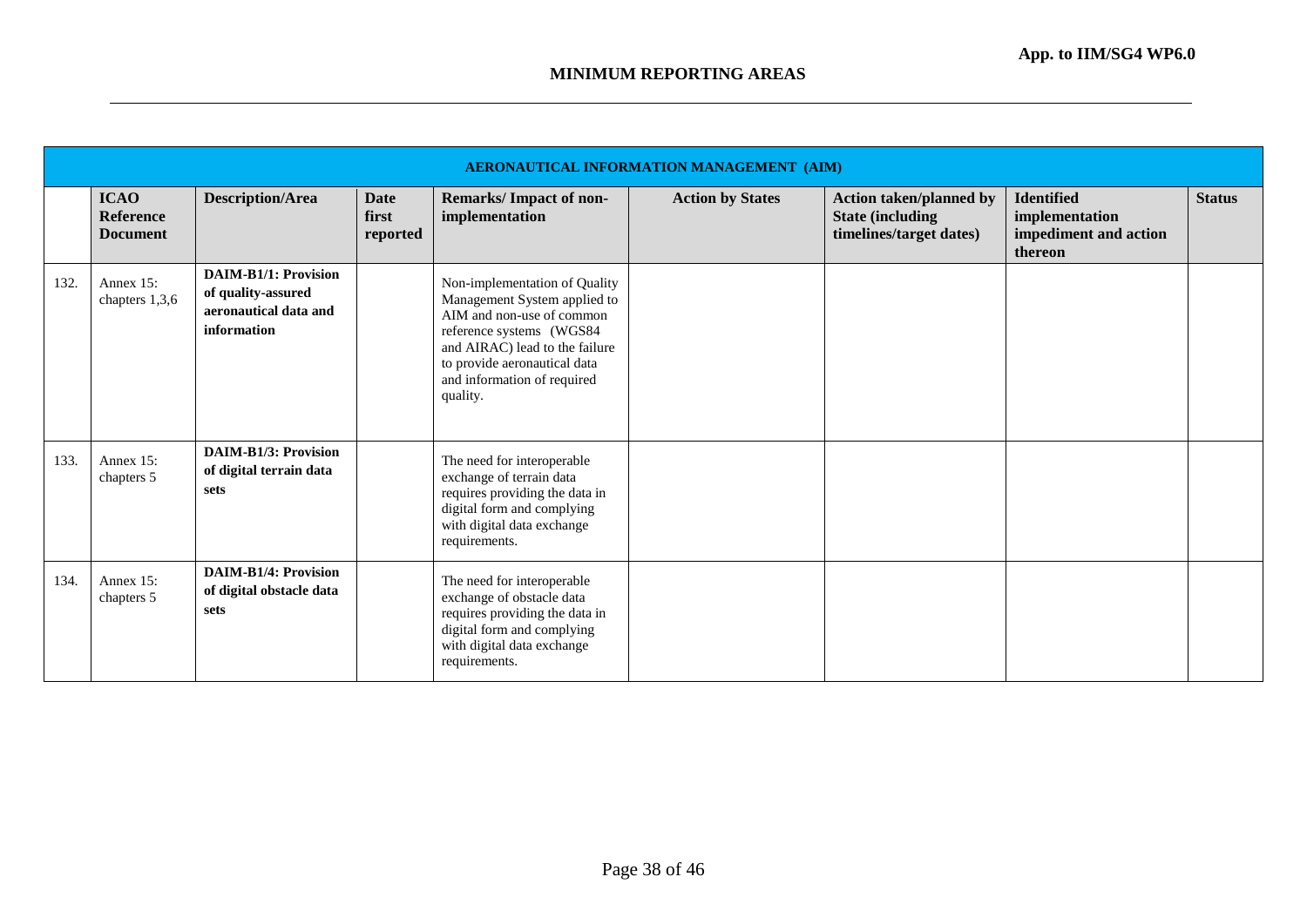|      | <b>AERONAUTICAL METEOROLOGY (MET)</b>                                                                                               |                                          |                                  |                                                                                                                                                                                                                                                                                                                                                                                                                                                                                                                                                                              |                         |                                                                                      |                                                                         |               |  |  |  |
|------|-------------------------------------------------------------------------------------------------------------------------------------|------------------------------------------|----------------------------------|------------------------------------------------------------------------------------------------------------------------------------------------------------------------------------------------------------------------------------------------------------------------------------------------------------------------------------------------------------------------------------------------------------------------------------------------------------------------------------------------------------------------------------------------------------------------------|-------------------------|--------------------------------------------------------------------------------------|-------------------------------------------------------------------------|---------------|--|--|--|
|      | <b>ICAO</b><br><b>Reference</b><br><b>Document</b>                                                                                  | <b>Description/Area</b>                  | <b>Date</b><br>first<br>reported | <b>Remarks</b><br>Impact of non-<br>implementation                                                                                                                                                                                                                                                                                                                                                                                                                                                                                                                           | <b>Action by States</b> | <b>Action taken/planned by</b><br><b>State (including</b><br>timelines/target dates) | <b>Identified</b><br>implementation<br>impediment and action<br>thereon | <b>Status</b> |  |  |  |
| 135. | Annex 3,<br>Chapter 9,<br>App. 8                                                                                                    | <b>Fight briefing services</b>           |                                  | Deficiencies in providing<br>Aeronautical users with the<br>latest available information on<br>existing and/or expected<br>meteorological conditions<br>along the route to be flown, at<br>the aerodrome of intended<br>landing, alternate aerodromes<br>and other aerodromes as<br>relevant, may lead to safety<br>issues for aircrafts                                                                                                                                                                                                                                     |                         |                                                                                      |                                                                         |               |  |  |  |
| 136. | Annex 3,<br>Chapter 3, 4;<br>App. 2,3<br>AFI eANP<br>Volume II Part<br>V, Table II-2,<br>$3$ ; §2.2, §2.3,<br>§2.8, §2.11,<br>§2.12 | Met. observations and<br>report services |                                  | Lack of local routine and local<br>special reports (disseminated at<br>the aerodrome of origin) may<br>deprive aircrafts arriving<br>/departing of information on<br>hazardous weather conditions<br>at the airport, which constitutes<br>a safety risk.<br>Lack of routine and special<br>reports (disseminated beyond<br>the aerodrome of origin in<br>appropriate format) may affect<br>the effectiveness of the flight<br>planning and may affect<br>efficiency and safety of<br>aircrafts in-flight in case of<br>failure of VOLMET broadcast<br>and D-VOLMET services. |                         |                                                                                      |                                                                         |               |  |  |  |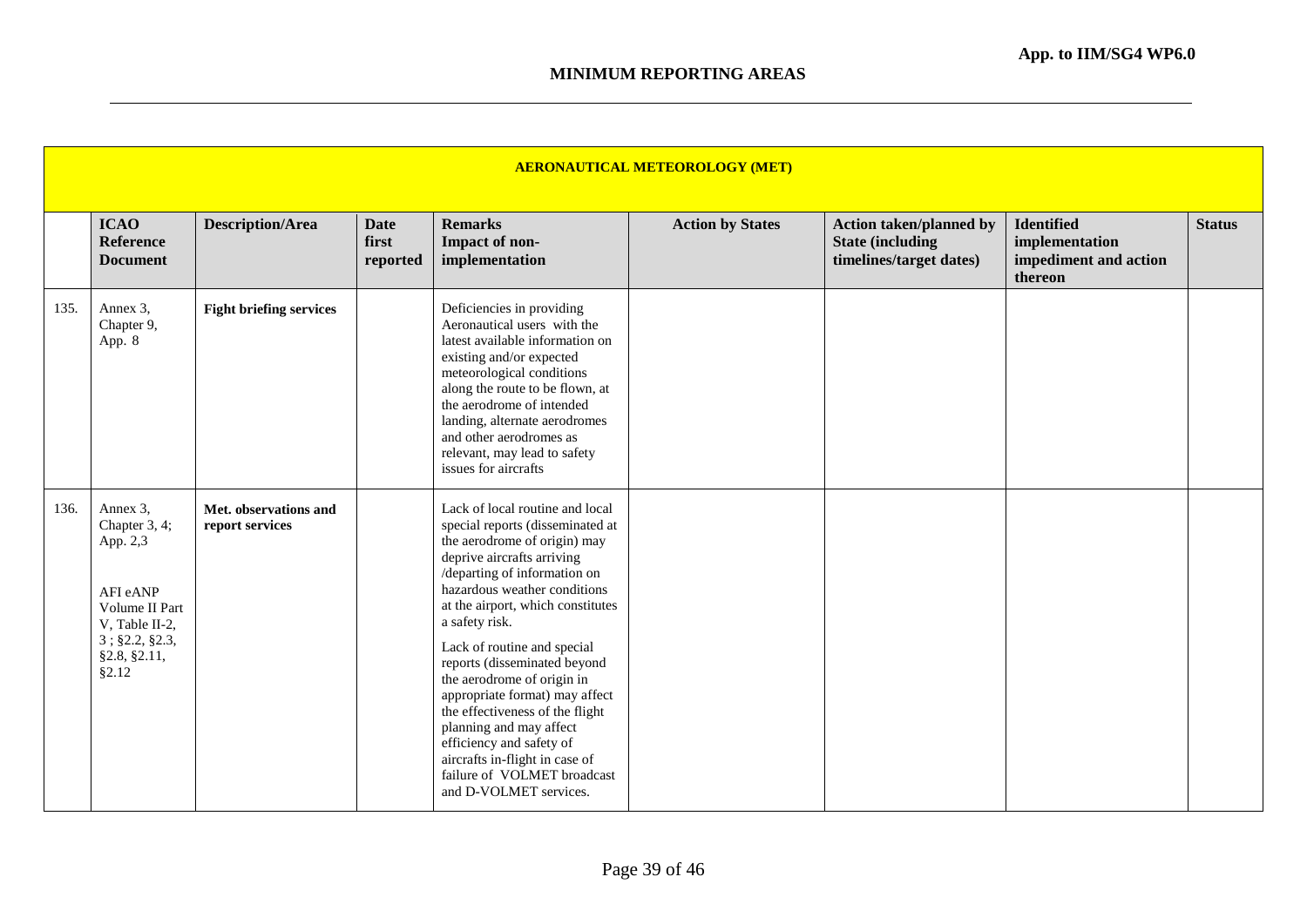|      | <b>AERONAUTICAL METEOROLOGY (MET)</b>                                                                                |                                                            |                                  |                                                                                                                                                                                                                                                                                                                                                                                                                                                                                                               |                         |                                                                                       |                                                                         |               |  |  |  |
|------|----------------------------------------------------------------------------------------------------------------------|------------------------------------------------------------|----------------------------------|---------------------------------------------------------------------------------------------------------------------------------------------------------------------------------------------------------------------------------------------------------------------------------------------------------------------------------------------------------------------------------------------------------------------------------------------------------------------------------------------------------------|-------------------------|---------------------------------------------------------------------------------------|-------------------------------------------------------------------------|---------------|--|--|--|
|      | <b>ICAO</b><br><b>Reference</b><br><b>Document</b>                                                                   | <b>Description/Area</b>                                    | <b>Date</b><br>first<br>reported | <b>Remarks</b><br>Impact of non-<br>implementation                                                                                                                                                                                                                                                                                                                                                                                                                                                            | <b>Action by States</b> | <b>Action taken/planned by</b><br><b>State (including)</b><br>timelines/target dates) | <b>Identified</b><br>implementation<br>impediment and action<br>thereon | <b>Status</b> |  |  |  |
| 137. | Annex 3,<br>Chapter 3, 6;<br>App. 2,5<br>AFI eANP<br>Volume II Part<br>V Table II-2,<br>$§2.4 - §2.8,$<br>§3.5, §3.6 | <b>Aeronautical</b><br>meteorological forecast             |                                  | The failure of provision of<br>aeronautical meteorological<br>forecasts, or the provision of<br>aeronautical meteorological<br>forecasts not complying with<br>ICAO related SARPs may<br>affect flights operations<br>including descent phase,<br>landing and take-off.                                                                                                                                                                                                                                       |                         |                                                                                       |                                                                         |               |  |  |  |
| 138. | Annex 3,<br>Chapter 7;<br>App. 6<br>AFI eANP Part<br>V Table II-1,<br>Tableau II-2                                   | <b>Aeronautical</b><br>meteorological<br>warnings services |                                  | The lack of provision<br>information on hazardous<br>weather phenomena at the<br>aerodrome in the form of<br>aeronautical meteorological<br>warnings (AD WRNG, WS<br>WRNG and Alerts) may lead to<br>safety issues for aircrafts for:<br>Aircrafts on the ground,<br>$\bullet$<br>parked aircraft, and the<br>aerodrome facilities and<br>services<br>Aircrafts on the approach<br>$\bullet$<br>path or take-off path or<br>during circling approach :<br>my experience WS in the<br>approach/take-off paths. |                         |                                                                                       |                                                                         |               |  |  |  |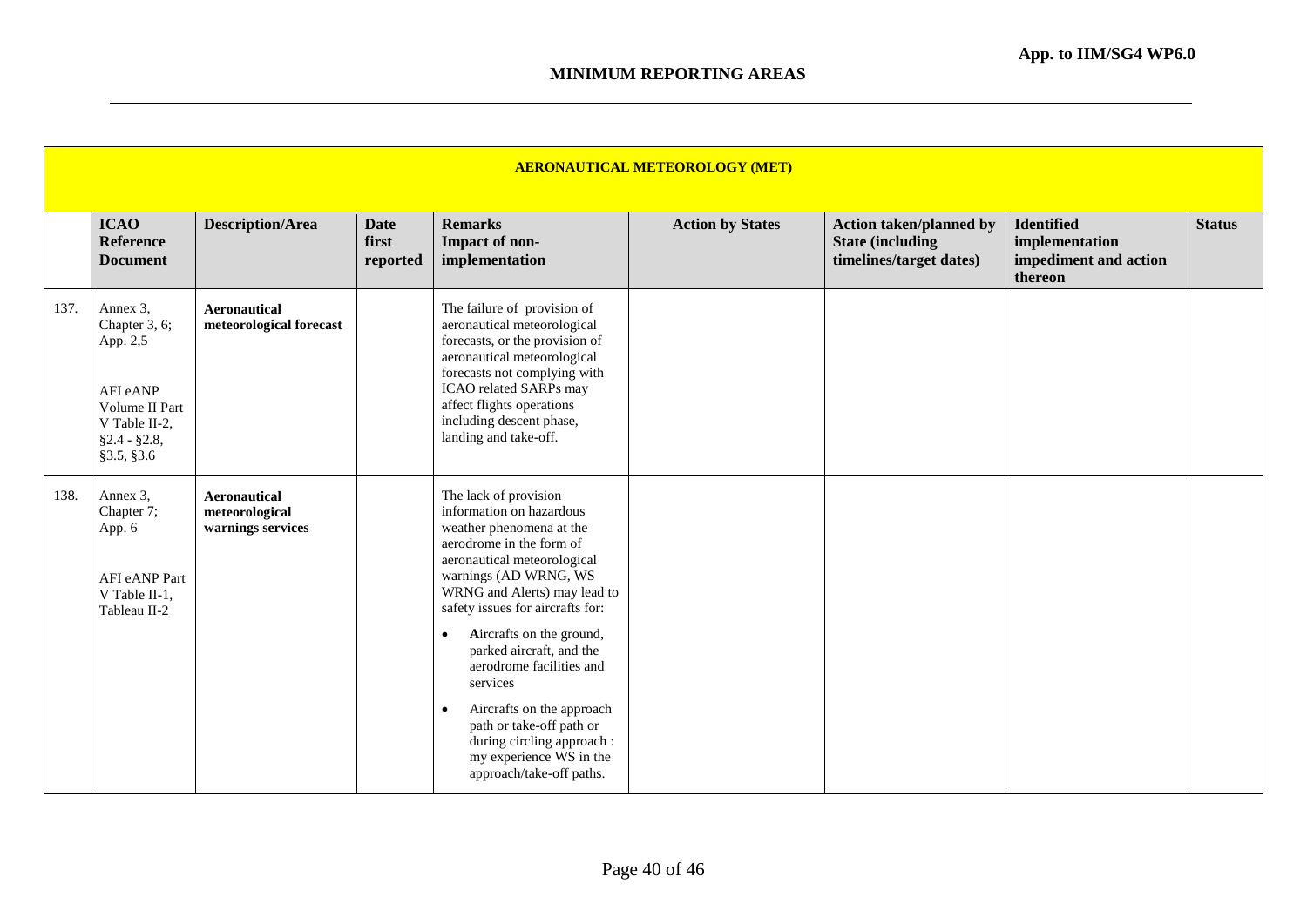|      | <b>AERONAUTICAL METEOROLOGY (MET)</b>                                                                    |                                                               |                                  |                                                                                                                                                                                                                                                                         |                         |                                                                                       |                                                                         |               |  |  |  |  |
|------|----------------------------------------------------------------------------------------------------------|---------------------------------------------------------------|----------------------------------|-------------------------------------------------------------------------------------------------------------------------------------------------------------------------------------------------------------------------------------------------------------------------|-------------------------|---------------------------------------------------------------------------------------|-------------------------------------------------------------------------|---------------|--|--|--|--|
|      | <b>ICAO</b><br><b>Reference</b><br><b>Document</b>                                                       | <b>Description/Area</b>                                       | <b>Date</b><br>first<br>reported | <b>Remarks</b><br>Impact of non-<br>implementation                                                                                                                                                                                                                      | <b>Action by States</b> | <b>Action taken/planned by</b><br><b>State (including)</b><br>timelines/target dates) | <b>Identified</b><br>implementation<br>impediment and action<br>thereon | <b>Status</b> |  |  |  |  |
| 139. | Annex 3,<br>Chapter 8;<br>App. 7                                                                         | <b>Aeronautical</b><br>climatological<br>information services |                                  | The lack of climatological<br>information may cause some<br>issues for flight planning<br>specially when real time<br>information is missing.<br>the absence of climatological<br>information may represent<br>concerns for aeronautical users<br>including AGA, etc.   |                         |                                                                                       |                                                                         |               |  |  |  |  |
| 140. | Annex 3,<br>Chapter 3,7;<br>App.6<br>AFI eANP<br>Volume II Part<br>V Table II- $1$ ;<br>§2.8, §2.9, §3.5 | <b>SIGMET</b> services                                        |                                  | The lack of provision of<br>SIGMET information in<br>accordance with ICAO<br>MET related SARPs will<br>keep in-flight aircrafts out<br>of information on en-route<br>hazardous weather<br>phenomena which may<br>adversely affect the safety<br>of high levels flights. |                         |                                                                                       |                                                                         |               |  |  |  |  |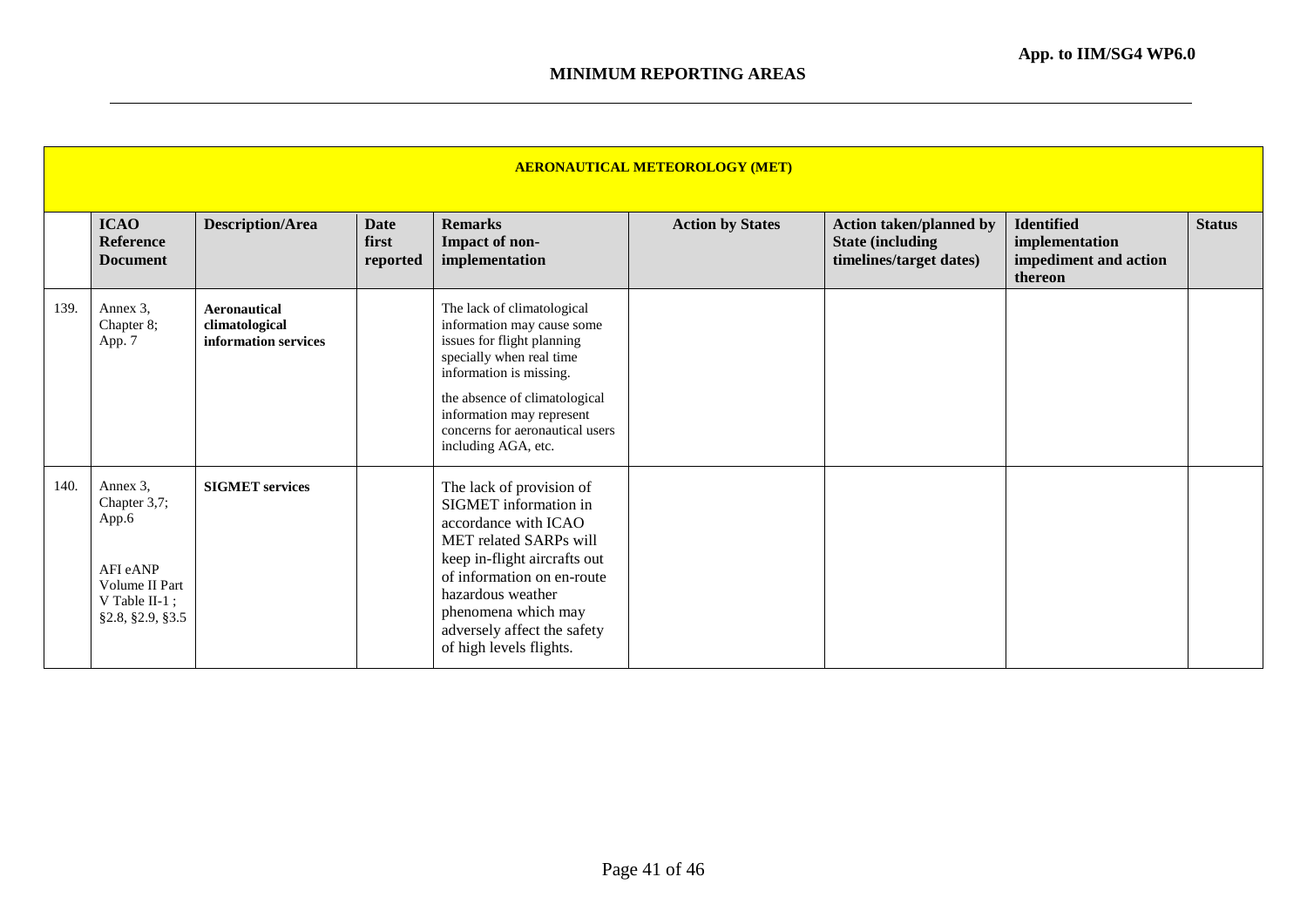|      | <b>AERONAUTICAL METEOROLOGY (MET)</b>              |                                              |                                  |                                                                                                                                                                                                                                                                               |                         |                                                                                       |                                                                         |               |  |  |
|------|----------------------------------------------------|----------------------------------------------|----------------------------------|-------------------------------------------------------------------------------------------------------------------------------------------------------------------------------------------------------------------------------------------------------------------------------|-------------------------|---------------------------------------------------------------------------------------|-------------------------------------------------------------------------|---------------|--|--|
|      | <b>ICAO</b><br><b>Reference</b><br><b>Document</b> | <b>Description/Area</b>                      | <b>Date</b><br>first<br>reported | <b>Remarks</b><br>Impact of non-<br>implementation                                                                                                                                                                                                                            | <b>Action by States</b> | <b>Action taken/planned by</b><br><b>State (including)</b><br>timelines/target dates) | <b>Identified</b><br>implementation<br>impediment and action<br>thereon | <b>Status</b> |  |  |
| 141. | Annex 3;<br>Chapter 3,7;<br>App.6                  | <b>AIRMET</b> services<br>(where applicable) |                                  | The failure in providing<br>airspace users operating in the<br>low layers with the information<br>on en-route hazardous<br>phenomena (including the<br>development of those<br>phenomena in time and space),<br>may cause safety issues to low-<br>level flights              |                         |                                                                                       |                                                                         |               |  |  |
| 142. | Annex 3;<br>Chapter 6,<br>App. 5                   | <b>GAMET</b> services                        |                                  | The lack of area forecasts<br>covering the layer between the<br>ground and flight level 100 (or<br>up to flight level 150 in<br>mountainous areas, or higher,<br>where necessary) may<br>adversely cause safety issues to<br>aircrafts operating at the low<br>levels.        |                         |                                                                                       |                                                                         |               |  |  |
| 143. | Annex 3;<br>Chapter 5;<br>App. 4,6                 | <b>AIREP</b>                                 |                                  | The lack of the air-report<br>/special air-report may deprive<br>aircrafts of relevant information<br>on weather phenomena (Icing,<br>TURB, WS, Volcanic eruption,<br>Volcanic ash), which may<br>adversely affect the safety of<br>other aircrafts in the areas<br>affected. |                         |                                                                                       |                                                                         |               |  |  |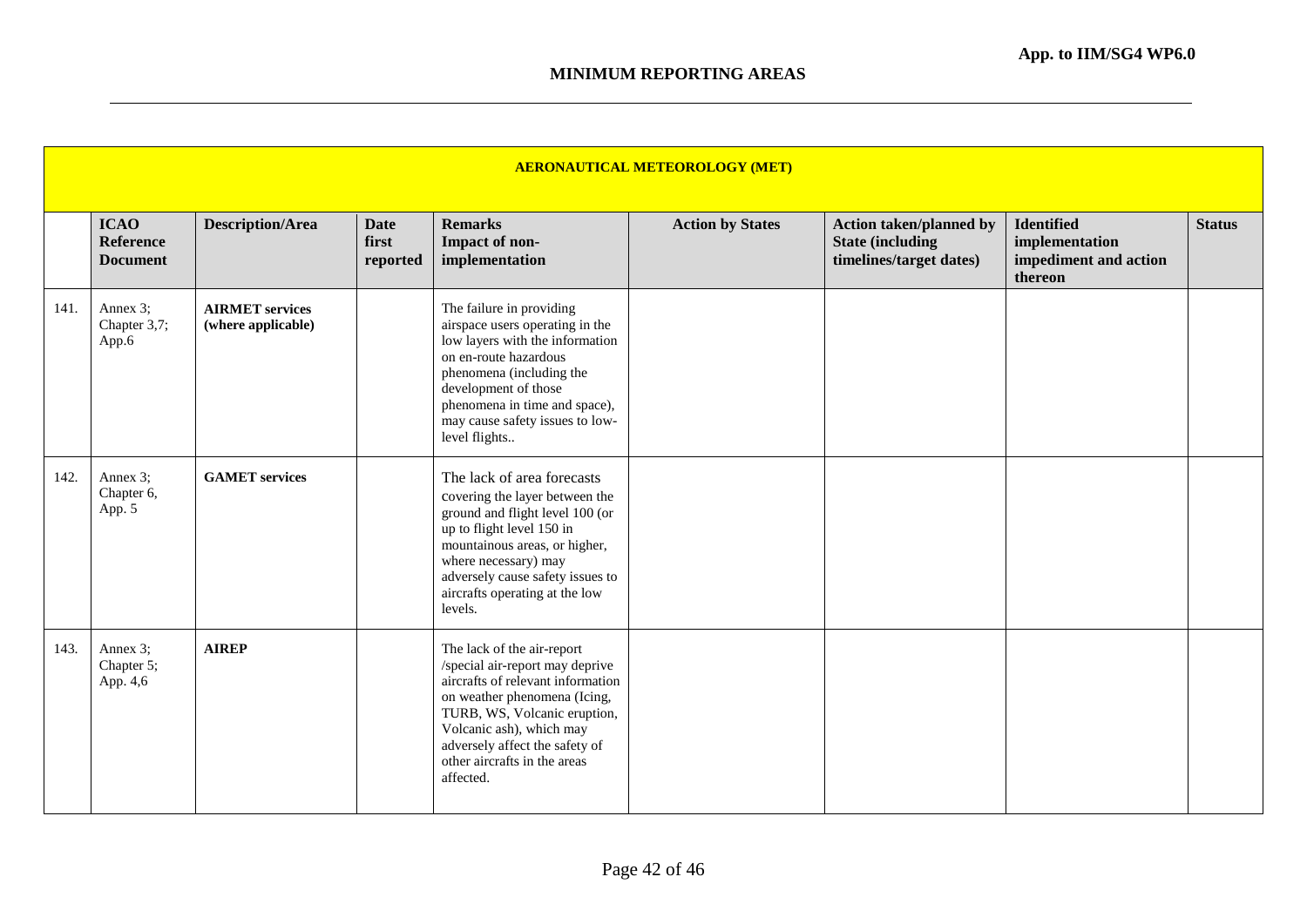|      | <b>AERONAUTICAL METEOROLOGY (MET)</b>                                                                                                                              |                         |                                  |                                                                                                                                                                                                                                                                                                                                                                                                                                              |                         |                                                                                       |                                                                         |               |  |  |  |  |
|------|--------------------------------------------------------------------------------------------------------------------------------------------------------------------|-------------------------|----------------------------------|----------------------------------------------------------------------------------------------------------------------------------------------------------------------------------------------------------------------------------------------------------------------------------------------------------------------------------------------------------------------------------------------------------------------------------------------|-------------------------|---------------------------------------------------------------------------------------|-------------------------------------------------------------------------|---------------|--|--|--|--|
|      | <b>ICAO</b><br><b>Reference</b><br><b>Document</b>                                                                                                                 | <b>Description/Area</b> | <b>Date</b><br>first<br>reported | <b>Remarks</b><br>Impact of non-<br>implementation                                                                                                                                                                                                                                                                                                                                                                                           | <b>Action by States</b> | <b>Action taken/planned by</b><br><b>State (including)</b><br>timelines/target dates) | <b>Identified</b><br>implementation<br>impediment and action<br>thereon | <b>Status</b> |  |  |  |  |
| 144. | Annex 3,<br>Chapter 3;<br>App.2<br>AFI eANP<br>Volume I Part<br>V §2.1, §2.1                                                                                       | <b>WAFS</b> services    |                                  | In the Africa-Indian Ocean<br>Region, WAFS products in<br>digital form should be<br>disseminated to AFI States by<br>WAFC London using the<br>Secure SADIS FTP service<br>and/or WIFS. The lack of the<br>development of capacities by<br>the State to receive and<br>disseminate WAFS services in<br>accordance with the related<br>ICAO SARPs will mainly<br>cause safety issues for en-route<br>aircrafts operating at the high<br>levels |                         |                                                                                       |                                                                         |               |  |  |  |  |
| 145. | Annex 3,<br>Chapter 3;<br>App.2<br>AFI eANP<br>Volume I Part<br>$V$ §2.3, §2.4;<br>Table AFI Met<br>$I-1$<br>AFI eANP<br>Volume II Part<br>V Table FAI<br>MET II-1 | <b>IAVW</b> services    |                                  | The failure of providing as<br>required by ICAO SARPs and<br>Air Navigation Plan, relevant<br>information on volcanic ash in<br>case of volcanic eruption, will<br>cause serious safety issues for<br>aircrafts operating in the<br>affected areas.                                                                                                                                                                                          |                         |                                                                                       |                                                                         |               |  |  |  |  |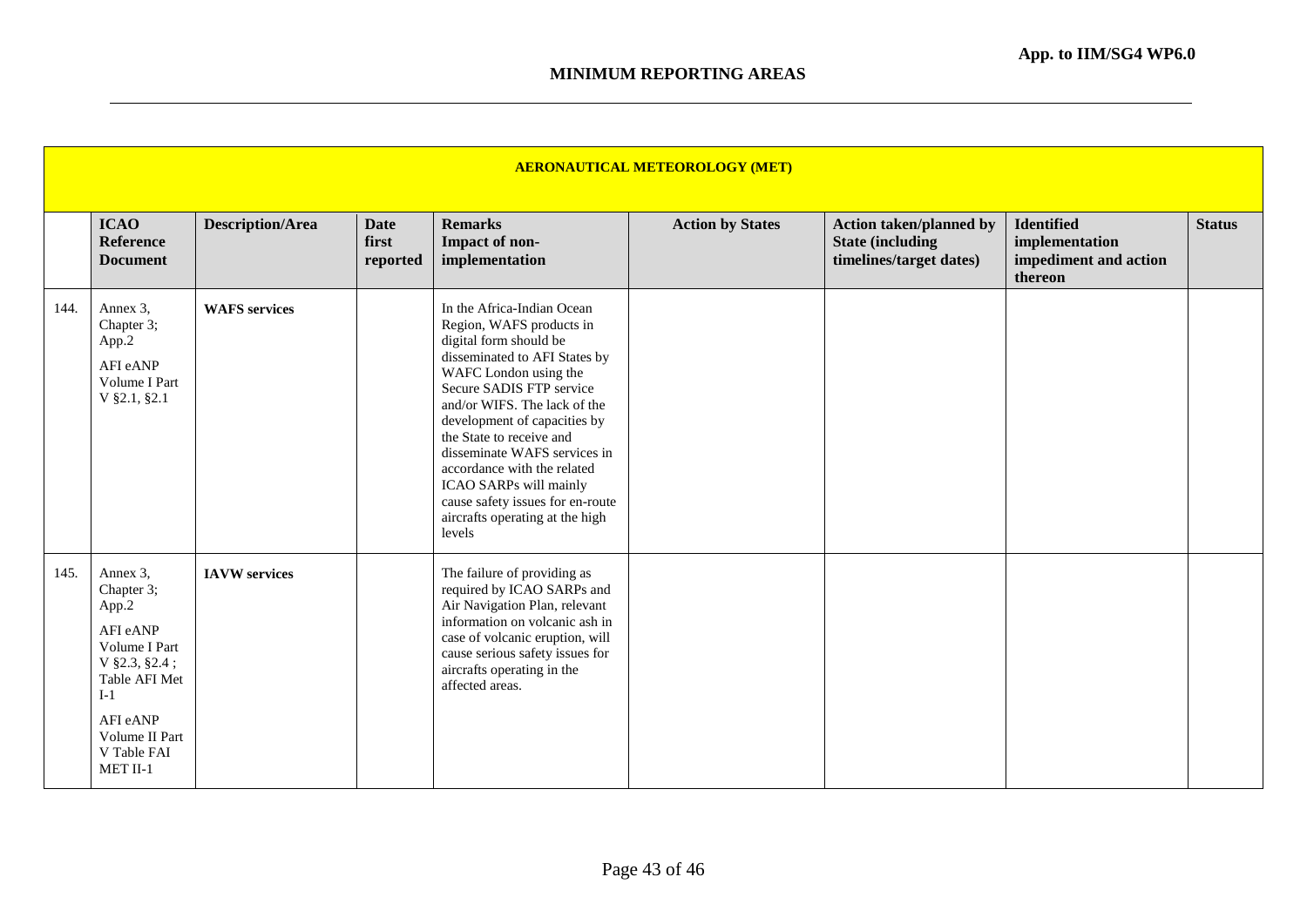|      | <b>AERONAUTICAL METEOROLOGY (MET)</b>                                                                                           |                                       |                                  |                                                                                                                                                                                                                                                                                                                                             |                         |                                                                                       |                                                                         |               |  |  |  |  |
|------|---------------------------------------------------------------------------------------------------------------------------------|---------------------------------------|----------------------------------|---------------------------------------------------------------------------------------------------------------------------------------------------------------------------------------------------------------------------------------------------------------------------------------------------------------------------------------------|-------------------------|---------------------------------------------------------------------------------------|-------------------------------------------------------------------------|---------------|--|--|--|--|
|      | <b>ICAO</b><br><b>Reference</b><br><b>Document</b>                                                                              | <b>Description/Area</b>               | <b>Date</b><br>first<br>reported | <b>Remarks</b><br>Impact of non-<br>implementation                                                                                                                                                                                                                                                                                          | <b>Action by States</b> | <b>Action taken/planned by</b><br><b>State (including)</b><br>timelines/target dates) | <b>Identified</b><br>implementation<br>impediment and action<br>thereon | <b>Status</b> |  |  |  |  |
| 146. | Annex 3.<br>Chapter 3;<br>App.2<br>AFI eANP<br>Volume I Part<br>V §2.5<br>AFI eANP<br>Volume II Part<br>V Table FAI<br>MET II-1 | <b>TCAC</b> services                  |                                  | Failure by the AFI MWOs to<br>develop capabilities to receive<br>and deal with TC advisories<br>issued by TCAC La reunion in<br>accordance with ICAO related<br>SARPs will cause safety issues<br>to airspace users operating in<br>the affected areas.                                                                                     |                         |                                                                                       |                                                                         |               |  |  |  |  |
| 147. | Annex 3<br>Chapter 3<br>§3.8 ; App. 2                                                                                           | Space weather advisory<br>information |                                  | Failure to provide airspace<br>users with relevant information<br>on space weather in conformity<br>with ICAO SARPs, may result<br>in safety risks that can affect<br>airborne HF communications<br>systems, Communications via<br>satellite (propagation,<br>absorption), GNSS-based<br>navigation and surveillance<br>(degradation) GNSS. |                         |                                                                                       |                                                                         |               |  |  |  |  |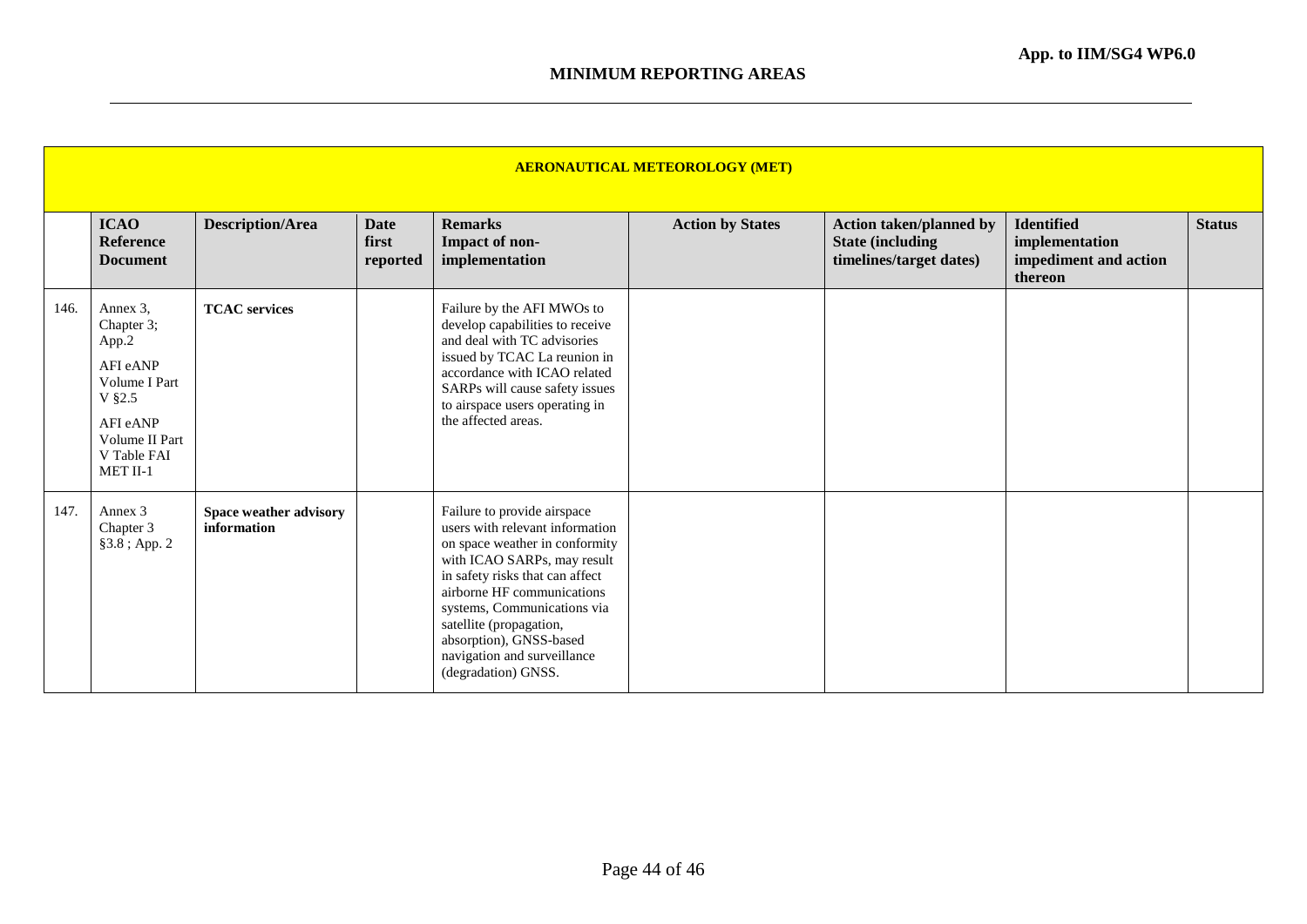|      | <b>AERONAUTICAL METEOROLOGY (MET)</b>                                                            |                                                                                                              |                                  |                                                                                                                                                                                                                                                                                                                                                                                                                                                                                       |                                              |                                                                                      |                                                                         |               |  |  |  |
|------|--------------------------------------------------------------------------------------------------|--------------------------------------------------------------------------------------------------------------|----------------------------------|---------------------------------------------------------------------------------------------------------------------------------------------------------------------------------------------------------------------------------------------------------------------------------------------------------------------------------------------------------------------------------------------------------------------------------------------------------------------------------------|----------------------------------------------|--------------------------------------------------------------------------------------|-------------------------------------------------------------------------|---------------|--|--|--|
|      | <b>ICAO</b><br><b>Reference</b><br><b>Document</b>                                               | <b>Description/Area</b>                                                                                      | <b>Date</b><br>first<br>reported | <b>Remarks</b><br>Impact of non-<br>implementation                                                                                                                                                                                                                                                                                                                                                                                                                                    | <b>Action by States</b>                      | <b>Action taken/planned by</b><br><b>State (including</b><br>timelines/target dates) | <b>Identified</b><br>implementation<br>impediment and action<br>thereon | <b>Status</b> |  |  |  |
| 148. | Annex 3,<br>Chapter 3 §3.1,<br>§3.2, §3.5,<br>§3.8; App.2<br>AFI eANP<br>Volume I Part<br>$V$ §2 | <b>RMM</b> services                                                                                          |                                  | In AFI Region, SADIS<br><b>Services Provider State</b><br>remotely provides agreed<br>Aeronautical Meteorological<br><b>Offices States with SADIS</b><br>products, technical and<br>administrative messages. States<br>that fails to receive these<br>products and<br>technical/administrative<br>information may experience<br>some difficulties to adequately<br>to respond to the airspace<br>users <sup>7</sup> needs in terms of regular<br>and reliable weather<br>information. |                                              |                                                                                      |                                                                         |               |  |  |  |
| 149. |                                                                                                  |                                                                                                              |                                  |                                                                                                                                                                                                                                                                                                                                                                                                                                                                                       |                                              |                                                                                      |                                                                         |               |  |  |  |
| 150. |                                                                                                  |                                                                                                              |                                  |                                                                                                                                                                                                                                                                                                                                                                                                                                                                                       |                                              |                                                                                      |                                                                         |               |  |  |  |
|      |                                                                                                  |                                                                                                              |                                  |                                                                                                                                                                                                                                                                                                                                                                                                                                                                                       | ASBU MODULES- AERONAUTICAL METEOROLOGY (MET) |                                                                                      |                                                                         |               |  |  |  |
| 151. | <b>GANP Doc</b><br>9750<br><b>AFI</b> eANP<br><b>Volume III</b><br>Part II                       | <b>B0-AMET-</b><br>Meteorological<br>information supporting<br>enhanced operational<br>efficiency and safety |                                  | State that fails to implement<br>B0-AMET in accordance with<br>their operational needs will not<br>be able to support the<br>improvement of operational<br>efficiency and safety.                                                                                                                                                                                                                                                                                                     |                                              |                                                                                      |                                                                         |               |  |  |  |